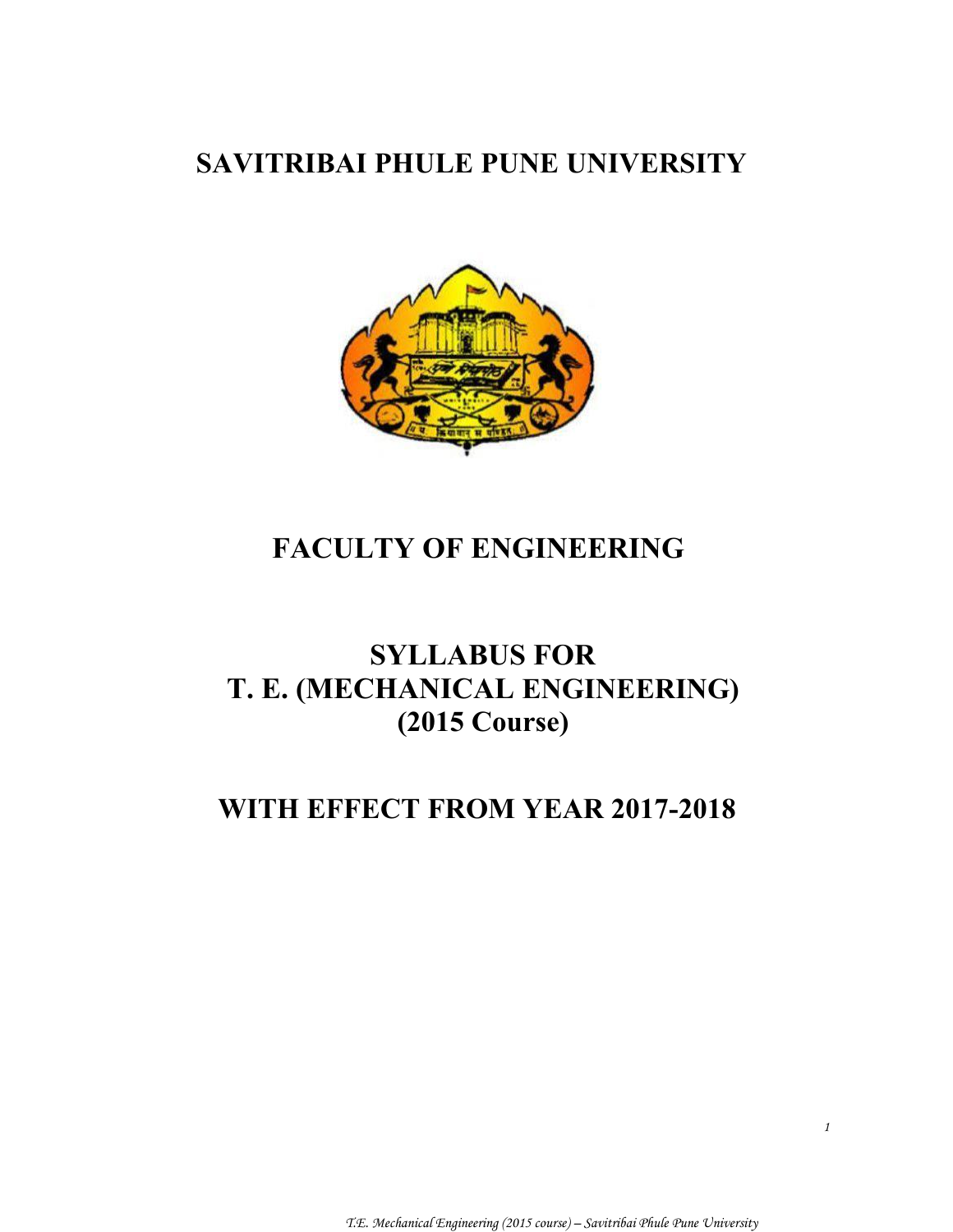|        | Code<br><b>Subject</b>                                      |                         | <b>Teaching Scheme</b><br>Hrs / week |                | <b>Examination Scheme</b> |                          |     |                          | <b>Total</b> |              | <b>Credits</b>          |              |
|--------|-------------------------------------------------------------|-------------------------|--------------------------------------|----------------|---------------------------|--------------------------|-----|--------------------------|--------------|--------------|-------------------------|--------------|
|        |                                                             | Lecture                 | Tut                                  | Pract          | $In-$<br><b>Sem</b>       | <b>ESE</b>               | TW  | <b>PR</b>                | <b>OR</b>    | <b>Marks</b> | Th                      | TW/<br>PR/OR |
| 302041 | Design of<br><b>Machine</b><br><b>Elements-I</b>            | $\overline{\mathbf{4}}$ | $\overline{\phantom{a}}$             | $\overline{2}$ | 30(a)                     | $70$ $\omega$            | 50  | $\overline{\phantom{a}}$ |              | 150          | $\overline{4}$          | $\mathbf{1}$ |
| 302042 | <b>Heat Transfer*</b>                                       | $\overline{\mathbf{4}}$ | $\overline{\phantom{a}}$             | $\overline{2}$ | 30                        | 70                       |     | 50                       | -            | 150          | $\overline{\mathbf{4}}$ | $\mathbf{1}$ |
| 302043 | <b>Theory of</b><br>$Machines-IIs$                          | 3                       | 1                                    |                | 30                        | 70                       | 25  | $\overline{\phantom{a}}$ | 25           | 150          | $\mathbf{3}$            | $\mathbf{1}$ |
| 302044 | <b>Turbo Machines</b>                                       | $\overline{\mathbf{3}}$ | -                                    | $\overline{2}$ | 30                        | 70                       |     | $\overline{\phantom{a}}$ | 25           | 125          | $\overline{\mathbf{3}}$ | $\mathbf{1}$ |
| 302045 | <b>Metrology</b> and<br><b>Quality Control</b> <sup>§</sup> | 3                       | $\overline{\phantom{0}}$             | $\overline{2}$ | 30                        | 70                       | -   | $\overline{\phantom{a}}$ | 25           | 125          | $\overline{\mathbf{3}}$ | $\mathbf{1}$ |
|        | 302046 Skill Development                                    | ۰                       | $\overline{\phantom{0}}$             | $\overline{2}$ | $\overline{\phantom{a}}$  | $\overline{\phantom{a}}$ | 25  | 25                       | -            | 50           |                         | 1            |
|        | <b>Total</b>                                                | 17                      | 1                                    | 10             | 150                       | 350                      | 100 | 75                       | 75           | 750          | 17                      | 6            |
|        |                                                             |                         |                                      |                |                           |                          |     |                          |              |              |                         | 23           |

# **Savitribai Phule Pune University T.E. Mechanical Engineering 2015 – Course T. E. (Mechanical) (2015 Course) Semester – I**

# **T. E. (Mechanical) (2015 Course) Semester – II**

|              | <b>Teaching Scheme</b><br>Hrs / week               |                         | <b>Examination Scheme</b> |                |                          |                |                          | <b>Credits</b>           |                |                              |                         |                         |
|--------------|----------------------------------------------------|-------------------------|---------------------------|----------------|--------------------------|----------------|--------------------------|--------------------------|----------------|------------------------------|-------------------------|-------------------------|
| Code         | <b>Subject</b>                                     | Lecture                 |                           | Tut   Pract    | $In-$<br><b>Sem</b>      | <b>ESE</b>     | TW                       | <b>PR</b>                | <b>OR</b>      | <b>Total</b><br><b>Marks</b> | Th                      | TW/<br>PR/<br><b>OR</b> |
| 302047       | <b>Numerical Methods</b><br>and Optimization*      | $\overline{\mathbf{4}}$ | -                         | $\mathbf 2$    | 30                       | 70             | $\blacksquare$           | 50                       | $\blacksquare$ | 150                          | 4                       | 1                       |
| 302048       | <b>Design of Machine</b><br><b>Elements-II</b>     | $\overline{\mathbf{4}}$ | $\overline{\phantom{0}}$  | $\overline{2}$ | 30(a)                    | $70$ $\omega$  | 25                       | $\blacksquare$           | 25             | 150                          | $\overline{\mathbf{4}}$ | 1                       |
| 302049       | <b>Refrigeration and Air</b><br>Conditioning       | $\mathbf{3}$            | -                         | $\overline{2}$ | 30                       | 70             | -                        | $\overline{\phantom{a}}$ | 25             | 125                          | 3                       | 1                       |
| 302050       | Mechatronics <sup>%</sup>                          | $\mathbf{3}$            | 1                         |                | 30                       | 70             | $\overline{\phantom{0}}$ | $\blacksquare$           | 25             | 125                          | 3                       | 1                       |
| 302051       | <b>Manufacturing -</b><br>Process-II <sup>\$</sup> | $\mathbf{3}$            | $\overline{\phantom{0}}$  | ۰              | 30                       | 70             |                          | $\overline{\phantom{0}}$ |                | 100                          | 3                       |                         |
| 302052       | Machine Shop-II <sup>\$</sup>                      | ۰                       | -                         | $\overline{2}$ | $\overline{\phantom{0}}$ | -              | 50                       | $\overline{\phantom{a}}$ |                | 50                           | -                       | 1                       |
| 302053       | Seminar <sup>\$</sup>                              | ۰                       | -                         | $\overline{2}$ | ۳                        | $\blacksquare$ | 25                       | $\qquad \qquad -$        | 25#            | 50                           |                         | 1                       |
| 302054       | <b>Audit Course*</b>                               |                         |                           |                |                          |                |                          |                          |                |                              |                         |                         |
|              |                                                    | 17                      | 1                         | 10             |                          |                | <b>100</b>               |                          |                |                              | 17                      | 6                       |
| <b>Total</b> |                                                    |                         |                           |                |                          | 150<br>350     |                          | 50                       | 100            | 750                          | 23                      |                         |

**# Though it is under Oral head Internal Panel to be appointed by Principal and HOD.** 

**Examination schedule will not be prepared at University level.** 

**\* Marked subjects are common with TE (Auto. Engg.) and TE Mech. Sandwich** 

**\$ Marked subjects are common with TE (Auto. Engg.) only**

**% Marked subjects are common with TE Mech. Sandwich only** 

**@ Examination time for Insem examination 1 Hr 30 Min. and Endsem examination 3Hrs.**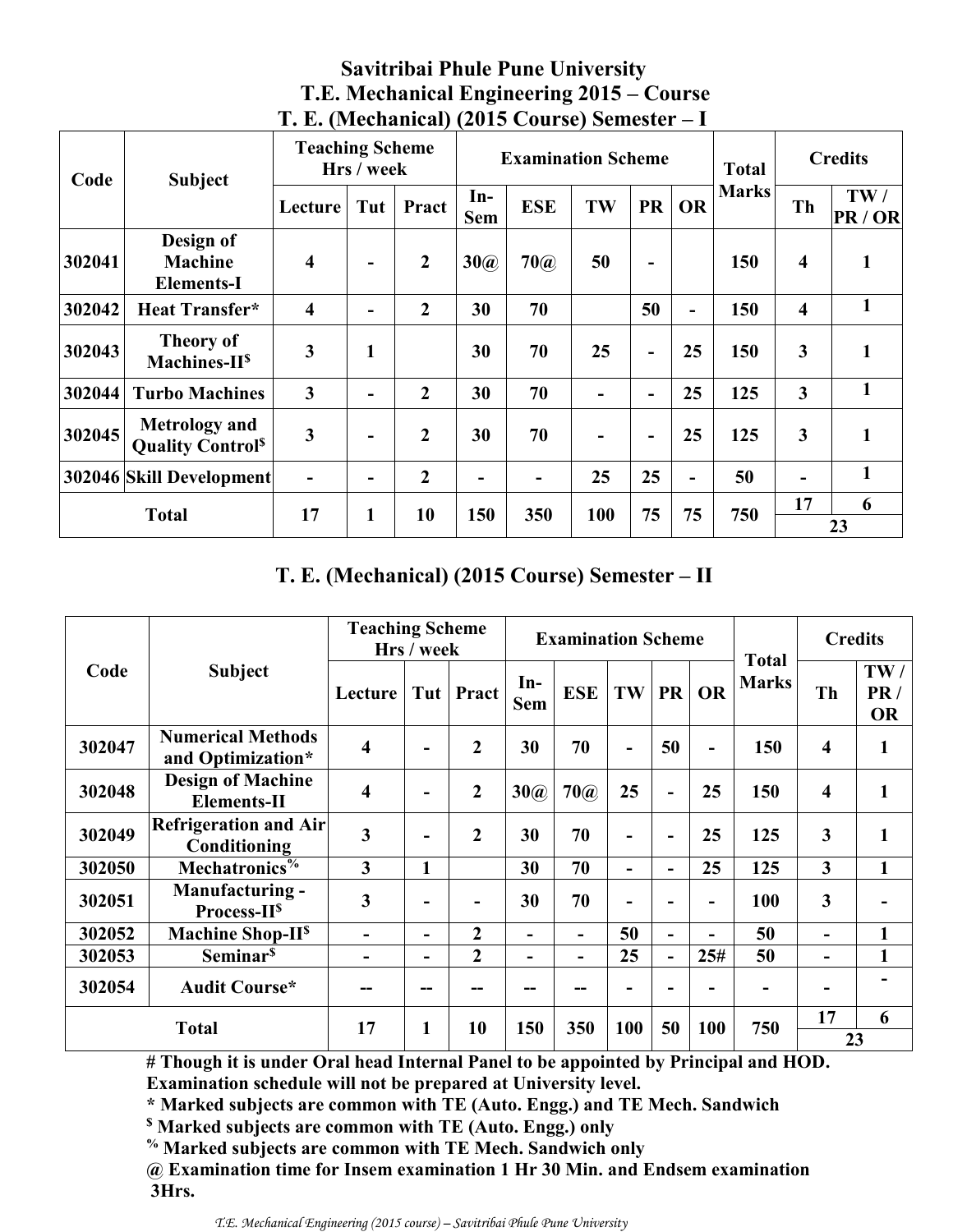| <b>Savitribai Phule Pune University, Pune</b><br><b>Third Year of Mechanical</b><br>$(2015 \text{ Course})$ |                |                                             |                                       |  |  |  |
|-------------------------------------------------------------------------------------------------------------|----------------|---------------------------------------------|---------------------------------------|--|--|--|
| <b>Course Code: 302041</b>                                                                                  |                | Course Name: Design of Machine Elements - I |                                       |  |  |  |
| <b>Teaching Scheme:</b>                                                                                     | <b>Credits</b> |                                             | <b>Examination Scheme:</b>            |  |  |  |
| $TH: -4 Hrs/Week$                                                                                           | $TH: -04$      | <b>TH</b>                                   | In-Sem:<br>$-30$<br>End-Sem:<br>$-70$ |  |  |  |
| $PR: - 2 Hrs / \text{Week}$                                                                                 | $TW: -01$      |                                             | TW:<br>$-50$                          |  |  |  |

### **Course Objective:**

- 1. Student shall gain appreciation and understanding of the design function in Mechanical Engineering, different steps involved in designing and the relation of design activity with manufacturing activity.
- 2. The student shall learn to choose proper materials for different machine elements depending on their physical and mechanical properties. They will learn to apply the knowledge of material science in real life situations.
- 3. Student shall gain a thorough understanding of the different types of failure modes and criteria. They will be conversant with various failure theories and be able to judge which criterion is to be applied for a particular situation.
- 4. Student shall gain design knowledge of the different types of elements used in the machine design process, for e.g. fasteners, shafts, couplings etc. and will be able to design these elements for each application.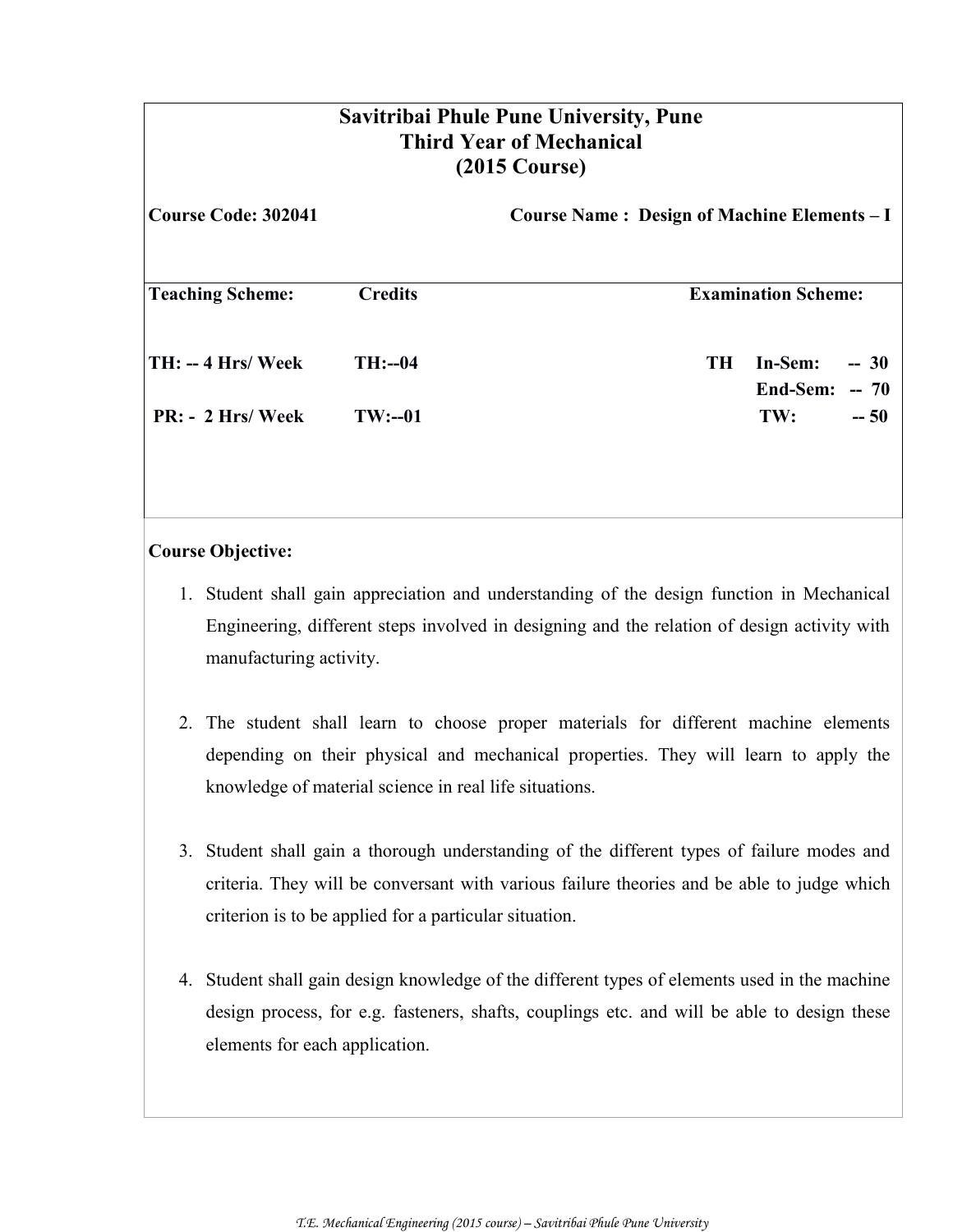#### **Course Outcome:**

- 1. Ability to identify and understand failure modes for mechanical elements and design of machine elements based on strength.
- 2. Ability to design Shafts, Keys and Coupling for industrial applications.
- 3. Ability to design machine elements subjected to fluctuating loads.
- 4. Ability to design Power Screws for various applications.
- 5. Ability to design fasteners and welded joints subjected to different loading conditions.
- 6. Ability to design various Springs for strength and stiffness.

#### **Course Contents**

#### **UNIT 1: Design of Simple Machine Elements (10 hrs)**

Machine Design, Design cycle, Design considerations - Strength, Rigidity, Manufacture, Assembly and Cost, Standards and codes, Use of preferred series, Factor of safety, Service factor. Design of Cotter joint, Knuckle joint, Levers - hand / foot lever, lever for safety valve, bell crank lever, and components subjected to eccentric loading.

### **UNIT 2: Design of Shafts, Keys and Couplings (08 hrs)**

Shaft design on the basis of strength, torsional rigidity and lateral rigidity, A.S.M.E. code for shaft design. Transmission shaft:- Theoretical treatment only. Design of keys and splines. Design of Flange Coupling and Flexible Bushed Pin Coupling.

#### **UNIT 3: Design for Fluctuating Load (08 hrs)**

Stress concentration - causes & remedies, fluctuating stresses, fatigue failures, S-N curve, endurance

limit, notch sensitivity, endurance strength modifying factors, design for finite and infinite life, cumulative damage in fatigue failure, Soderberg, Gerber, Goodman, Modified Goodman diagrams, Fatigue design of components under combined stresses:- Theoretical treatment only.

#### **UNIT 4: Power Screws (06 hrs)**

Forms of threads, multiple start screws, Torque analysis and Design of power screws with square and trapezoidal threads, Self locking screw, Collar friction torque, Stresses in power screws, design of a C-Clamp. Design of screw jack, Differential and Compound Screw and Re-circulating Ball Screw (Theoretical treatment only).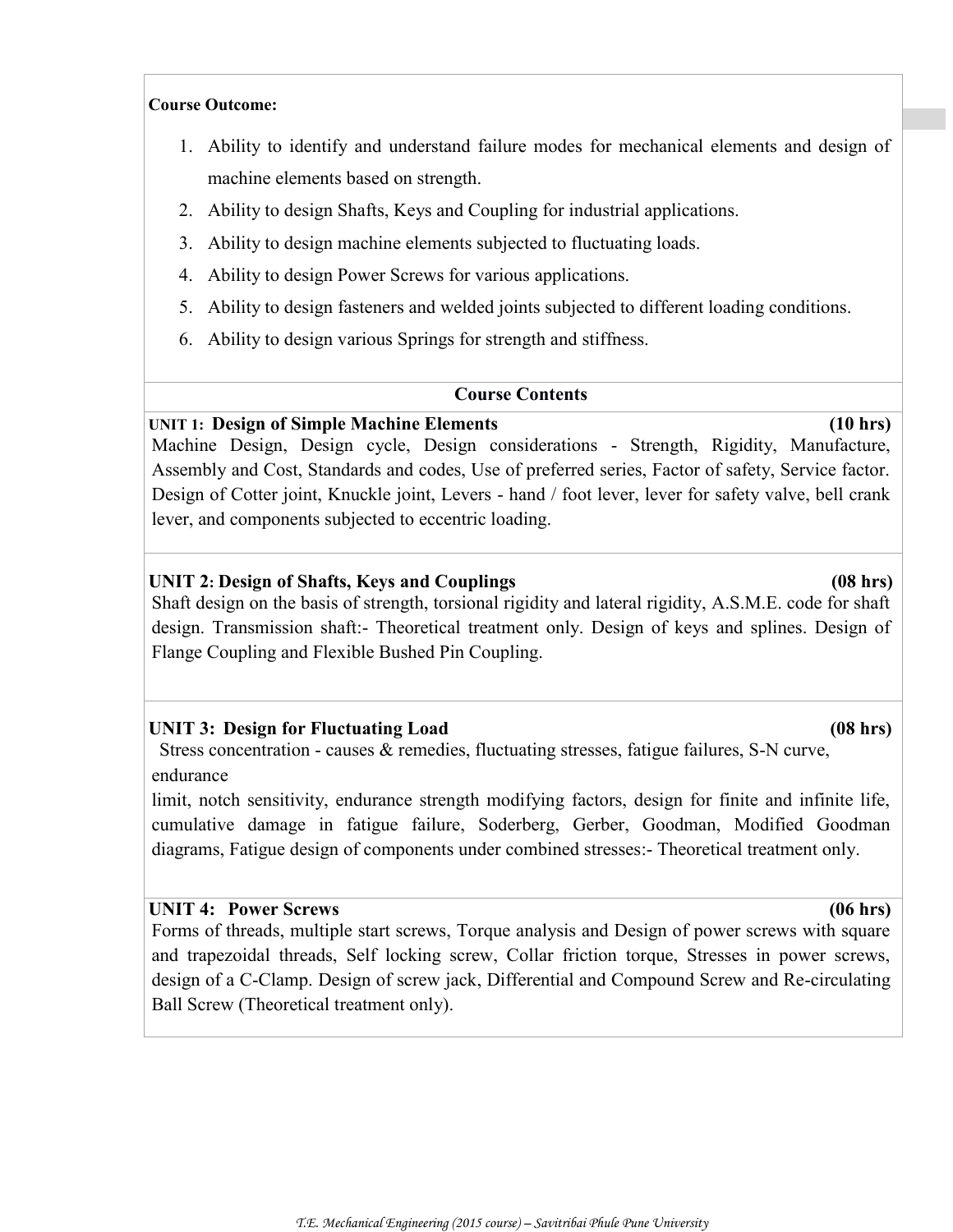#### **UNIT 5: Threaded joints and Welded joints s (10 hrs)**

Basic types of screw fasteners, Bolts of uniform strength, I.S.O. Metric screw threads, Bolts under tension, eccentrically loaded bolted joint in shear, Eccentric load perpendicular and parallel to axis of bolt, Eccentric load on circular base, design of Turn Buckle. Welding symbols, Stresses in butt and fillet welds, Strength of butt, parallel and transverse fillet welds, Axially loaded unsymmetrical welded joints, Eccentric load in plane of welds, Welded joints subjected to bending and torsional moments.

#### **UNIT 6: Mechanical Spring***s* **(06 hrs)**

Types, applications and materials for springs, Stress and deflection equations for helical compression Springs, Style of ends, Design of helical compression and tension springs, Springs in series and parallel, Concentric helical springs, Surge in springs, Design of Multi-leaf springs. Helical torsion Spring (Theoretical treatment only).

#### **Books:**

#### **Text:**

- 1)Bhandari V.B., Design of Machine Elements, Tata McGraw Hill Publication Co. Ltd.
- 2)Shigley J.E. and Mischke C.R., Mechanical Engineering Design, McGraw Hill Publication Co. Ltd.
- 3)Spotts M.F. and Shoup T.E., Design of Machine Elements, Prentice Hall International.
- 4)Juvinal R.C., Fundamentals of Machine Components Design, John Wiley and Sons

#### **References:**

- 1)Black P.H. and O. Eugene Adams, Machine Design, McGraw Hill Book Co. Inc.
- 2)Willium C. Orthwein, Machine Components Design, West Publishing Co. and Jaico Publications House.
- 3)Hall A.S., Holowenko A.R. and Laughlin H.G, Theory and Problems of Machine Design, Schaum's Outline Series.
- 4)C. S. Sharma and Kamlesh Purohit, Design of Machine Elements, PHI Learing Pvt. Ltd.
- 5)D. K. Aggarwal & P. C. Sharma, Machine Design, S.K Kataria and Sons
- 6)P. C. Gope, Machine Design: Fundamentals and Applications, PHI Learing Pvt. Ltd.
- 7)Design Data P.S.G. College of Technology, Coimbatore.
- 8)Bhandari, V. B. Machine Design data book, Tata McGraw Hill Publication Co. Ltd.
- 9)K. Mahadevan, K. Balveera Reddy, Design Data Handbook for Mechanical Engineers, CBS Publishers.
- 10)Kanhhia, Design of Machine Elements-1, Scitech Publications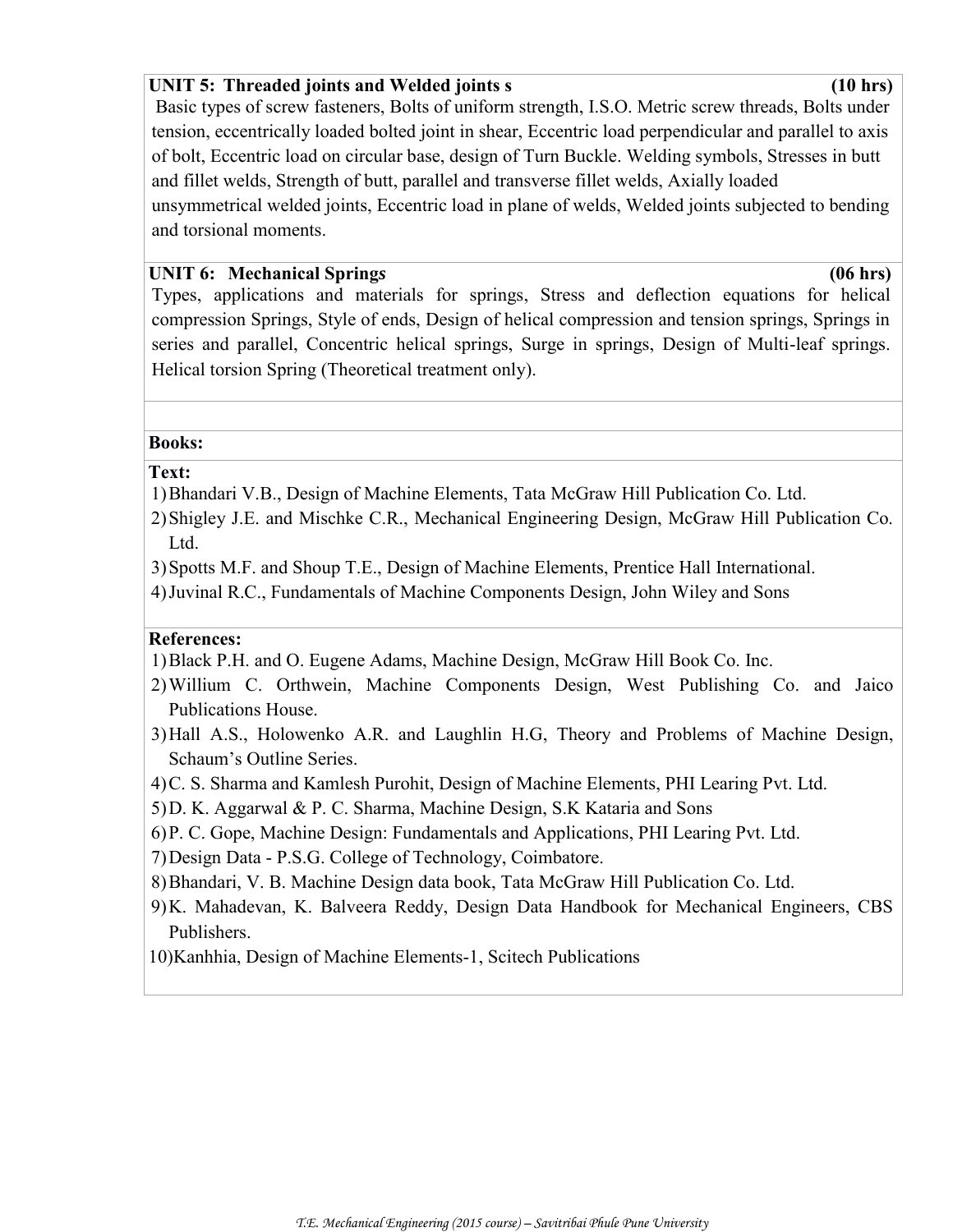# **Term-Work**

Term work shall consist of

#### 1. **Two design projects on Assemblies covering above syllabus**.

The design project shall consist of half imperial sheets (A2 size) involving assemblydrawing with a bill of material and overall dimensions and drawings of individual components. The Project should be assigned to a group of three to five students.

### **Project 1 shall be based on any one of the following topics-**

- i) Cotter joint/ knucle joint/turn buckle for a specified application.
- ii) Transmission Shaft/Machine tool spindles/coupling for specified application.
- iii) Hand or foot operated levers/lever for safety valve.

# **Project 2 shall be based on any one of the following topics-**

- i) Bench vice/Machine vice for specified applications.
- ii) Bottle type/toggle jack for vehicles.
- iii) Lead screw for machine tool/other applications.

Manufacturing tolerances, surface finish symbols and geometric tolerances should be specified for important surfaces. A design report giving all necessary calculations of the design of components and assembly should be submitted in a separate file. Design data book shall be used wherever necessary for selection of standard components.

Drawings of design project should be done manually.

#### **2. Assignments**

The assignment shall be internally presented in the form of power point presentation, by a group of three to five students**.** A report of assignment (Max 8 to 10 pages) along with print out of ppt is to be submitted. Each student shall complete any two of the following assignments, with Assignment

(a) compulsory.

- a. Use of dimensional tolerances, Geometrical tolerances and surface finish symbols in machine component drawings.
- A. Selection of materials using weighted point method.
- B. Selection of manufacturing methods for machine elements designed in any one of the above design projects.
- C. Theories of failures and their applications.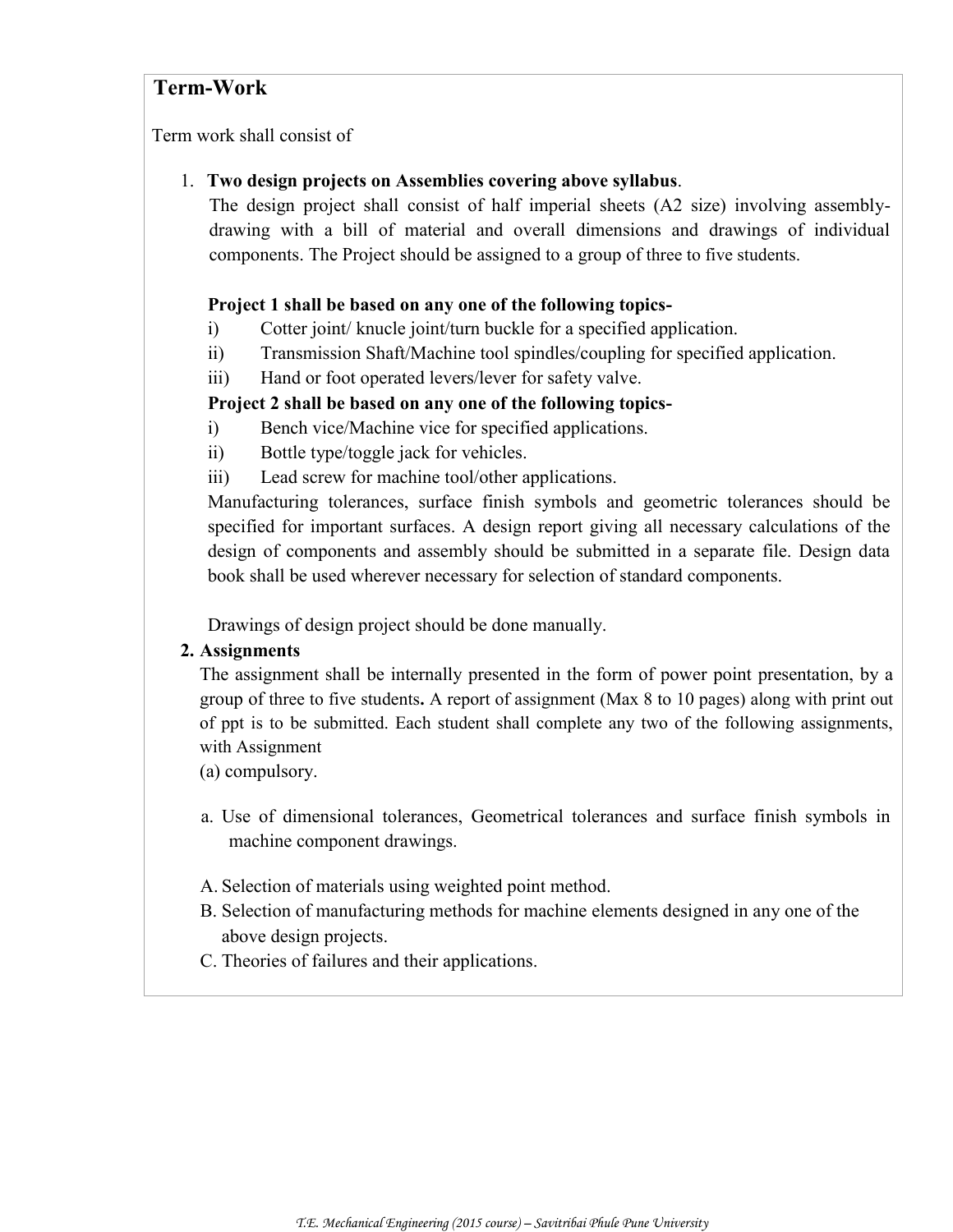# **Savitribai Phule Pune University, Pune Third Year of Mechanical, Mechanical Sandwich & Automobile (2015 Course) Course Code: 302042 Course Name : HEAT TRANSFER Teaching Scheme: Credits Examination Scheme: TH: - 4 Hrs/ Week TH:--04 TH In-Sem: -- 30 End-Sem: -- 70 PR: - 2 Hrs/ Week PR:--01 PR: -- 50 Course Objectives:** 1. Identify the important modes of heat transfer and their applications. 2. Formulate and apply the general three dimensional heat conduction equations. 3. Analyze the thermal systems with internal heat generation and lumped heat capacitance. 4. Understand the mechanism of convective heat transfer 5. Determine the radiative heat transfer between surfaces. **6.** Describe the various two phase heat transfer phenomenon. Execute the effectiveness and rating

of heat exchangers.

#### **Course Outcomes:**

CO 1: Analyze the various modes of heat transfer and implement the basic heat conduction

equations for steady one dimensional thermal system.

CO 2: Implement the general heat conduction equation to thermal systems with and without internal

heat generation and transient heat conduction.

CO 3: Analyze the heat transfer rate in natural and forced convection and evaluate through experimentation investigation.

CO 4: Interpret heat transfer by radiation between objects with simple geometries.

CO 5: Analyze the heat transfer equipment and investigate the performance.

#### **Course Contents**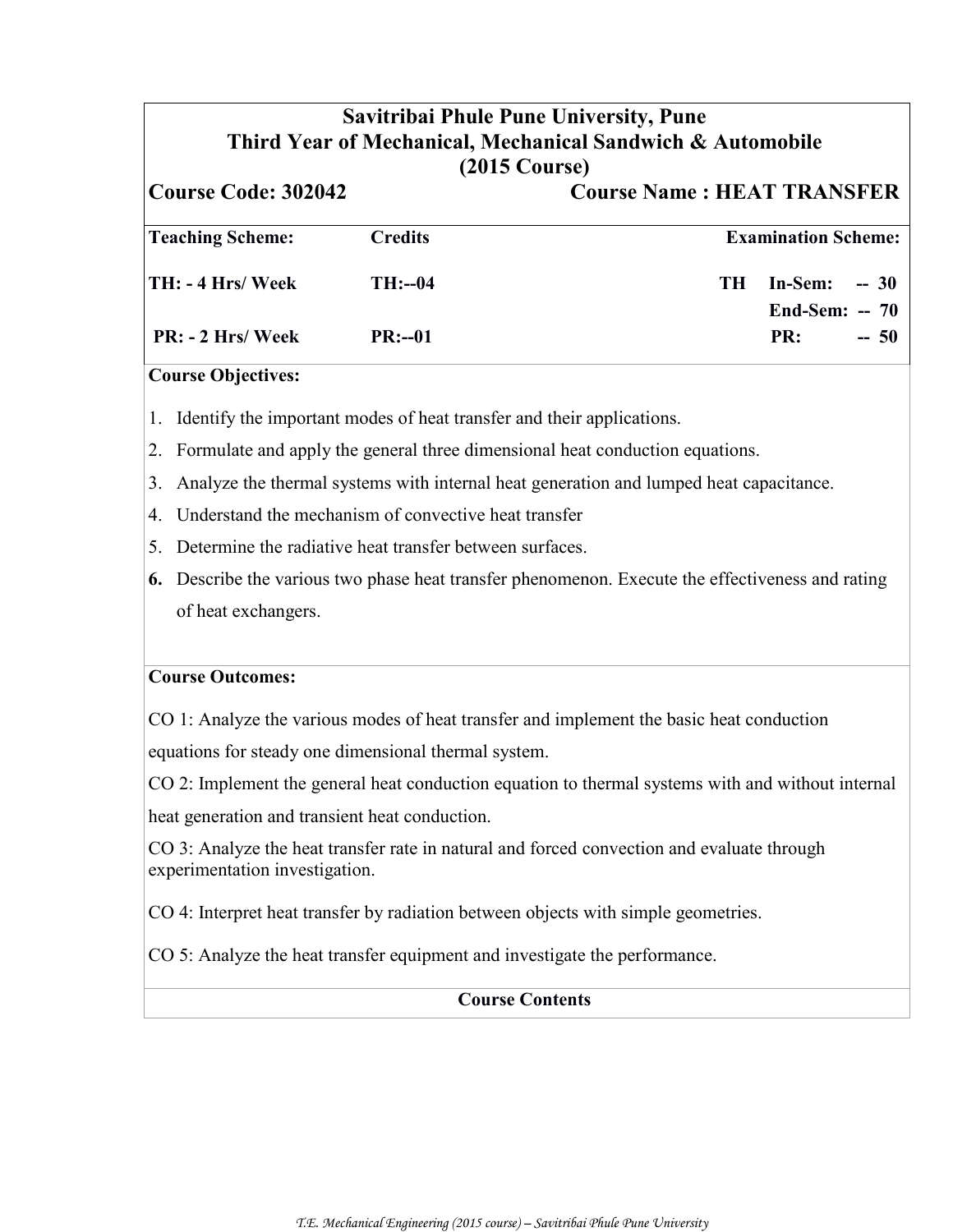#### **UNIT 1: (10 hrs)**

**Introduction and Basic Concepts:** Application areas of heat transfer, Modes and Laws of heat transfer, Three dimensional heat conduction equation in Cartesian coordinates and its simplified equations, thermal conductivity, Thermal diffusivity, Thermal contact Resistance

**Boundary and initial conditions**: Temperature boundary condition, heat flux boundary condition, convection boundary condition, radiation boundary condition.

**One dimensional steady state heat conduction without heat generation**: Heat conduction in plane wall, composite slab, composite cylinder, composite sphere, electrical analogy, concept of thermal resistance and conductance, three dimensional heat conduction equations in cylindrical and spherical coordinates (no derivation) and its reduction to one dimensional form, critical radius of insulation for cylinders and spheres, economic thickness of insulation.

**One dimensional steady state heat conduction with heat generation:** Heat conduction with uniform heat generation in plane wall, cylinder  $\&$  sphere with different boundary conditions.

**Heat transfer through extended surface**: Types of fins and its applications, Governing Equation for constant cross sectional area fins, solution for infinitely long & adequately long (with insulated end) fins, efficiency & effectiveness of fins.

#### **UNIT 3: (06 hrs)**

**Thermal Insulation – Types and selection, Economic and cost considerations, Payback period Transient heat conduction**: Validity and criteria of lumped system analysis, Biot and Fourier number, Time constant and response of thermocouple, Transient heat analysis using charts.

#### **UNIT4: (08hrs)**

#### **Convection**

**Fundamentals of convection**: Mechanism of natural and forced convection, local and average heat transfer coefficient, concept of velocity & thermal boundary layers.

**Forced convection**: Dimensionless numbers and their physical significance, empirical correlations for external & internal flow for both laminar and turbulent flows.

**Natural convection**: Introduction, dimensionless numbers and their physical significance, empirical correlations for natural convection.

#### **UNIT 5: Radiation (08 hrs)**

Fundamental concepts, Spectral and total emissive power, real and grey surfaces, Stefan Boltzmann law, Radiation laws – Planks, Wiens, Kirchoff's and Lambart's cosine law with simple applications, Irradiation and radiosity, Electrical analogy in radiation, Radiation shape factor, radiation heat exchange between two black and diffuse gray surfaces, radiation shield.

#### **UNIT 2: (08 hrs)**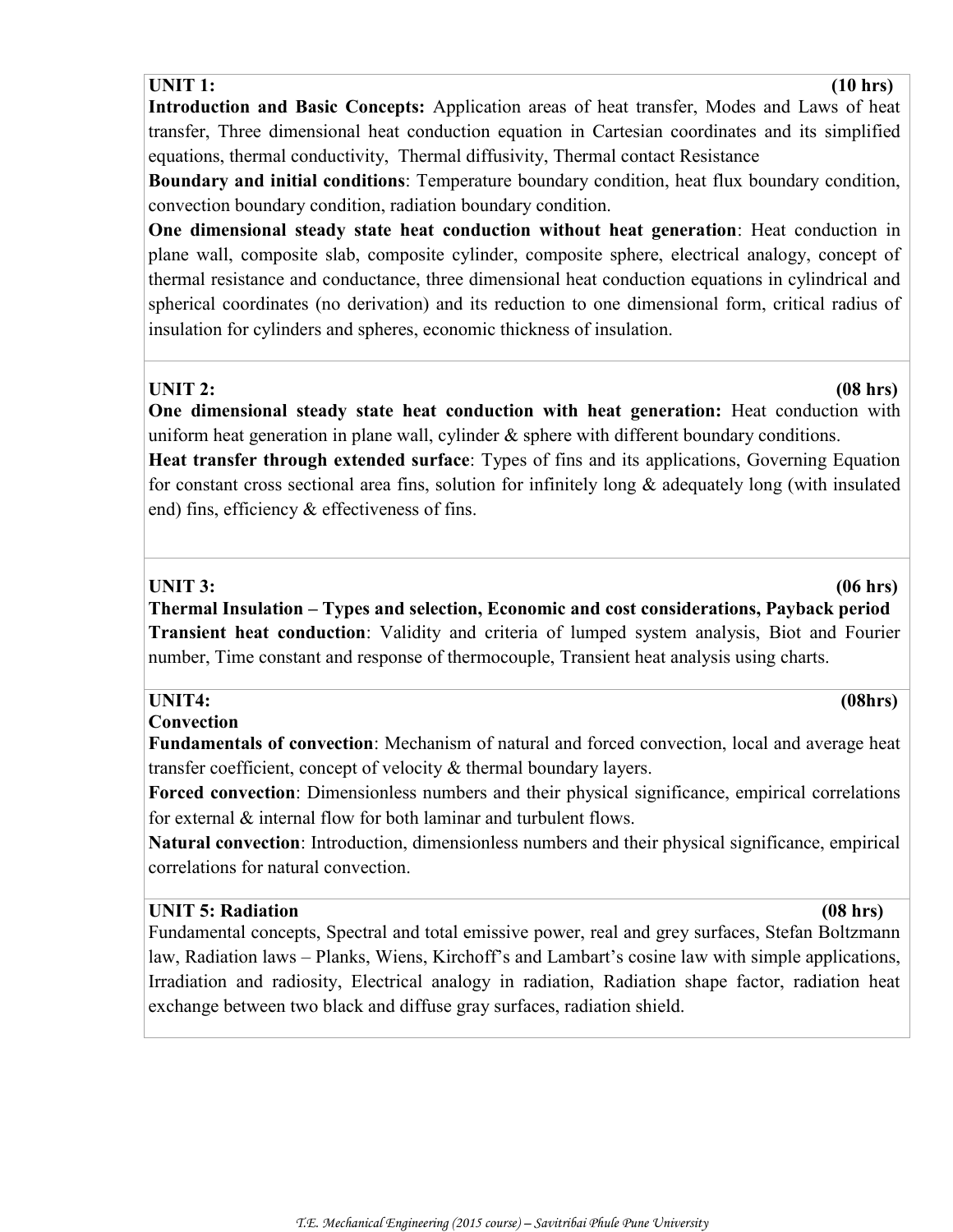### **UNIT 6: Heat Transfer Equipments (08 hrs)**

**Condensation and Boiling**: Boiling heat transfer, types of boiling, pool boiling curve and forced boiling phenomenon, condensation heat transfer, film wise and drop wise condensation (simple numerical treatment).

**Heat exchangers:** Classification and applications, heat exchanger analysis – LMTD for parallel and counter flow heat exchanger, effectiveness– NTU method for parallel and counter flow heat exchanger, cross flow heat exchanger, LMTD correction factor, design criteria for heat exchanger, Introduction to TEMA standards.

Introduction to heat pipe, Introduction to electronic cooling - Discussion on active and passive methods.

#### **Books:**

#### **Text:**

- 1. F.P. Incropera, D.P. Dewitt, Fundamentals of Heat and Mass Transfer, John Wiley.
- 2. Y. A. Cengel and A.J. Ghajar, Heat and Mass Transfer Fundamentals and Applications, Tata McGraw Hill Education Private Limited.
- 3. S.P. Sukhatme, A Textbook on Heat Transfer, Universities Press.
- 4. R.C. Sachdeva, Fundamentals of Engineering Heat and Mass Transfer, New Age Science.
- 5. P.K. Nag, Heat & Mass Transfer, McGraw Hill Education Private Limited.
- 6. M. M. Rathod, Engineering Heat and Mass Transfer, Third Edition, Laxmi Publications, New Delhi
- 7. V. M. Domkundwar, Heat Transfer,

#### **References:**

- 1. A.F. Mills, Basic Heat and Mass Transfer, Pearson.
- 2. S. P. Venkatesan, Heat Transfer, Ane Books Pvt. Ltd.
- 3. Holman, Fundamentals of Heat and Mass Transfer, McGraw Hill publication.
- 4. M. Thirumaleshwar, Fundamentals of Heat and Mass Transfer, Pearson Education India.
- 5. B.K. Dutta, Heat Transfer-Principles and Applications, PHI.
- 6. C.P. Kothandaraman, S. V. Subramanyam, Heat and Mass Transfer Data Book, New Academic Science.
- 7. Databook, SPPU provided by the Exam Center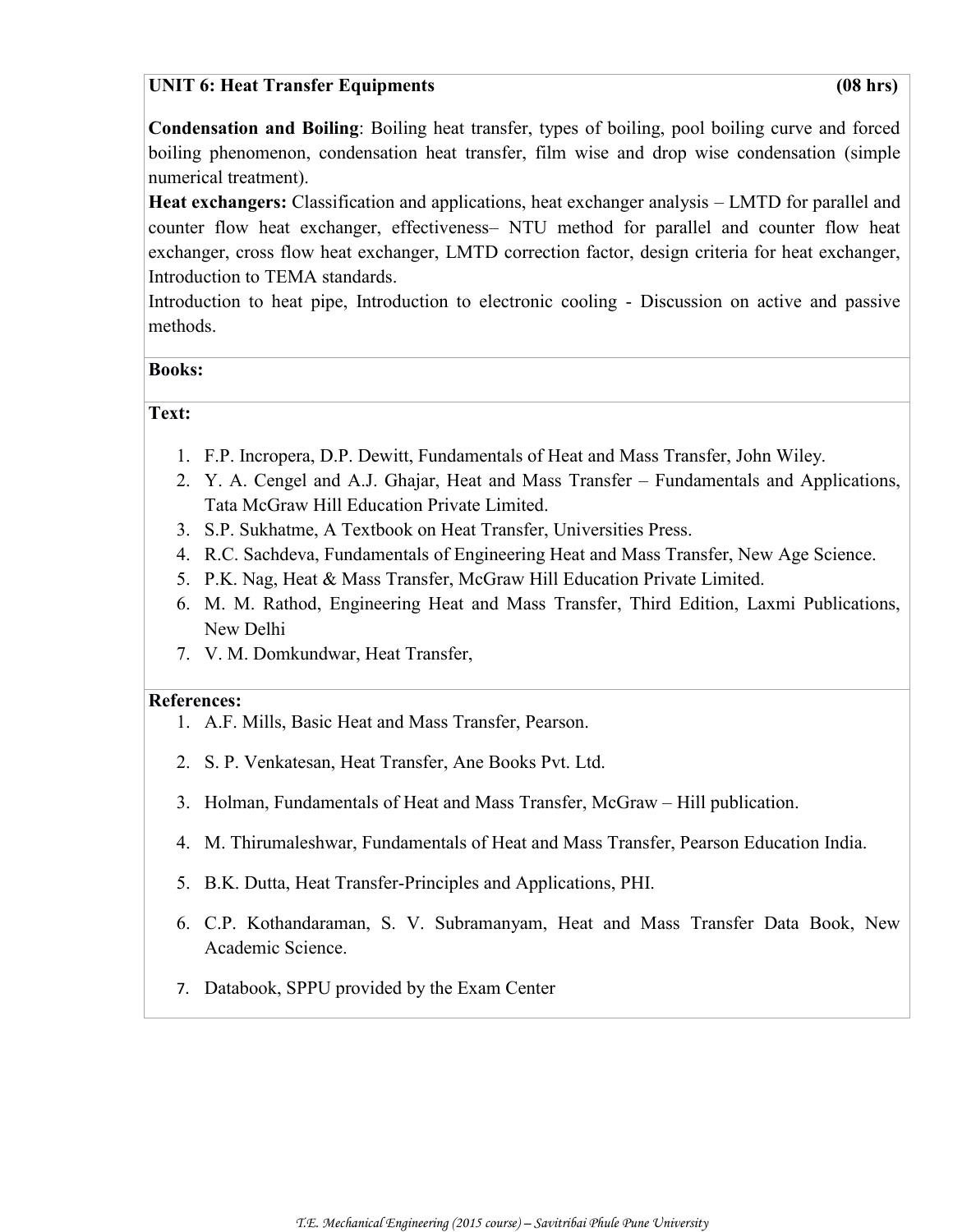# **LIST OF EXPERIMENTS**

### **Any eight experiments (1-11) and two assignments (12-14) from the following list**

- 1. Determination of Thermal Conductivity of metal rod
- 2. Determination of Thermal Conductivity of insulating powder
- 3. Determination of Thermal Conductivity of Composite wall
- 4. Determination of Thermal Contact Resistance
- 5. Determination of heat transfer coefficient in Natural Convection
- 6. Determination of heat transfer coefficient in Forced Convection
- 7. Determination of temperature distribution, fin efficiency in Natural / Forced Convection
- 8. Determination of Emissivity of a Test surface
- 9. Determination of Stefan Boltzmann Constant
- 10. Determination of effectiveness of heat exchanger
- 11. Study of pool boiling phenomenon and determination of critical heat flux
- 12. Assignment on 1-D transient heat transfer program using finite difference methods.
- 13. Assignment to solve transient heat transfer problem using Heisler and Grober charts.
- 14. Assignment on multi-pass / cross-flow heat exchanger using effectiveness charts.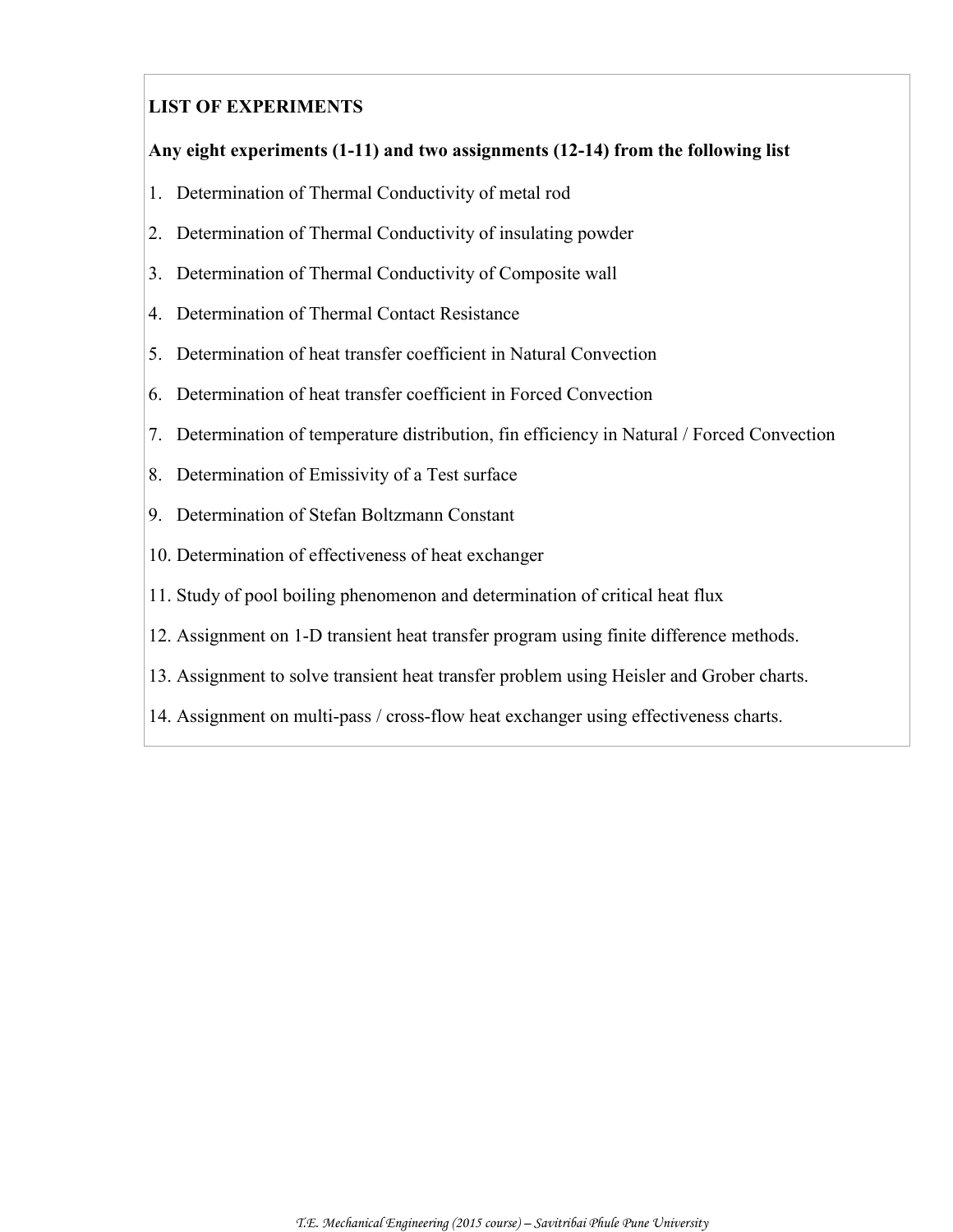|                                               | <b>Savitribai Phule Pune University, Pune</b>                                                                        |                                      |                                                                                                       |    |                                 |          |  |
|-----------------------------------------------|----------------------------------------------------------------------------------------------------------------------|--------------------------------------|-------------------------------------------------------------------------------------------------------|----|---------------------------------|----------|--|
| TE Mechanical and TE Automobile (2015 course) |                                                                                                                      |                                      |                                                                                                       |    |                                 |          |  |
|                                               | <b>Course Code: 302043</b><br><b>Course Name: Theory of Machine – II</b>                                             |                                      |                                                                                                       |    |                                 |          |  |
|                                               | <b>Teaching Scheme:</b>                                                                                              | <b>Credits</b>                       |                                                                                                       |    | <b>Examination Scheme:</b>      |          |  |
|                                               | TH: -- 03 Hrs/week                                                                                                   | $TH: -03$                            |                                                                                                       | TH | In-Sem: $-30$<br>End-Sem: $-70$ |          |  |
|                                               | Tut.:- 01 Hr /week                                                                                                   | <b>TW/OR:--01</b>                    |                                                                                                       |    |                                 |          |  |
|                                               |                                                                                                                      |                                      |                                                                                                       |    | $OR: -$                         | 25       |  |
|                                               |                                                                                                                      |                                      |                                                                                                       |    | $TW: -$                         | 25       |  |
|                                               | <b>Course Objectives:</b>                                                                                            |                                      |                                                                                                       |    |                                 |          |  |
|                                               |                                                                                                                      |                                      | 1. To develop competency in understanding of theory of all types of gears.                            |    |                                 |          |  |
| 2.                                            | To understand the analysis of gear train.                                                                            |                                      |                                                                                                       |    |                                 |          |  |
| 3.                                            |                                                                                                                      |                                      |                                                                                                       |    |                                 |          |  |
| 4.                                            | To develop competency in drawing the cam profile.<br>To make the student conversant with synthesis of the mechanism. |                                      |                                                                                                       |    |                                 |          |  |
| 5.                                            | To understand step-less regulations.                                                                                 |                                      |                                                                                                       |    |                                 |          |  |
| 6.                                            |                                                                                                                      |                                      | To understand mechanisms for system control - Gyroscope.                                              |    |                                 |          |  |
|                                               | <b>Course Outcomes:</b>                                                                                              |                                      |                                                                                                       |    |                                 |          |  |
|                                               |                                                                                                                      |                                      |                                                                                                       |    |                                 |          |  |
|                                               |                                                                                                                      |                                      | 1. Student will be able to understand fundamentals of gear theory which will be the prerequisite      |    |                                 |          |  |
|                                               | for gear design.                                                                                                     |                                      | 2. Student will be able to perform force analysis of Spur, Helical, Bevel, Worm and Worm              |    |                                 |          |  |
|                                               |                                                                                                                      |                                      |                                                                                                       |    |                                 |          |  |
|                                               | gear.                                                                                                                |                                      | 3. The student to analyze speed and torque in epi-cyclic gear trains which will be the                |    |                                 |          |  |
|                                               | prerequisite for gear box design.                                                                                    |                                      |                                                                                                       |    |                                 |          |  |
| 4.                                            |                                                                                                                      |                                      | Student will be able to design cam profile for given follower motions and understand cam              |    |                                 |          |  |
|                                               |                                                                                                                      | Jump phenomenon, advance cam curves. |                                                                                                       |    |                                 |          |  |
| 5.                                            |                                                                                                                      |                                      | The student will synthesize a four bar mechanism with analytical and graphical methods.               |    |                                 |          |  |
| 6.                                            |                                                                                                                      |                                      | a. The student will analyze the gyroscopic couple or effect for stabilization of Ship                 |    |                                 |          |  |
|                                               |                                                                                                                      | Aeroplane and Four wheeler vehicle.  |                                                                                                       |    |                                 |          |  |
|                                               | b.                                                                                                                   |                                      | Student will choose appropriate drive for given application (stepped / step-less).                    |    |                                 |          |  |
|                                               |                                                                                                                      |                                      | <b>Course Contents</b>                                                                                |    |                                 |          |  |
|                                               | Unit – I: Spur Gear                                                                                                  |                                      |                                                                                                       |    |                                 | (08 hrs) |  |
|                                               |                                                                                                                      |                                      | Classification, Spur gear: definition, terminology, fundamental law of toothed gearing, involute and  |    |                                 |          |  |
|                                               |                                                                                                                      |                                      | cycloidal profile, path of contact, arc of contact, conjugate action, contact ratio, interference and |    |                                 |          |  |
|                                               |                                                                                                                      |                                      | under cutting – Methods to avoid interference. Minimum number of teeth on gear and pinion only,       |    |                                 |          |  |
|                                               | Force analysis and Friction in gears.                                                                                |                                      |                                                                                                       |    |                                 |          |  |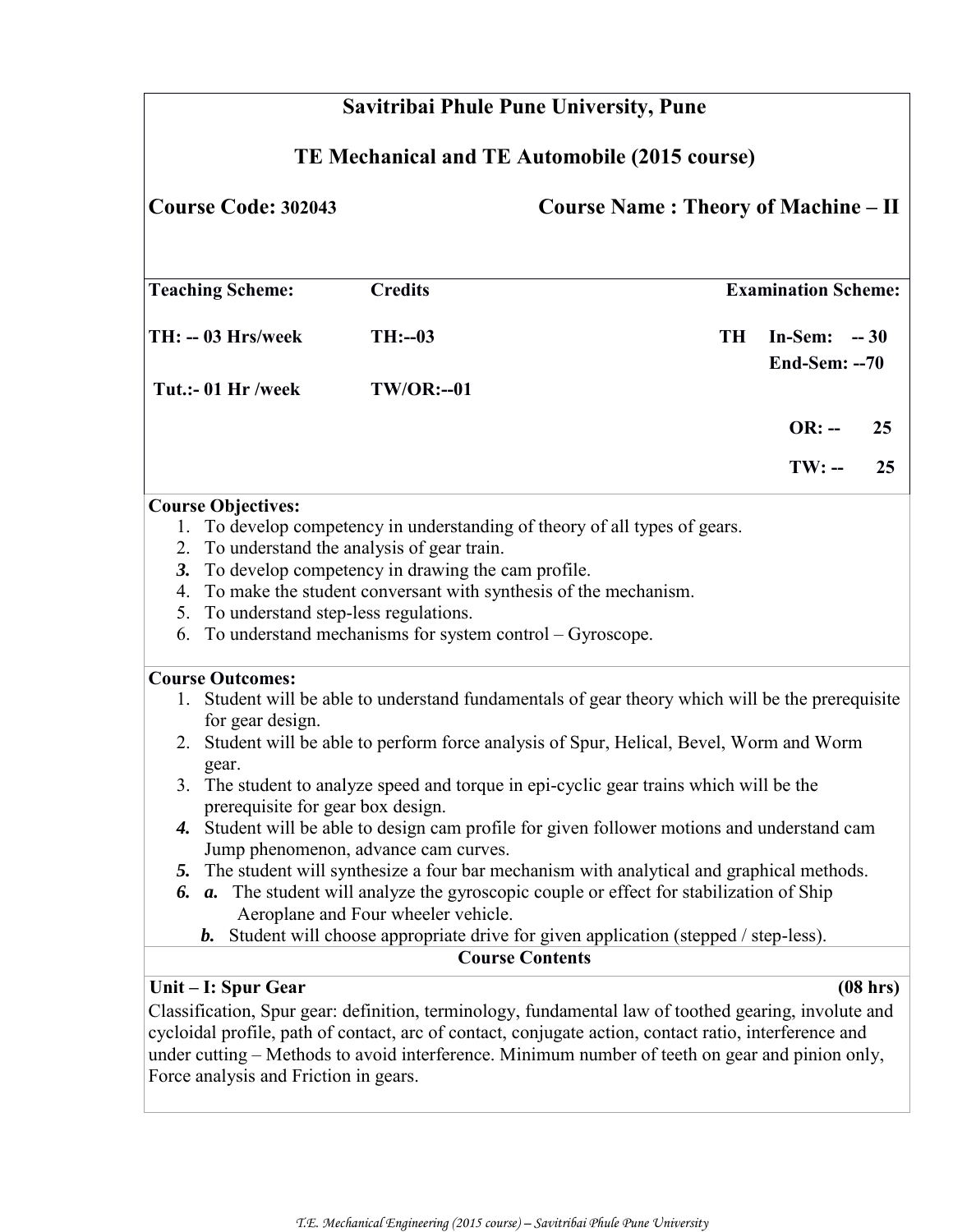#### **Unit – II: Helical, Bevel, Worm and Worm Wheel (06 hrs)**

Helical and Spiral Gears: terminology, geometrical relationships, tooth forces, torque transmitted and efficiency, virtual number of teeth for helical gears

Bevel Gear & Worm and worm wheel: terminology, geometrical relationships, tooth forces, torque transmitted.

Bevel Gear: Theoretical treatment only

# **Unit – III Gear Trains (06 hrs)**

Types of Gear Trains, analysis of epicyclic gear trains, Holding torque – Simple, compound and epicyclic gear trains, torque on sun and planetary gear train, compound epicyclic gear train, Bevel epicyclic Gear train.

### **Unit –IV Cam and Follower (08 hrs)**

Types of cams and followers, analysis of standard motions to the follower, Determination of cam profiles for different follower motions, Methods of control: pressure angle, radius of curvature and undercutting. Jump phenomenon of Eccentric cam, Introduction to advanced cam curves (up to 3-4- 5 Polynomial cam only)

### **Unit –V Synthesis of Mechanism (06 hrs)**

Steps in synthesis process: Type, number and dimensional synthesis. Tasks of Kinematic synthesis: Path, function and motion generation (Body guidance). Precision Positions, Chebychev spacing, Mechanical and structural errors. Three position synthesis of four bar mechanism using Freudenstein's equation. Analytical synthesis using kinematic coefficient in four bar mechanism.

# **Unit –VI Step–Less-Regulation (Theoretical Treatment only) & Gyroscope (06 hrs)**

Continuous Variable Transmissions - Geometry, Velocity and torque analysis of Faceplate variators, conical variators, Spheroidal and cone variators, Variators with axially displaceable cones, PIV drives. Gyroscopes, Gyroscopic forces and Couples, Gyroscopic stabilisation for ship and Aeroplane, Stability of four wheel vehicle moving on curved path. **Books:**

#### **Text:**

- 1. S. S. Rattan, Theory of Machines, Third Edition, McGraw Hill Education ( India) Pvt. Ltd. New Delhi.
- 2. Bevan T, Theory of Machines, Third Edition, Longman Publication.
- 3. A. G. Ambekar, Mechanism and Machine Theory, PHI.
- 4. N. K. Mehta, Machine Tool Design and Numerical Control, Tata McGraw Hill Publication,
- 5. J. J. Uicker, G. R. Pennock, J. E. Shigley, Theory of Machines and Mechanisms, Third Edition, International Student Edition, OXFORD.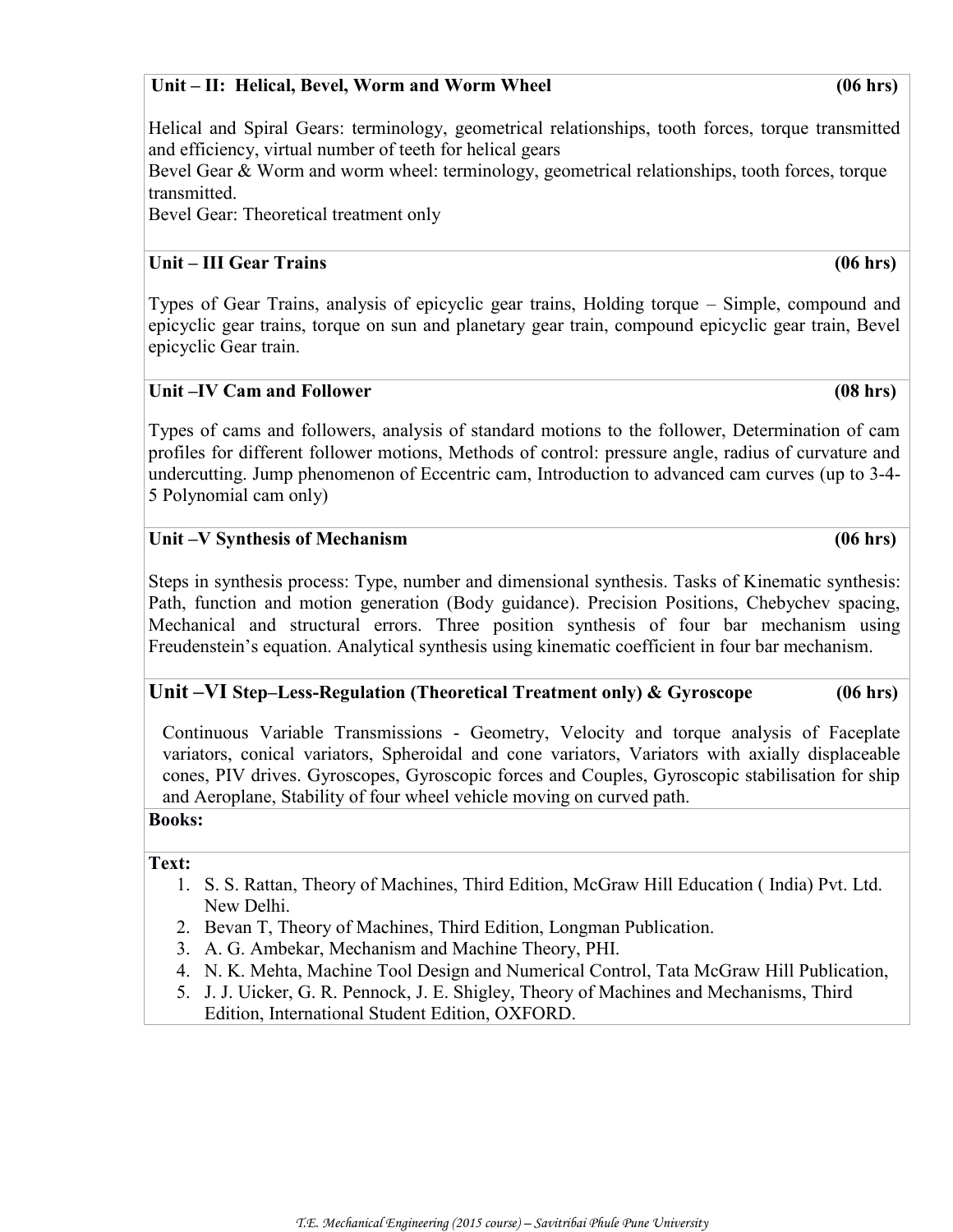#### **References:**

- 1. Ghosh Malik, Theory of Mechanism and Machines, East-West Pvt. Ltd.
- 2. Hannah and Stephans, Mechanics of Machines, Edward Arnolde Publication.
- 3. R L Norton, Kinematics and Dynamics of Machinery, First Edition, McGraw Hill Education (India) P Ltd. New Delhi
- 4. Sadhu Singh, Theory of Machines, Pearson
- 5. D.K. Pal, S.K. Basu, Design of Machine Tools, Oxford & Ibh Publishing Co Pvt. Ltd.
- 6. Dr. V. P. Singh, Theory of Machine, Dhanpatrai and sons.
- 7. C. S. Sharma & Kamlesh Purohit, "Theory of Machine and Mechanism", PHI.

# **Tutorial (Term-work) shall consist of**

#### **Part A: Compulsory**

- 1. To study manufacturing of gear using gear generation with rack as a cutter and to generate involute profile
- 2. Kinematic analysis of synchromesh, machine tool gear box, differential gear box (Self Study)
- 3. Speed and torque analysis of epicyclic gear train to determine holding torque
- 4. To draw the cam profile and study variation in pressure angle with respect to change in base circle diameter and draw pitch circle for both the cases.( Half imperial drawing sheet)
- 5. To synthesize the four bar and slider crank mechanism using relative pole and inversion method with three accuracy points. ( Half imperial drawing sheet)
- 6. To determine the effect of active gyroscopic couple on a spinning disc and verify the gyroscopic effect.
- 7. Study of Continuous Variable Transmission and Infinite Variable Transmission.

#### **Part B: Any two from the following**

- 1. To draw conjugate profile for any general type of gear tooth. ( Half imperial drawing sheet)
- 2. To verify the cam jump phenomenon for an eccentric cam.
- 3. Synthesis a four bar mechanism based on Freudenstein's equation using any programming Language.
- 4. To measure the range of speeds obtained using any one type of continuously variable transmission device.
- 5. Industrial visit to understand Machines and Mechanisms.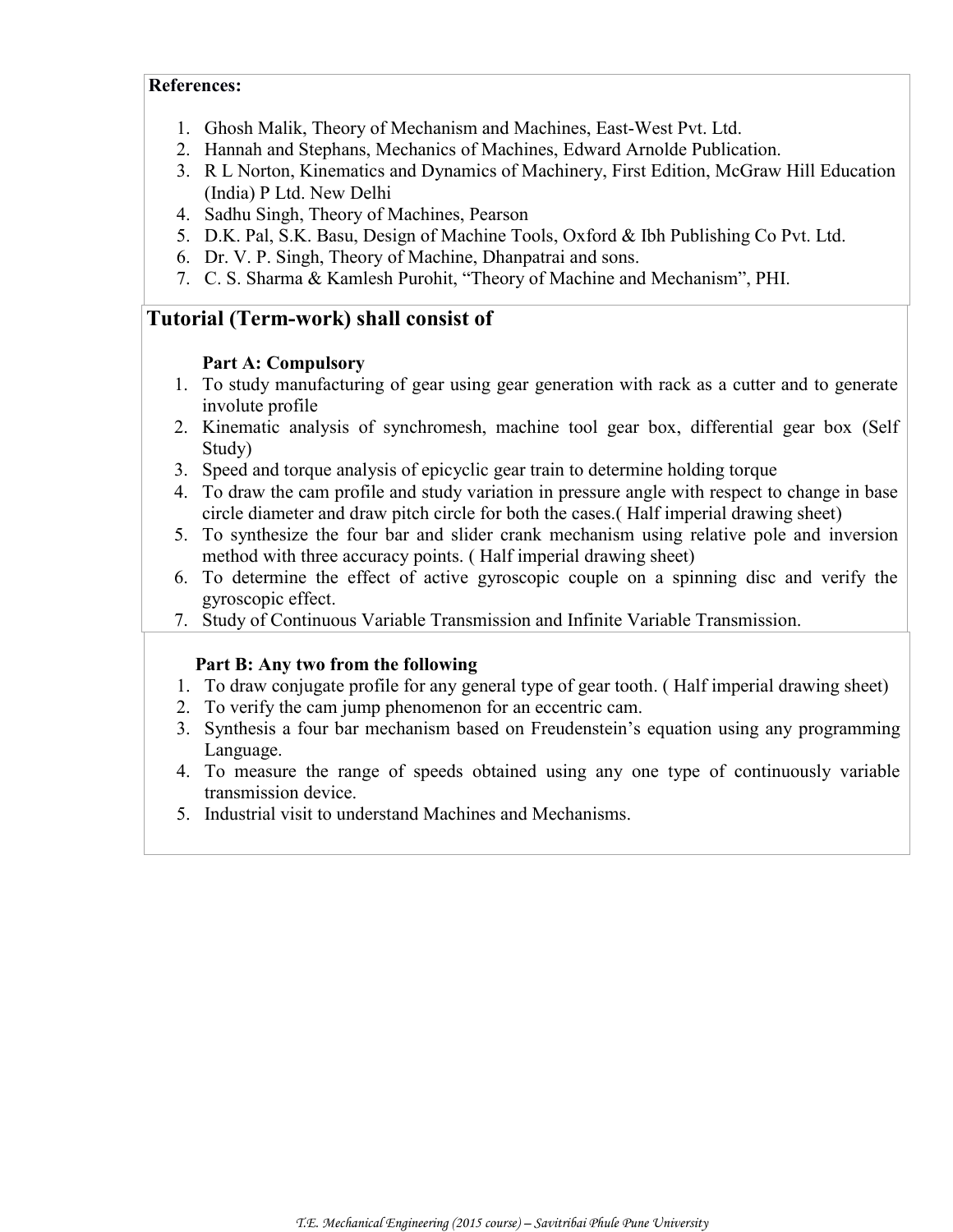|                              | Savitribai Phule Pune University, Pune                                                                                                                                                                                                                                                                                                                 |                       |                                                                                                                                                                                                                                                                                            |                                                 |  |  |  |
|------------------------------|--------------------------------------------------------------------------------------------------------------------------------------------------------------------------------------------------------------------------------------------------------------------------------------------------------------------------------------------------------|-----------------------|--------------------------------------------------------------------------------------------------------------------------------------------------------------------------------------------------------------------------------------------------------------------------------------------|-------------------------------------------------|--|--|--|
| T.E Mechanical (2015 course) |                                                                                                                                                                                                                                                                                                                                                        |                       |                                                                                                                                                                                                                                                                                            |                                                 |  |  |  |
|                              | <b>Course Code: 302044</b><br><b>Course Name: Turbo Machines</b>                                                                                                                                                                                                                                                                                       |                       |                                                                                                                                                                                                                                                                                            |                                                 |  |  |  |
|                              | <b>Teaching Scheme:</b>                                                                                                                                                                                                                                                                                                                                | <b>Credits:</b>       |                                                                                                                                                                                                                                                                                            | <b>Examination Scheme:</b>                      |  |  |  |
|                              | $TH: - 03$ hrs/week<br>$PR: - 02$ hrs/week                                                                                                                                                                                                                                                                                                             | $TH: -03$<br>$OR:-01$ |                                                                                                                                                                                                                                                                                            | <b>TH</b><br>In-Sem:<br>$-30$<br>End-Sem: $-70$ |  |  |  |
|                              |                                                                                                                                                                                                                                                                                                                                                        |                       |                                                                                                                                                                                                                                                                                            | OR:<br>$-25$                                    |  |  |  |
|                              | <b>Course Objectives:</b><br>machine.<br>equations to Turbo machines.<br>of Turbo Machines.                                                                                                                                                                                                                                                            |                       | 1. To provide the knowledge of basic principles, governing equations and applications of turbo<br>2. To provide the students with opportunities to apply basic thermo-fluid dynamics flow<br>3. To explain construction and working principle and evaluate the performance characteristics |                                                 |  |  |  |
|                              | <b>Course Outcomes:</b><br>On successful completion of the course, the student will be able to,<br>1. Apply thermodynamics and kinematics principles to turbo machines.<br>2. Analyze the performance of turbo machines.<br>3. Ability to select turbo machine for given application.<br>4. Predict performance of turbo machine using model analysis. |                       |                                                                                                                                                                                                                                                                                            |                                                 |  |  |  |
|                              | <b>Course Contents</b>                                                                                                                                                                                                                                                                                                                                 |                       |                                                                                                                                                                                                                                                                                            |                                                 |  |  |  |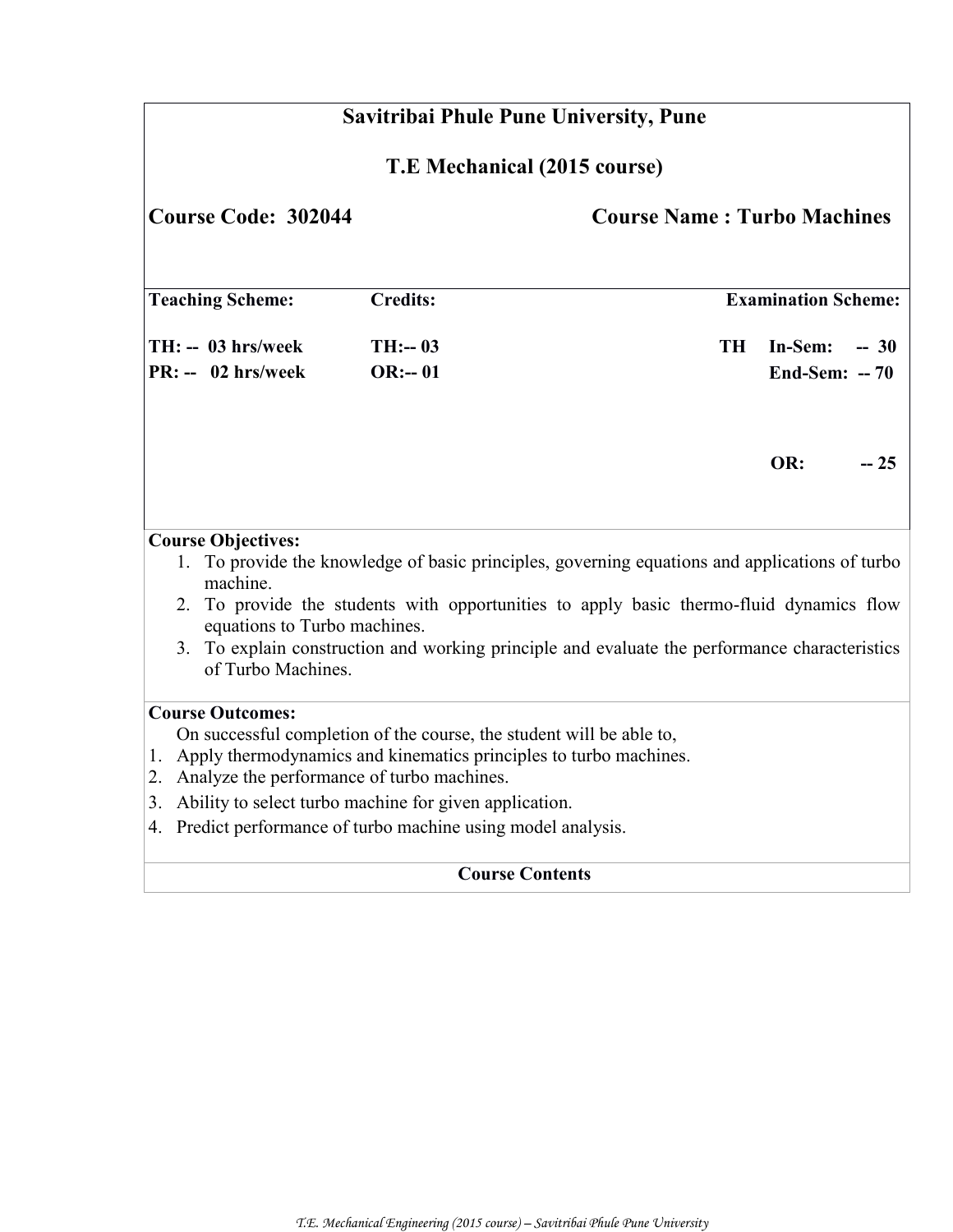# **Unit – I: Introduction to Turbo Machinery (08hrs)**

Turbo machines (Hydraulic & Thermal), Classification of Turbo machines, Comparison with positive displacement machines, Fundamental equation governing turbo machines, Different losses associated with turbo-machinery, Applications of Turbo machines.

# **Impact of Jet**

Impulse momentum principle and its applications, Force exerted on fixed and moving flat plate, hinged plate, curved vanes, series of flat plates and radial vanes, velocity triangles and their analysis, work done equations, vane efficiency.

# Unit –II: Impulse Water Turbines (06hrs)

Introduction to Hydro power plant, classification of hydraulic turbines construction, principle of working, velocity diagrams and analysis, design aspects, performance parameters, performance characteristics, specific speed, selection of turbines, multi-jet Pelton wheel.

# Unit –III: Reaction Water Turbines (08 hrs)

Classifications, Francis, Propeller, Kaplan Turbines, construction features, velocity diagrams and analysis, degree of reaction, performance characteristics.

Draft tubes: types and analysis, causes and remedies for cavitation phenomenon

Governing of turbines, Similitude and dimensional analysis of hydraulic turbines

# Unit –IV: Steam Turbines (08 hrs)

**Steam nozzles:** types and applications, Equation for velocity and mass flow rate [No numerical treatment].

**Steam Turbines:** Classifications, construction details, compounding of steam turbines, velocity diagrams and analysis of Impulse and reaction turbines (single & multi stage), governing, dimensional analysis, performance characteristics. Losses in steam turbines, selection of turbines.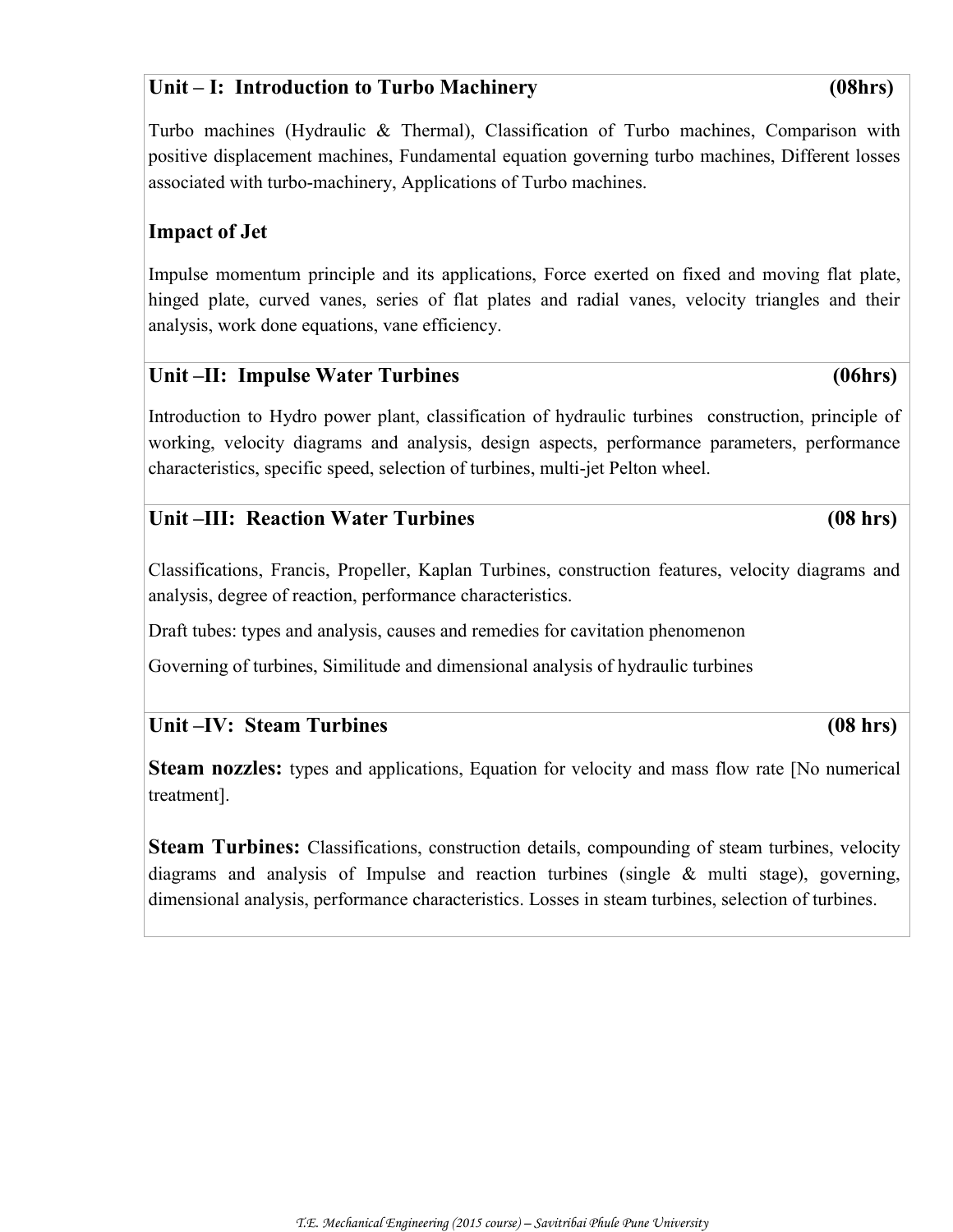# Unit –V: Centrifugal Pumps (08 hrs)

Classification of rotodynamic pumps, components of centrifugal pump, types of heads, velocity triangles and their analysis, effect of outlet blade angle, cavitation, NPSH, Thoma's cavitation factor, priming of pumps, installation, specific speed, performance characteristics of centrifugal pump, series and parallel operation of pumps, system resistance curve, selection of pumps.

Dimensional and Model analysis of hydraulic machines

# **Unit –VI: Centrifugal & Axial Compressor (07 hrs)**

**Centrifugal compressor:** Classification of compressors, Construction, velocity diagram, flow process on T-S Diagram, Euler's work, actual work input, performance characteristics, various losses in centrifugal compressor.

**Axial Compressor:** Construction, stage velocity triangles and its analysis, enthalpy entropy diagram, stage losses and efficiencies, performance characteristics. [No numerical treatment]

#### **Books:**

**Text:**

- 1. Turbines, Compressors & Fans, S.M. Yahya, Tata-McGraw Hill
- 2. Turbomachines, B. U. Pai, Wiley India
- 3. Fluid mechanics and hydraulic machines, Dr. R.K. Bansal
- 4. Hydraulic Machines, Dr. J. Lal, Metropolitan Book Co. Pvt. Ltd., Delhi.
- 5. Hydraulics, Fluid Mechanics and Machinery, Modi P N & Seth S N, Standard Book House ,New Delhi.
- 6. R. Yadav, Steam and Gas Turbines and Power Plant Engineering, VII edition, Central Publ. house

#### **References:**

- 1. William W. Perg, Fundamentals of Turbomachinery, John Wiley & Sons.
- 2. Thermal Turbomachines, Dr. Onkar Singh, Wiley India
- 3. V. P. Vasandani, Theory of Hydraulic Machinary, Khanna Publishers, Delhi.
- 4. Karassik, Hand Book of Pumps, Tata McGraw Hills Ltd., New Delhi.
- 5. S.L. Dixon, Fluid Mechanics, Thermodynamics of Turbomachinery, IV edition, Butterworth-Heinemann Publ., 1966.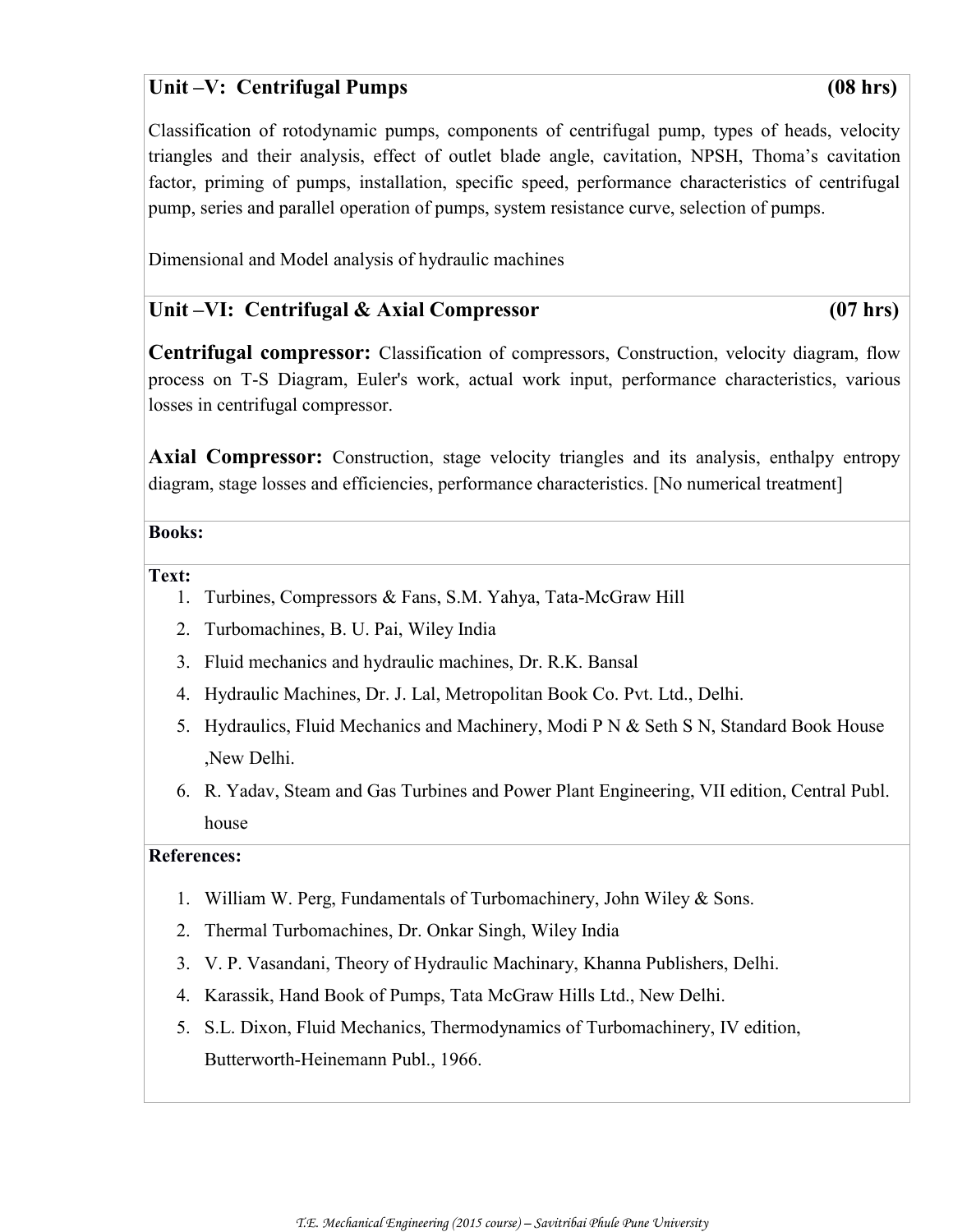# **Term-Work**

# **List of Experiments**

- 1. Verification of impulse momentum principle
- 2. Study and trial on impulse water turbine (Pelton wheel) and plotting of main and operating characteristics
- 3. Study and trial on any one hydraulic reaction turbine (Francis/Kaplan) and plotting of main and operating characteristics
- 4. Study and trial on centrifugal pump and plotting operating characteristics
- 5. Study and trial on centrifugal air compressor and plotting its characteristics
- 6. Visit to hydro/steam power plant and report to be submitted.
- 7. Study of different types of nozzles and trial on convergent-divergent air/steam nozzle.
- 8. Study of axial flow compressors/ centrifugal air blower.
- 9. Study of multi-staging of steam turbines.
- 10. Design of pumping system installation using manufacturers' catalogue, specific to housing or industrial application.
- 11. Visit to pumping station and report to be submitted.

# **Notes**

- 1. Eight experiments from above list should be performed; out of which at least four trials should be conducted. Data from any one trial performed should be analyzed by using suitable software.
- 2. One Experiment out of Expt. no. 10 and 11 is compulsory.
- 3. Visit to Hydro or Steam power plant is compulsory.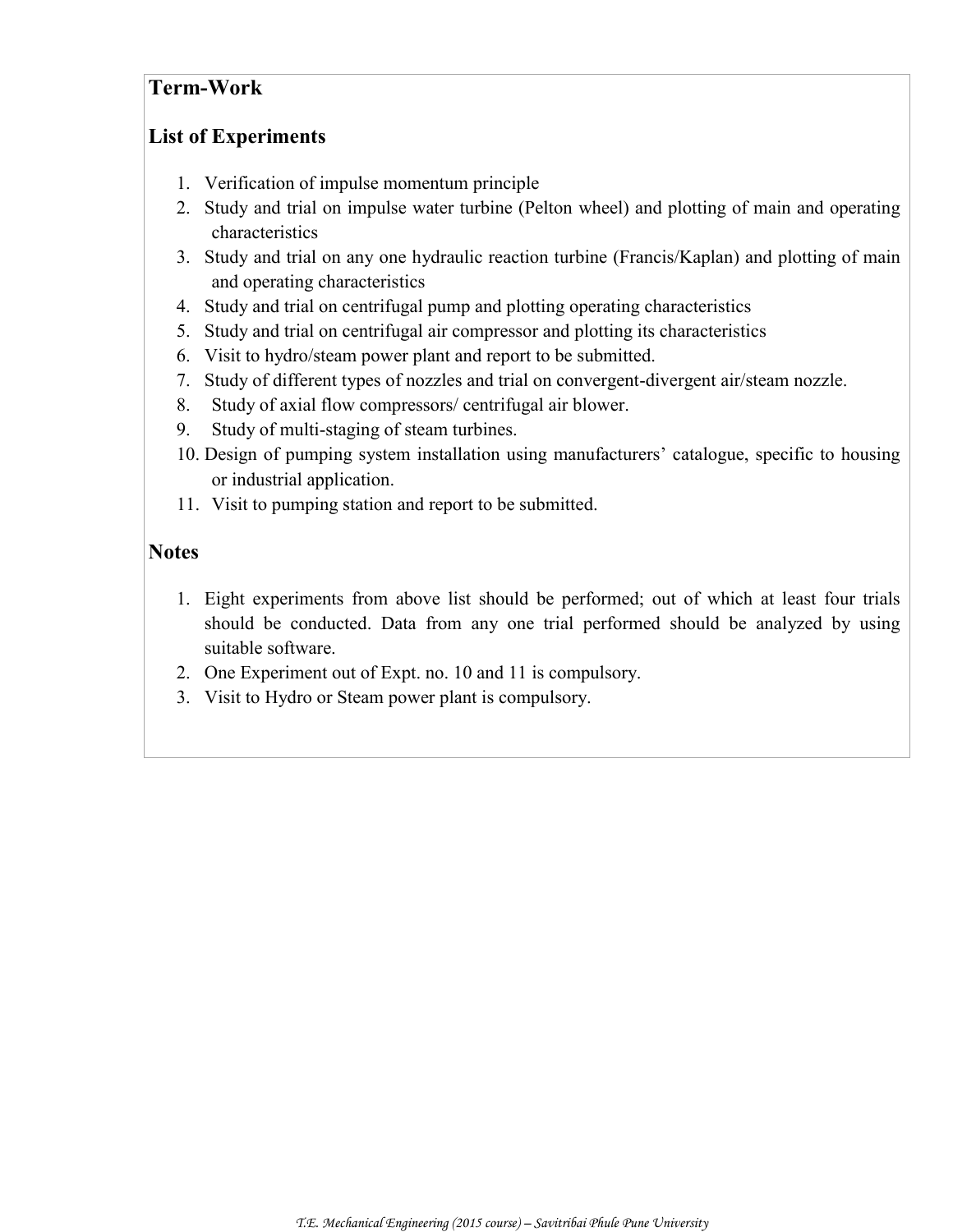| Savitribai Phule Pune University, Pune                                          |                                                         |                |                                                                                                                                                                                      |           |                            |       |  |
|---------------------------------------------------------------------------------|---------------------------------------------------------|----------------|--------------------------------------------------------------------------------------------------------------------------------------------------------------------------------------|-----------|----------------------------|-------|--|
| TE Mechanical and TE Automobile (2015 course)                                   |                                                         |                |                                                                                                                                                                                      |           |                            |       |  |
| <b>Course Code: 302045</b><br><b>Course Name: Metrology And Quality Control</b> |                                                         |                |                                                                                                                                                                                      |           |                            |       |  |
|                                                                                 | <b>Teaching Scheme:</b>                                 | <b>Credits</b> |                                                                                                                                                                                      |           | <b>Examination Scheme:</b> |       |  |
|                                                                                 | TH: 03 Hrs/week                                         | $TH: -03$      |                                                                                                                                                                                      | <b>TH</b> | In-Sem:<br>End-Sem: $-70$  | $-30$ |  |
|                                                                                 | PR: 02 Hrs/week                                         | $OR:-01$       |                                                                                                                                                                                      |           |                            |       |  |
|                                                                                 |                                                         |                |                                                                                                                                                                                      |           | OR:                        | $-25$ |  |
|                                                                                 | <b>Course Objectives:</b>                               |                |                                                                                                                                                                                      |           |                            |       |  |
|                                                                                 | Students are expected to -                              |                |                                                                                                                                                                                      |           |                            |       |  |
|                                                                                 | dimensional measurements.                               |                | 1. Select suitable instrument / gauge / method of inspection for determining geometrical and                                                                                         |           |                            |       |  |
|                                                                                 |                                                         |                | 2. Calibrate measuring instruments and also design inspection gauges.                                                                                                                |           |                            |       |  |
|                                                                                 | for Metrology etc.                                      |                | 3. Understand the advances in Metrology such as use of CMM, Laser, Machine Vision System                                                                                             |           |                            |       |  |
|                                                                                 |                                                         |                | 4. Select and apply appropriate Quality Control Technique for given application.                                                                                                     |           |                            |       |  |
|                                                                                 | Management System (QMS).                                |                | 5. Select and Apply appropriate Quality Management Tool and suggest appropriate Quality                                                                                              |           |                            |       |  |
|                                                                                 | <b>Course Outcomes:</b>                                 |                |                                                                                                                                                                                      |           |                            |       |  |
|                                                                                 | The student should be able to $-$                       |                |                                                                                                                                                                                      |           |                            |       |  |
|                                                                                 | measurement, carryout data collection and its analysis. |                | 1. Understand the methods of measurement, selection of measuring instruments / standards of                                                                                          |           |                            |       |  |
|                                                                                 |                                                         |                | 2. Explain tolerance, limits of size, fits, geometric and position tolerances and gauge design                                                                                       |           |                            |       |  |
|                                                                                 |                                                         |                | 3. Understand and use/apply Quality Control Techniques/ Statistical Tools appropriately.                                                                                             |           |                            |       |  |
| 4.                                                                              |                                                         |                | Develop an ability of problem solving and decision making by identifying and analyzing the<br>cause for variation and recommend suitable corrective actions for quality improvement. |           |                            |       |  |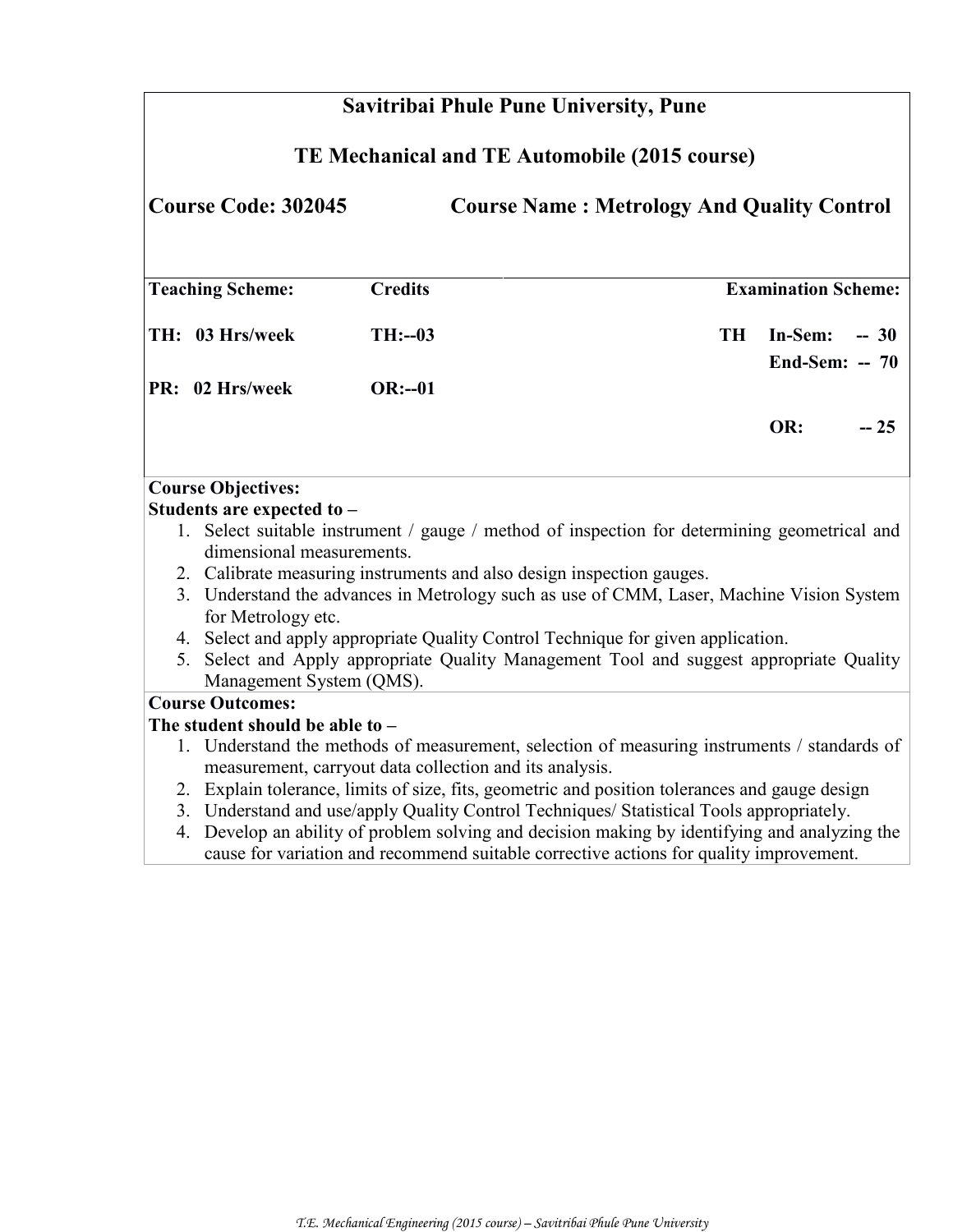# **Course Contents**

# **Unit – I Measurement standards and Design of gauges (06 hrs)**

**Introduction**: Principles of Engineering metrology, Measurement standards, Types and sources of errors, Accuracy and Precision, Calibration: Concept and procedure, traceability,

**Geometric Form Measurement:** Straightness, Flatness, Roundness - Straight edge, use of level beam comparator, autocollimator testing of flatness of surface plate.

**Design of Gauges**: Tolerances, Limits and Fits [IS 919-1993], Taylor's principle, Types of gauges, Wear allowance on gauges, Types of gauges-plain plug gauge, ring gauge, snap gauge, limit gauge and gauge materials, Considerations of gauge design (numerical).

# **Unit –II Comparators, Thread and Gear Metrology, Surface Roughness Measurement (08 hrs)**

**Comparators:** Mechanical, Pneumatic, Optical, Electrical (LVDT).

**Measurement of Thread form:** Thread form errors, Measurement of Minor, Major and Effective diameter (Three Wire Method), Flank angle and Pitch, Floating Carriage Micrometer (Numerical).

**Gear Metrology**: Errors in Spur Gear form, Gear tooth Vernier, Constant chord, Base tangent (Numerical), Gear Rolling Tester. Profile Projector, Tool maker's microscope and their applications

**Surface Roughness Measurement**: Introduction to Surface texture, Parameters for measuring surface roughness, Surface roughness measuring instrument: TalySurf.

# **Unit – III Advances in Metrology (06 hrs)**

**Coordinate Measuring Machine (CMM):** Fundamental features of CMM – development of CMMs – role of CMMs – types of CMM and Applications, – types of probes **Machine Vision Systems:** vision system measurement – Multisensory systems. **Interferometer:** Principle, NPL Interferometer **Laser Metrology:** Basic concepts of lasers, advantages of lasers, laser interferometers, types, applications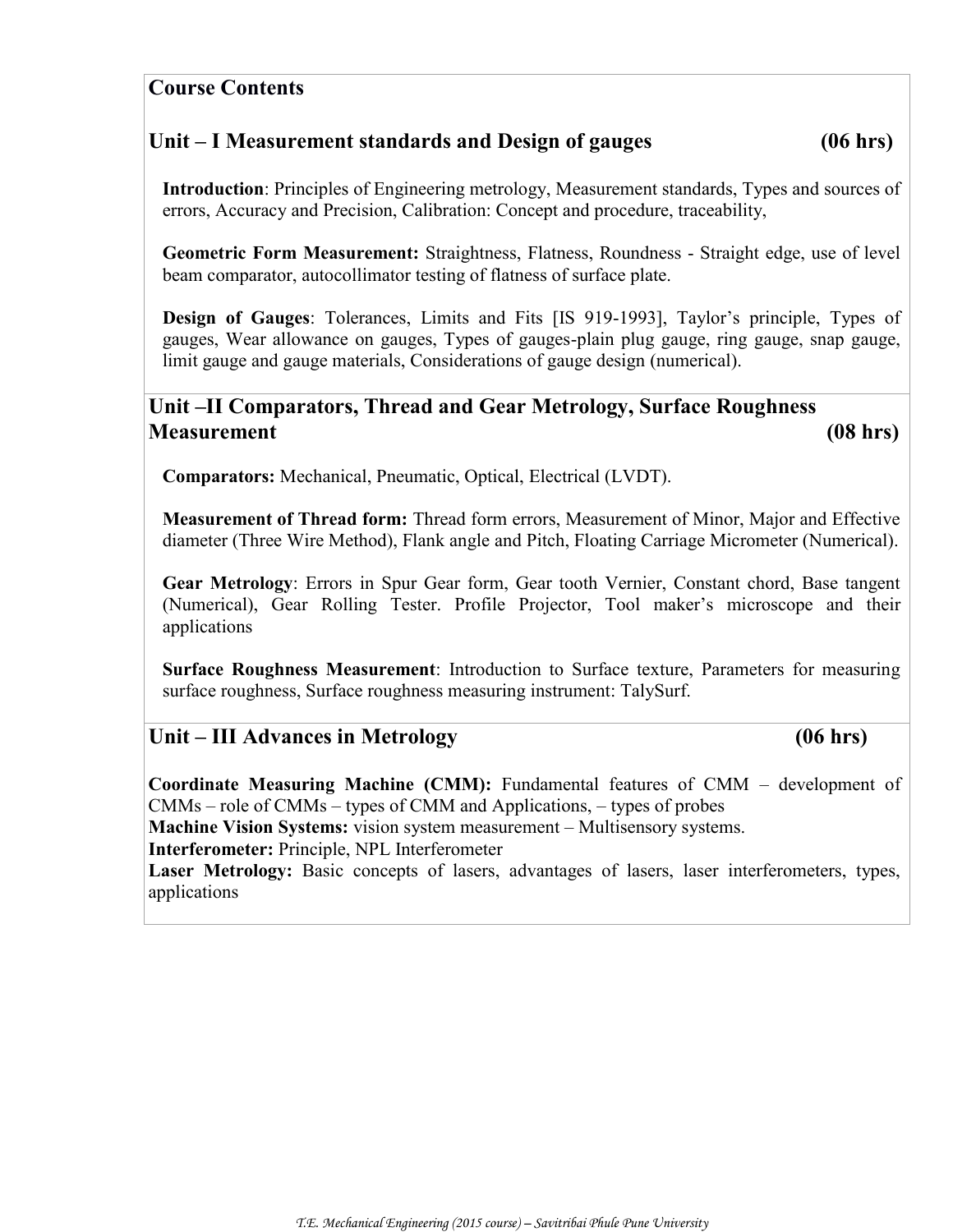# **Unit – IV Introduction to Quality and Quality Tools (06 hrs)**

**Concept of Quality:** Various Definitions and Quality Statements, Cost of quality & value of quality, Deming's cycles & 14 Points, Juran Trilogy approach, Old New Seven Tools, Quality Circles.

**Importance of Quality deployment at Design and Manufacturing Engineering:** Opportunities for improvement product design, Importance of– initial planning for quality, concept of controllability: self-controls – defining quality responsibilities on the factory flow – self inspection.

# Unit –V Statistical quality control (08 hrs)

**Statistical quality control**: Statistical concept, Frequency diagram, Concept of variance analysis, Control Chart for Variable (**X & R** Chart) & Attribute (**P & C** Chart), Process capability(Indices: cp, cpk, ppk), Statistical Process Control (Numerical). Production Part Approval Method (PPAP).

**Acceptance Sampling:** Sampling Inspection, OC Curve and its characteristics, sampling methods, Sampling Plan: Single, Double (Numerical), Multiple, Comparison of Plan, calculation of sample size, AOQ, Probability of Acceptance (Numerical)

# Unit –VI Total Quality Management (06 hrs)

**TQM**: Introduction, Quality Function Deployment, 5S, Kaizen, Poka yoke, Kanban, JIT, FMECA, Zero defects, TPM. Six Sigma: DMAIC - Concept and Applications.

#### **Quality Management System**

Need for quality management system – design of quality management system - quality management system requirements – ISO 9001, TS-16949, ISO-14000, Quality Audit. **Books:**

#### **Text:**

1. Jain R.K., Engineering Metrology, Khanna Publication.

2. I. C. Gupta, Engineering Metrology, Dhanpath Rai.

3. Bewoor A. K. and Kulkarni V. A., Metrology and Measurements, Tata McGraw hill Publication.

4. Juran J. M., Quality Handbook, McGraw Hill Publications.

5. Grant S.P., Statistical Quality Control, Tata McGraw hill Publication.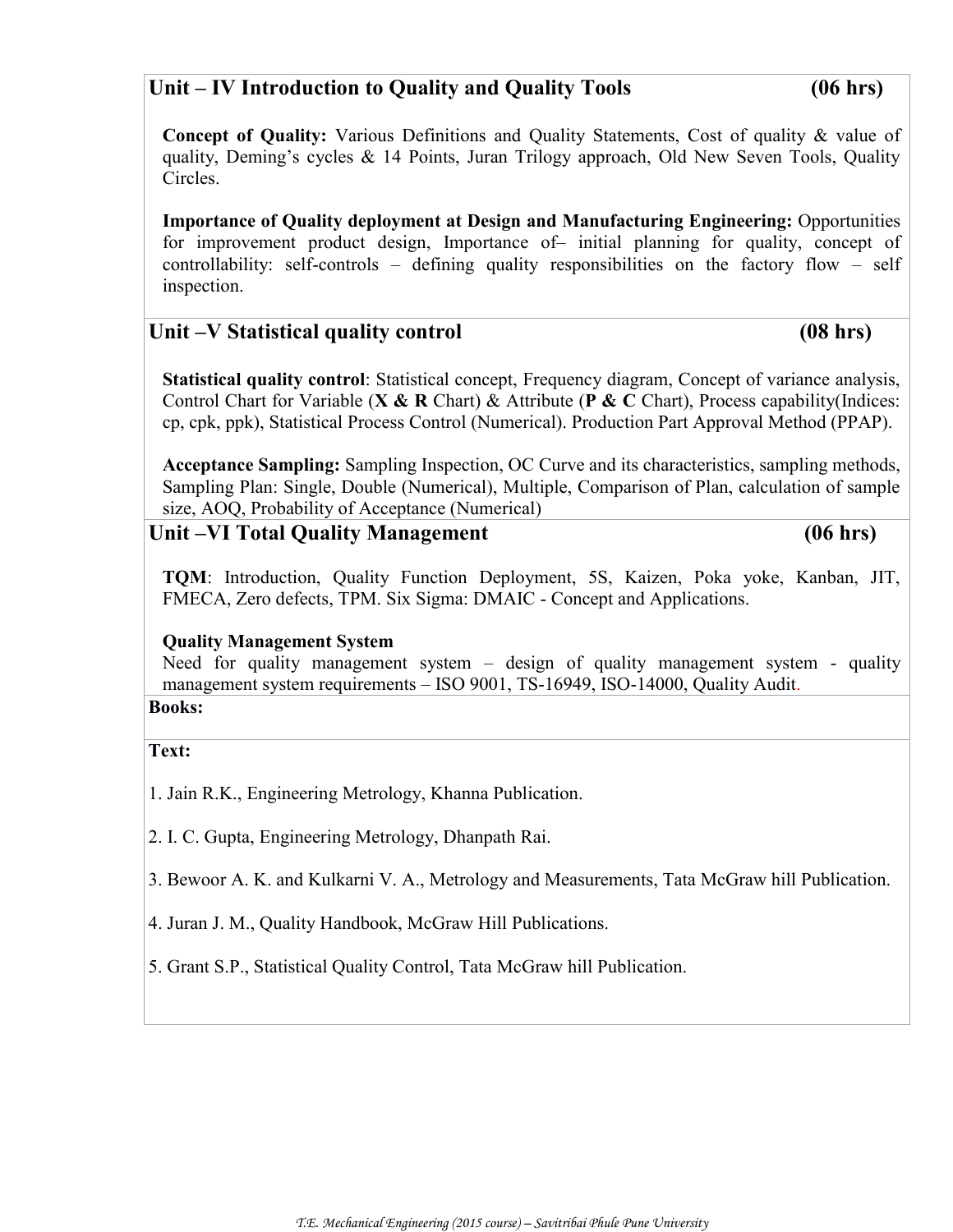#### **References:**

- 1. Narayana K.L., Engineering Metrology.
- 2. Galyer J.F & Shotbolt C.R., Metrology for engineers
- 3. Gupta I.C., Engineering Metrology, Dhanpatrai Publiartions
- 4. Judge A.W., Engineering Precision Measurements, Chapman and Hall
- 5. Francis T. Farago, Mark A. Curtis, Handbook of dimensional measurement.
- 6. ASTME, Handbook of Industrial Metrology, Prentice Hall of India Ltd.
- 7. Connie Dotson, Fundamentals of Dimensional Metrology, Thamson Publn., 4th Edition.
- 8. Basterfield D. H., Quality control, Pearson Education India, 2004.
- 9. Kulkarni V. A. and Bewoor A. K., Quality Control, John Wiley Publication.
- 10. Harrison M. Wordsworth, Stefeen Godfrey, Modern Methods for Quality control and Improvement, Willy Publication.

#### **Online Education resources: viz. NPTEL web site**:

- (1) nptel.ac.in/courses/112106179;
- (2) www.nptelvideos.in/2012/12/mechanical-measurements-and-metrology.html;
- (3) www.me.iitb.ac.in/~ramesh/courses/ME338/metrology6.pdf; [nptel.ac.in/courses/110101010/;](http://nptel.ac.in/courses/110101010/)
- (4) freevideolectures.com › Mechanical › IIT Madras
- (5) nptel.ac.in/courses/112107143/37;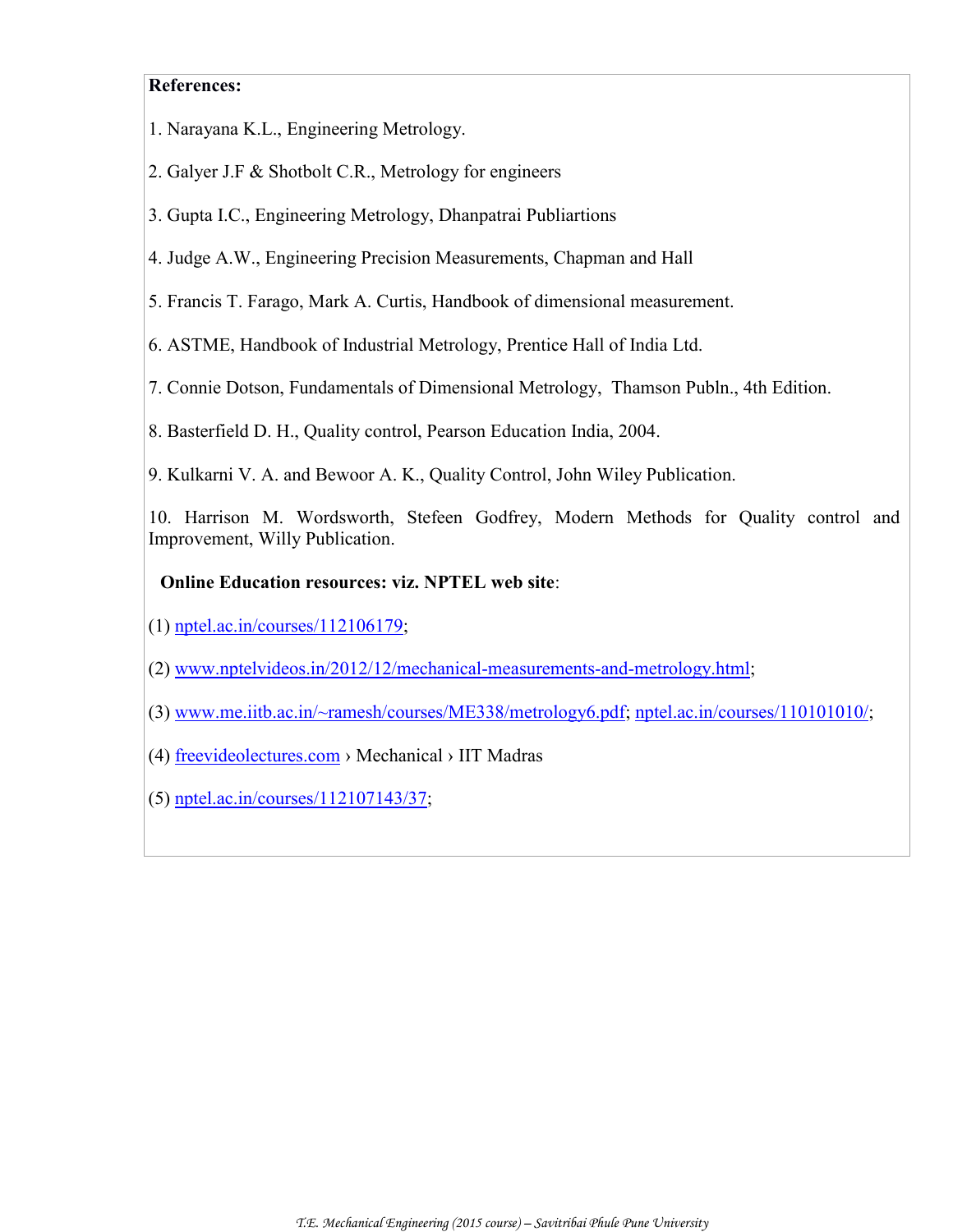#### **Term-Work**

# **LIST OF EXPERIMENTS**

# **Part: A] Experiment no. 1, 4 and 6 are mandatory. Perform any three from experiment no. 2 to 5 & any three from experiment no. 7 to 10.**

- 1. Demonstration of linear and angular measuring instruments, slip gauges and their applications.
- 2. Error determination of linear / angular measuring instruments and determination of linear and angular dimensions of given part, (MSA: Gauge R & R).
- 3. Calibration of measuring instrument. Example Dial gauge, Micrometer, Vernier (any one) (Refer ISO 17025).
- 4. Verification of dimensions and geometry of given components using Mechanical /Pneumatic comparator. [An assignment with this experiment write-up as, Introduction to use of Standard CODE viz. ASME-Y14.5, ISO-1101].
- 5. Machine tool alignment testing on machine tool Lathe / Drilling / Milling.
- 6. Demonstration of surfaces inspection using optical flat/interferometers. / Demonstration of surface roughness measurement using surface roughness tester.
- 7. Determination of geometry and dimensions of given composite object / single point tool, using profile projector and tool maker's microscope.
- 8. Measurement of thread parameters using floating carriage diameter measuring machine.
- 9. Measurement of spur gear parameters using Gear Tooth Vernier / Span Micrometer / Gear Rolling Tester.
- 10. Determination of given geometry using coordinate measuring machine (CMM).

# **Part: B] Statistical Quality Control (SQC) (Any Two)**

# **Note - Use of computational tools [such as Minitab / Matlab / MS Excel] are recommended**

- 1. Analyze the fault in given batch of specimens by using seven quality control tools for engineering application. Submission of these assignments USING STANDAED FORMATS.
- 2. Determination of process capability from given components and plot variable control chart/ attribute chart.
- 3. Case study on various tools in Total Quality Management (TQM).

#### **Part: C] Industrial visit to:**

Calibration lab /Quality control lab / CMM Lab / Gear Inspection Unit

**OR**

 *QA/QC* Unit of Automotive Industry / Engineering Industry.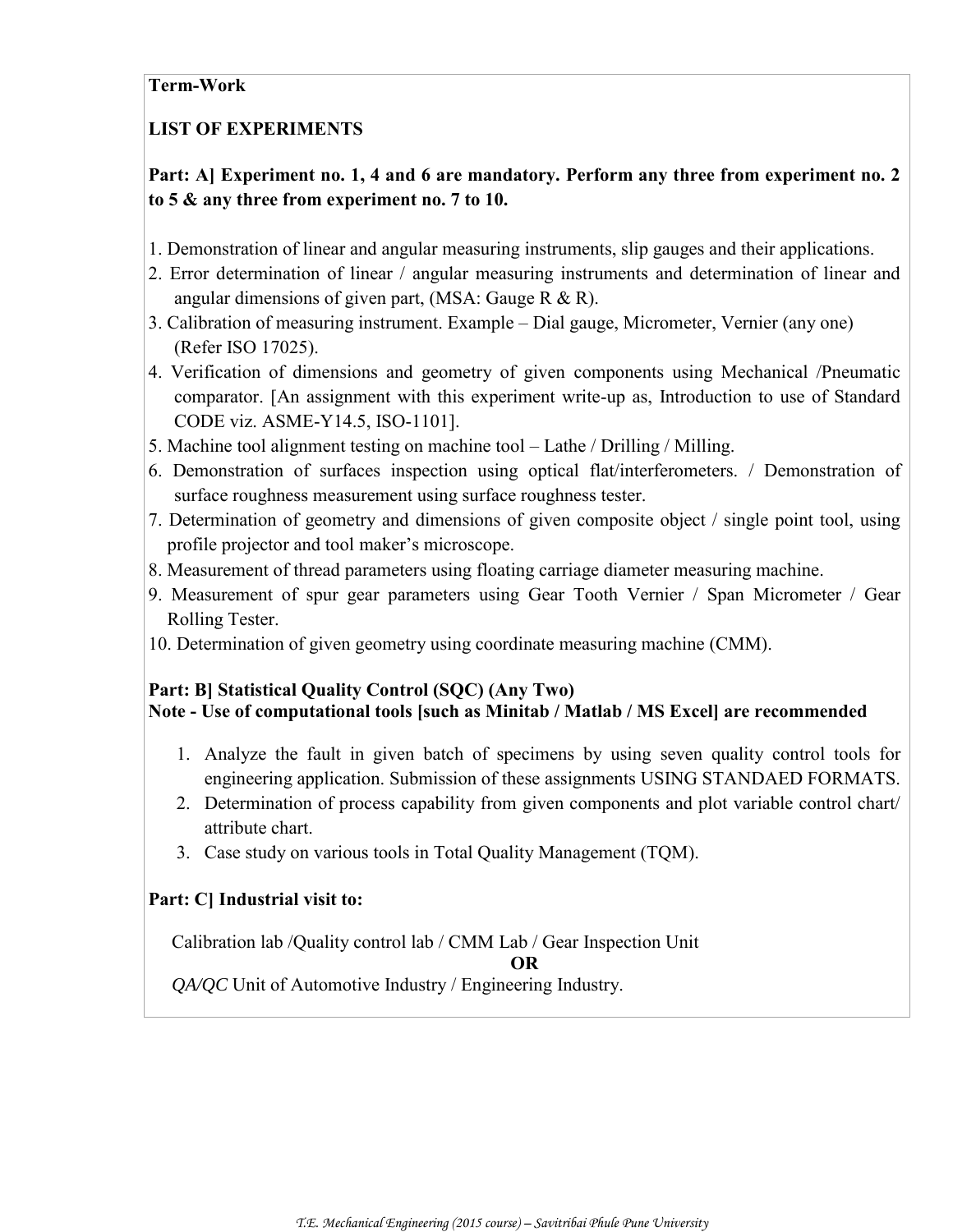# **Savitribai Phule Pune University, Pune Third Year of Mechanical (2015 Course)**

| <b>Course Code: 302046</b>                                                |                                                             | <b>Course Name: Skill Development</b>                                                  |  |  |  |
|---------------------------------------------------------------------------|-------------------------------------------------------------|----------------------------------------------------------------------------------------|--|--|--|
| <b>Teaching Scheme:</b>                                                   | <b>Credits</b>                                              | <b>Examination Scheme:</b>                                                             |  |  |  |
| $PR: -2 Hrs/Week$                                                         | $TW/PR: -01$                                                |                                                                                        |  |  |  |
|                                                                           |                                                             | $TW:$ --<br>25<br>PR:<br>25                                                            |  |  |  |
| <b>COURSE OBJECTIVES</b>                                                  |                                                             |                                                                                        |  |  |  |
|                                                                           | 1. To develop the skill for required in shop floor working. |                                                                                        |  |  |  |
|                                                                           |                                                             | 2. To have knowledge of the different tools and tackles used in machine assembly shop. |  |  |  |
| 3. Use of theoretical knowledge in practice.                              |                                                             |                                                                                        |  |  |  |
| 4. Practical aspect of the each component in the assembly of the machine. |                                                             |                                                                                        |  |  |  |

**Course Contents**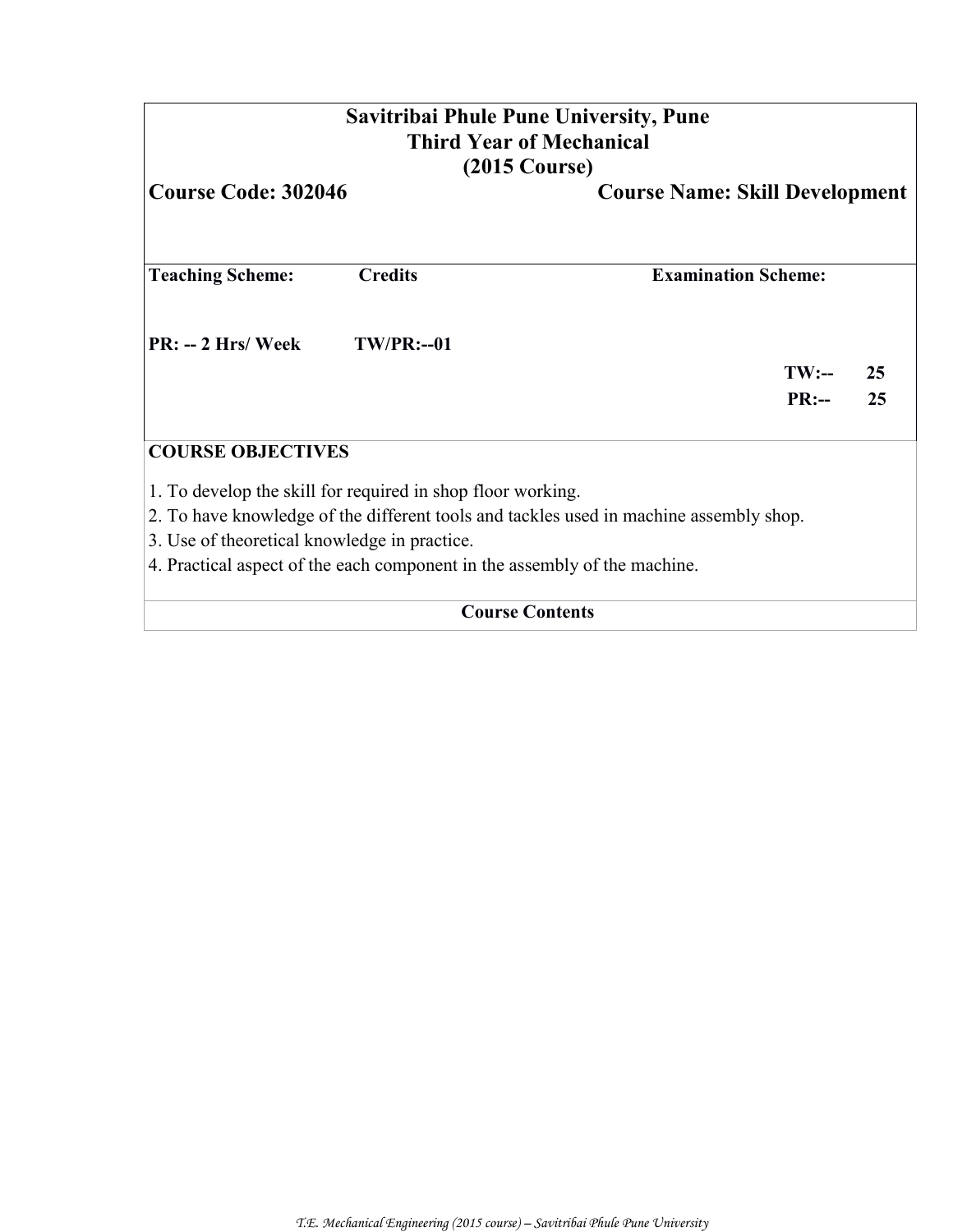# **List of Experiments**

- 1. Tail stock assembly
- 2. Valve Assembly ( PRV, Sluice valve, Steam stop valve)
- 3. IC engine of Two Wheeler (4 stroke single cylinder)
- 4. Hermetically sealed compressor
- 5. Hydraulic actuator
- 6. Industrial Gear box
- 7. Sheet drawing (Sheet will be given per group and a group consist of 04 students. The sheet will be drawn manually by every student)

### **Note: 1-6 experiments are for assembly and disassembly only**

# **Term-Work**

1. Sheet drawing of assembly, which should contain the display of Geometric tolerances, Limits, Fits, BOM, Dimensional measurements techniques. Special Operations.. Students should make process sheet of each assembly. (One topic per four students group will be given for sheet drawing and each student should draw the sheet manually)

### **Practical Examination**

Practical examination will be based on opening and closing of any assembly. In addition to this some questioning will be asked to the student based on assembly drawing, GD&T Sequencing and tools and tackles. For this the assemblies and their drawings should be provided to students for examination

Note: Term work will carry 25 Marks and practical examination will carry 25 marks.

- A. The assessment has to be carried out based on close monitoring of involvement and intellectual contribution of student.
- B. The student should maintain the record of work in the form of diary and has to be submitted at the end of semester.
- C. The batch teacher should assess the concerned student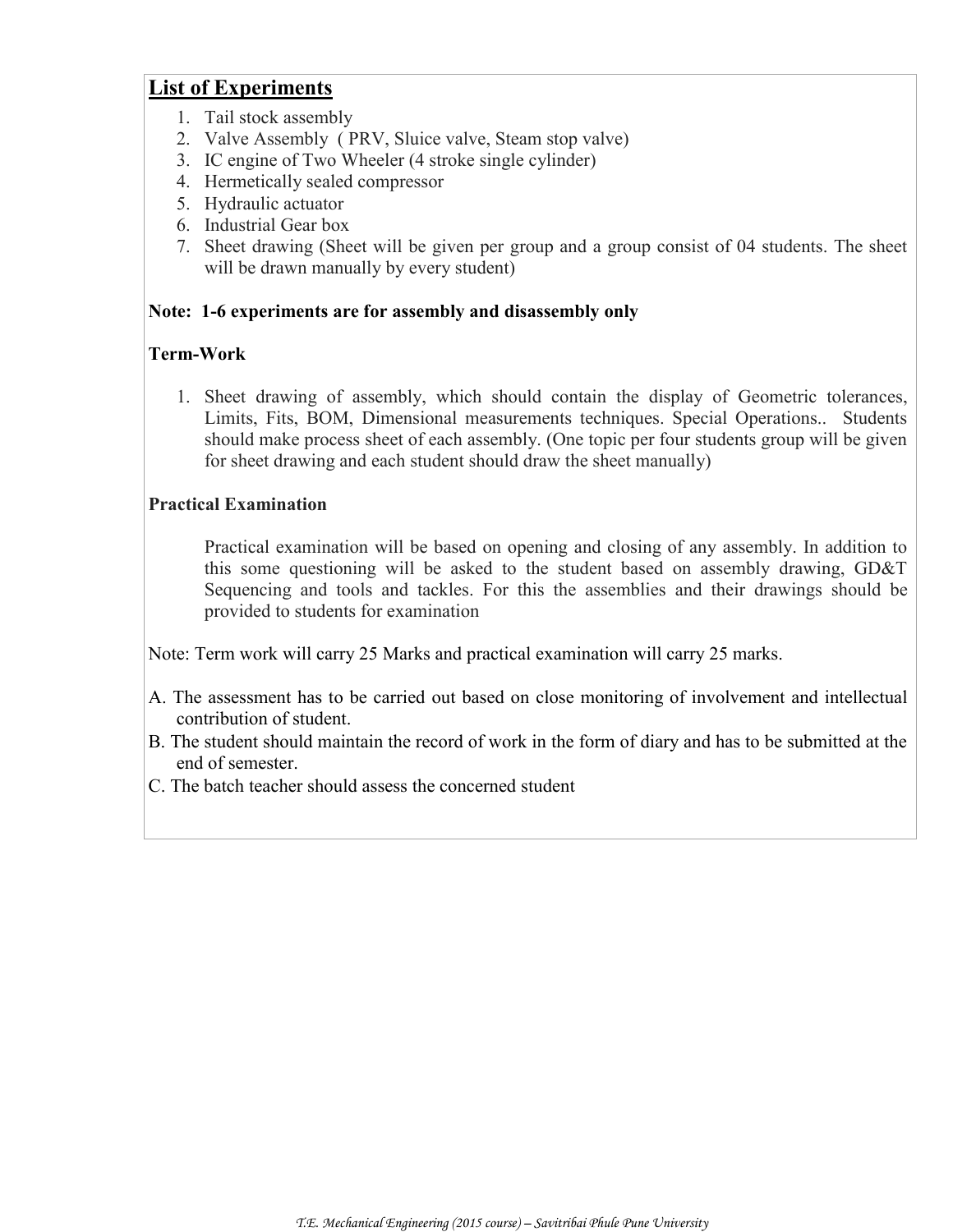# **SEM-II**

 *T.E. Mechanical Engineering (2015 course) – Savitribai Phule Pune University*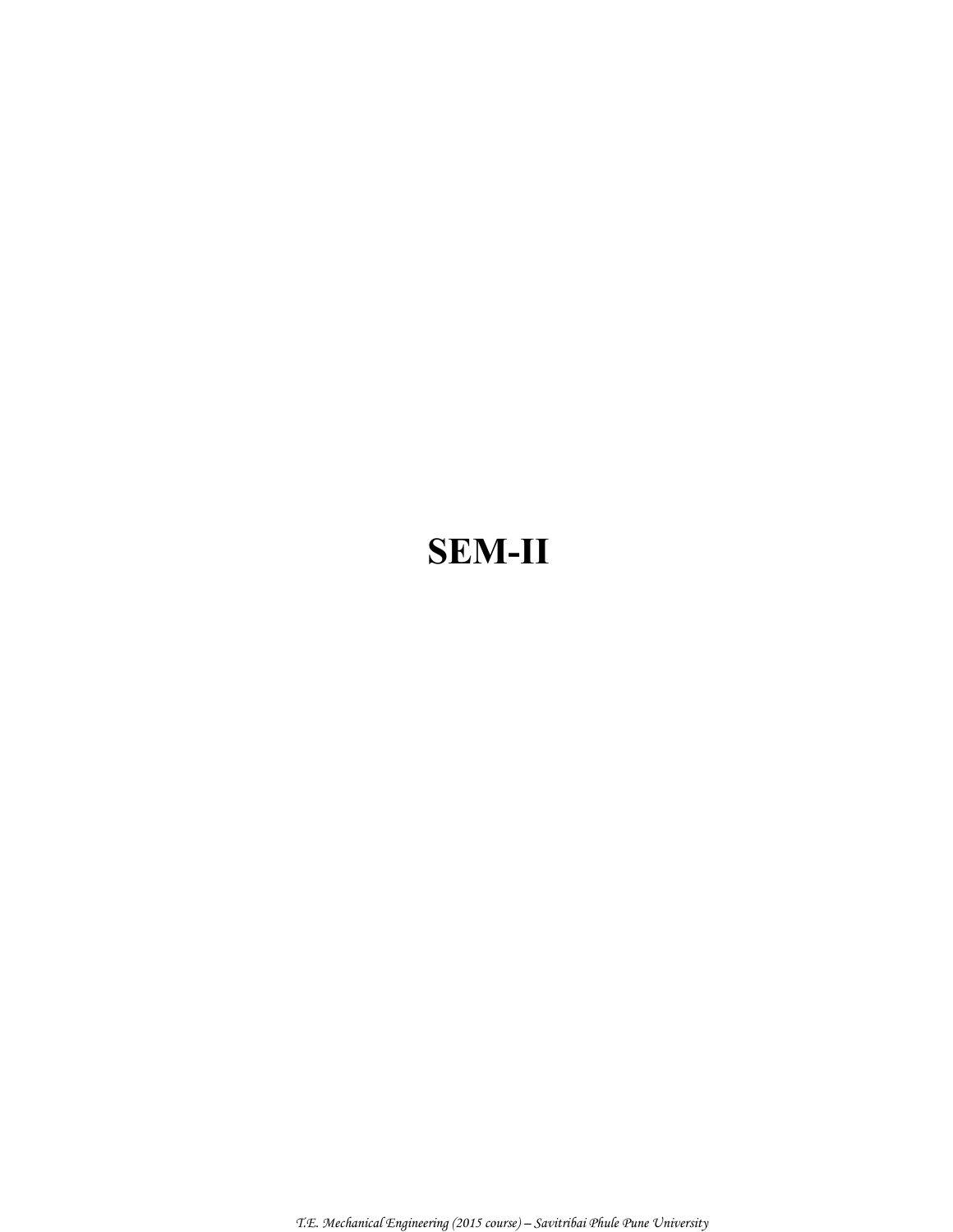# **Savitribai Phule Pune University, Pune**

# **TE Mechanical, Mechanical Sandwich and Automobile (2015 course)**

**Course Code: 302047 Course Name : Numerical Methods and Optimization**

| <b>Teaching Scheme:</b> | <b>Credits</b> |     | <b>Examination Scheme:</b> |
|-------------------------|----------------|-----|----------------------------|
| TH: -04 hrs/week        | $TH: -04$      | TH. | In-Sem: $-30$              |
|                         |                |     | End-Sem: $-70$             |
| PR: 02 hrs /week        | $PR: -01$      |     | <b>PR:</b><br>$-50$        |

#### **Course Objectives:**

#### **Students are expected to –**

1 Recognize the difference between analytical and Numerical Methods.

2 Effectively use Numerical Techniques for solving complex Mechanical engineering Problems.

3 Prepare base for understanding engineering analysis software.

4 Develop logical sequencing for solution procedure and skills in soft computing.

5 Optimize the solution for different real life problems with available constraints.

6 Build the foundation for engineering research.

#### **Course Outcomes:**

#### **The student should be able to –**

1. Use appropriate Numerical Methods to solve complex mechanical engineering problems.

- 2. Formulate algorithms and programming.
- 3. Use Mathematical Solver.

4. Generate Solutions for real life problem using optimization techniques.

5. Analyze the research problem

#### **Course Contents**

#### **Unit – I: Roots of Equation and Error Approximations (08 hrs.) Roots of Equation**

# Bisection Method, Newton Raphson method and Successive approximation method.

#### *Error Approximations*

Types of Errors: Absolute, Relative, Algorithmic, Truncation, Round off Error, Error Propagation, Concept of convergence-relevance to numerical methods.

# **Unit – II: Simultaneous Equations****(08 hrs.)**

Gauss Elimination Method with Partial pivoting, Gauss-Seidal method and Thomas algorithm for Tri-diagonal Matrix, Jacob iteration method.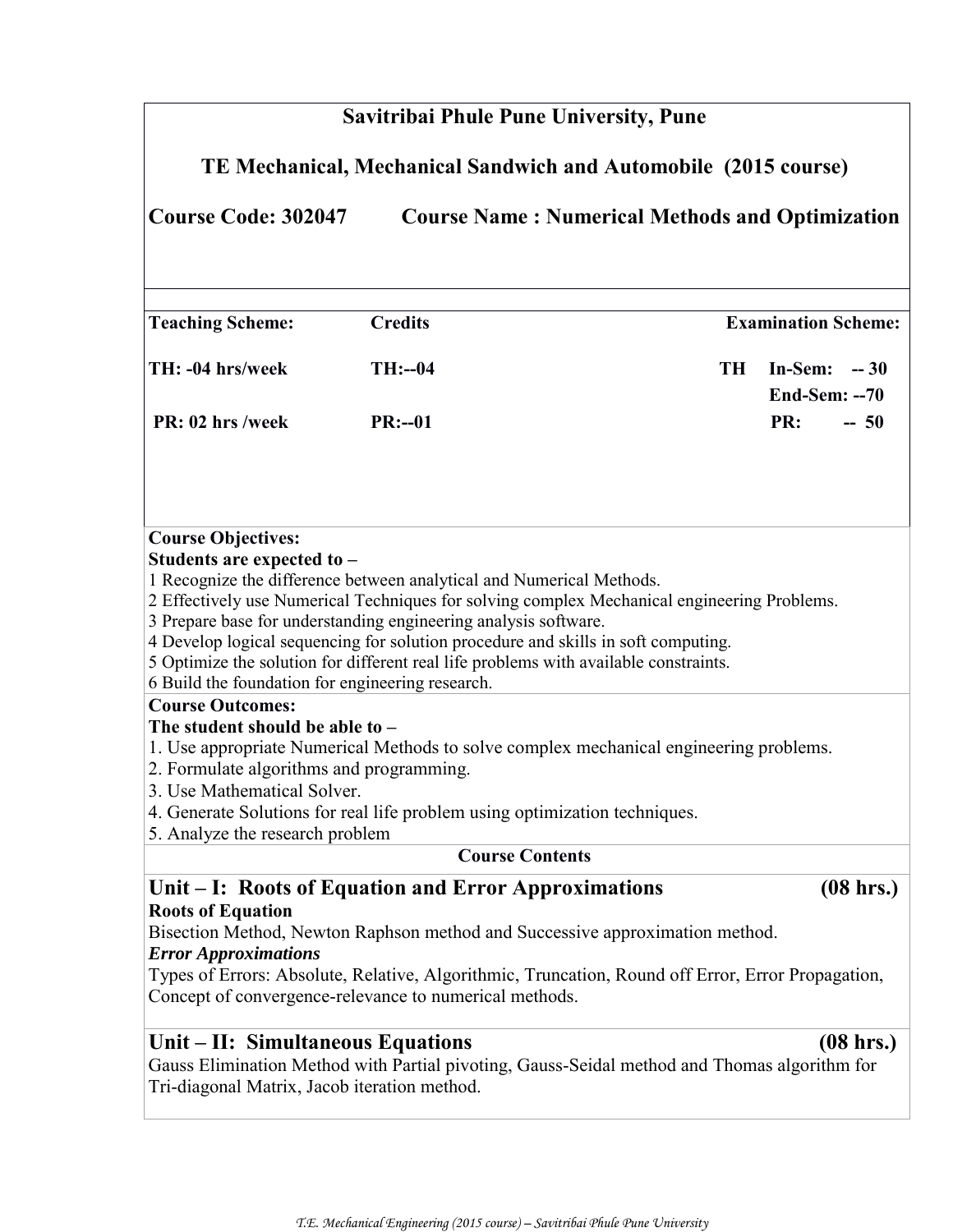# **Unit – III: Optimization****(08 hrs.)**

Introduction to optimization, Classification, Constrained optimization (maximum two constrains): Graphical and Simplex method, One Dimensional unconstrained optimization: Newton's Method. Modern Optimization Techniques: Genetic Algorithm (GA), Simulated Annealing (SA).

# **Unit – IV: Numerical Solutions of Differential Equations (10 hrs.) Ordinary Differential Equations [ODE]**

Taylor series method, Euler Method, Runge-Kutta fourth order, Simultaneous equations using RungeKutta2nd order method.

# **Partial Differential Equations [PDE]: Finite Difference methods**

Introduction to finite difference method, Simple Laplace method, PDEs- Parabolic explicit solution, Elliptic-explicit solution.

# **Unit – V: Curve Fitting and Regression Analysis (08 hrs.) Curve Fitting**

Least square technique- Straight line, Power equation, Exponential equation and Quadratic equation.

### **Regression Analysis**

Introduction to multi regression analysis, Lagrange's Interpolation, Newton's Forward interpolation, Inverse interpolation (Lagrange's method only).

#### **Unit – VI: Numerical Integration (06 hrs.) Numerical Integration (1D only)**

Trapezoidal rule, Simpson's  $1/3^d$ Rule, Simpson's  $3/8^d$ Rule, Gauss Quadrature 2 point and 3 point method.

#### **Double Integration**

Trapezoidal rule, Simpson's 1/3rdRule.

#### **Books:**

#### **Text:**

1. Steven C. Chapra, Raymond P. Canale, Numerical Methods for Engineers, 4/e, Tata McGraw Hill **Editions** 

2. Dr. B. S. Garewal, Numerical Methods in Engineering and Science, Khanna Publishers,.

3. Steven C. Chapra, Applied Numerical Methods with MATLAB for Engineers and Scientist, Tata

Mc-Graw Hill Publishing Co-Ltd

4. Rao V. Dukkipati, Applied Numerical Methods using Matlab, New Age International Publishers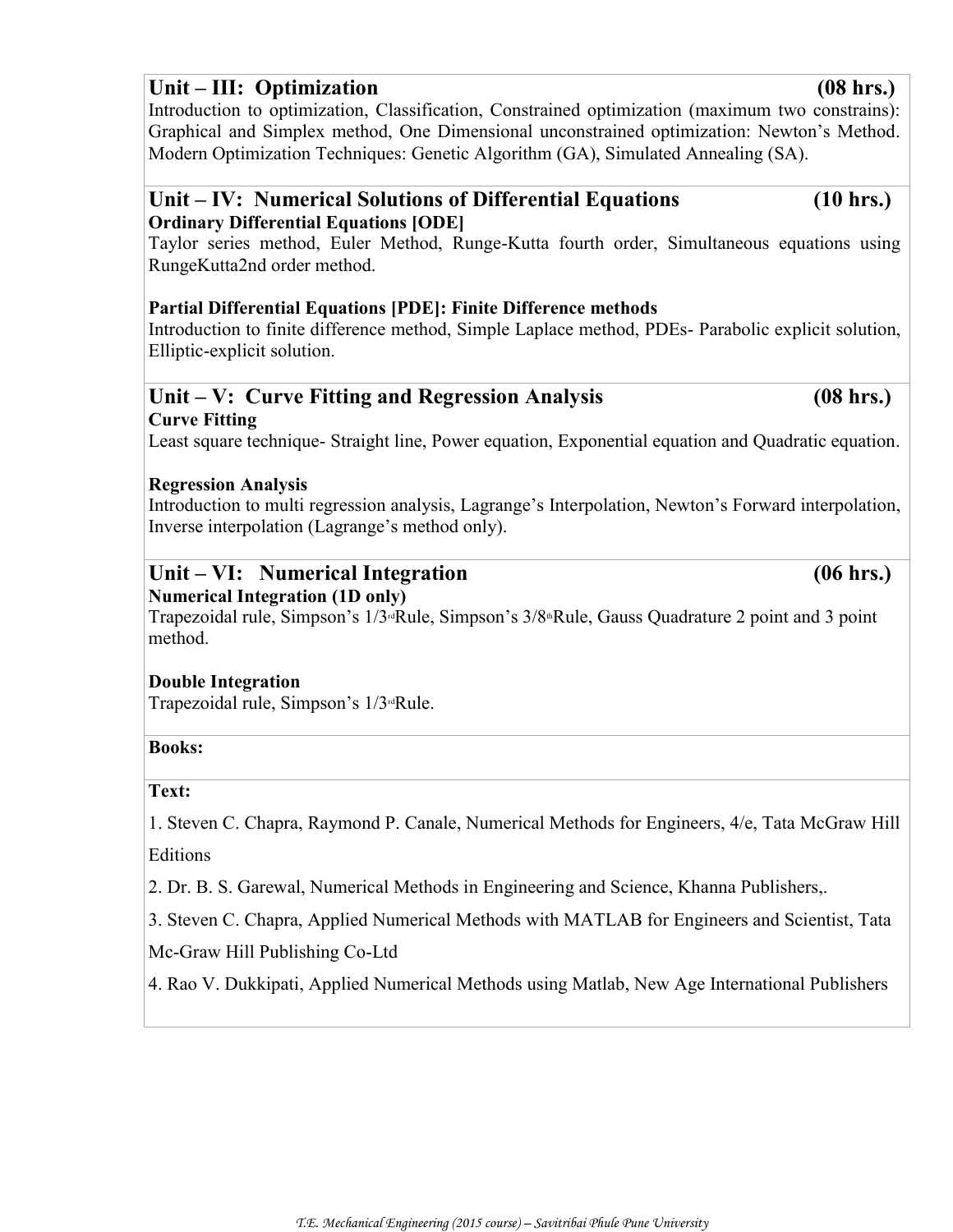#### **References:**

- 1. Gerald and Wheatley, Applied Numerical Analysis, Pearson Education Asia
- 2. E. Balagurusamy, Numerical Methods, Tata McGraw Hill
- 3. P. Thangaraj, Computer Oriented Numerical Methods, PHI

4. S. S. Sastry, Introductory Methods of Numerical Analysis, PHI.

# **Term-Work**

1. Program on Roots of Equation (Validation by suitable solver, all three compulsory)

a) Bisection Method, b) Newton Raphson method c) Successive approximation method

2. Program on Simultaneous Equations (Validation by suitable solver, all three compulsory) a) Gauss Elimination Method, b) Thomas algorithm for tridiagonal matrix, c) Gauss-Seidal method.

3. Demonstration of optimization technique using suitable solver.

4. Program on ODE(Validation by suitable solver, all three compulsory)

a) Euler Method, b) Runge-Kutta Methods- fourth order, c) Simultaneous equations.(Runge-Kutta 2nd order: *One step only*).Simple pendulum equation or Spring mass damper equation

5. Program on PDE(Validation by suitable solver): Laplace equation

6. Program on Curve Fitting using Least square technique (Validation by suitable solver, all four compulsory)

a) Straight line, b) Power equation, c) Exponential equation, d) Quadratic equation

7. Program on Interpolation(Validation by suitable solver, all three compulsory)

a) Lagrange's Interpolation, b) Newton's Forward interpolation,

8. Program on Numerical Integration(Validation by suitable solver, all four compulsory) a) Trapezoidal rule, b) Simpson's Rules (1/3rd, 3/8th) [In one program only], c) Gauss Quadrature Method- 2 point, 3 point. [In one program only], d) Double integration: Trapezoidal rule

# **NOTE:**

- 1. Solver is compulsory for all above programs and compared with actual solution.
- 2. Manual solution for each problem.
- 3. Algorithms and Flowcharts are compulsory for all programs.

#### **GUIDELINES TO CONDUCT PRACTICAL EXAMINATION**

Any one program from each set A & B with flowchart and solver: **Duration: 2 hrs.**

**Set A:** (Weightage – 60 %)

- a) Simultaneous Equation, b) Partial Differential Equation (Laplace equation with solver)
- c) Interpolation: Lagrange's interpolation, Newton's Forward interpolation (Any one)

# **Set B:** (Weightage  $-40\%$ )

a) Roots of Equations, b) Curve Fitting, c) Ordinary Differential Equations, d) Integration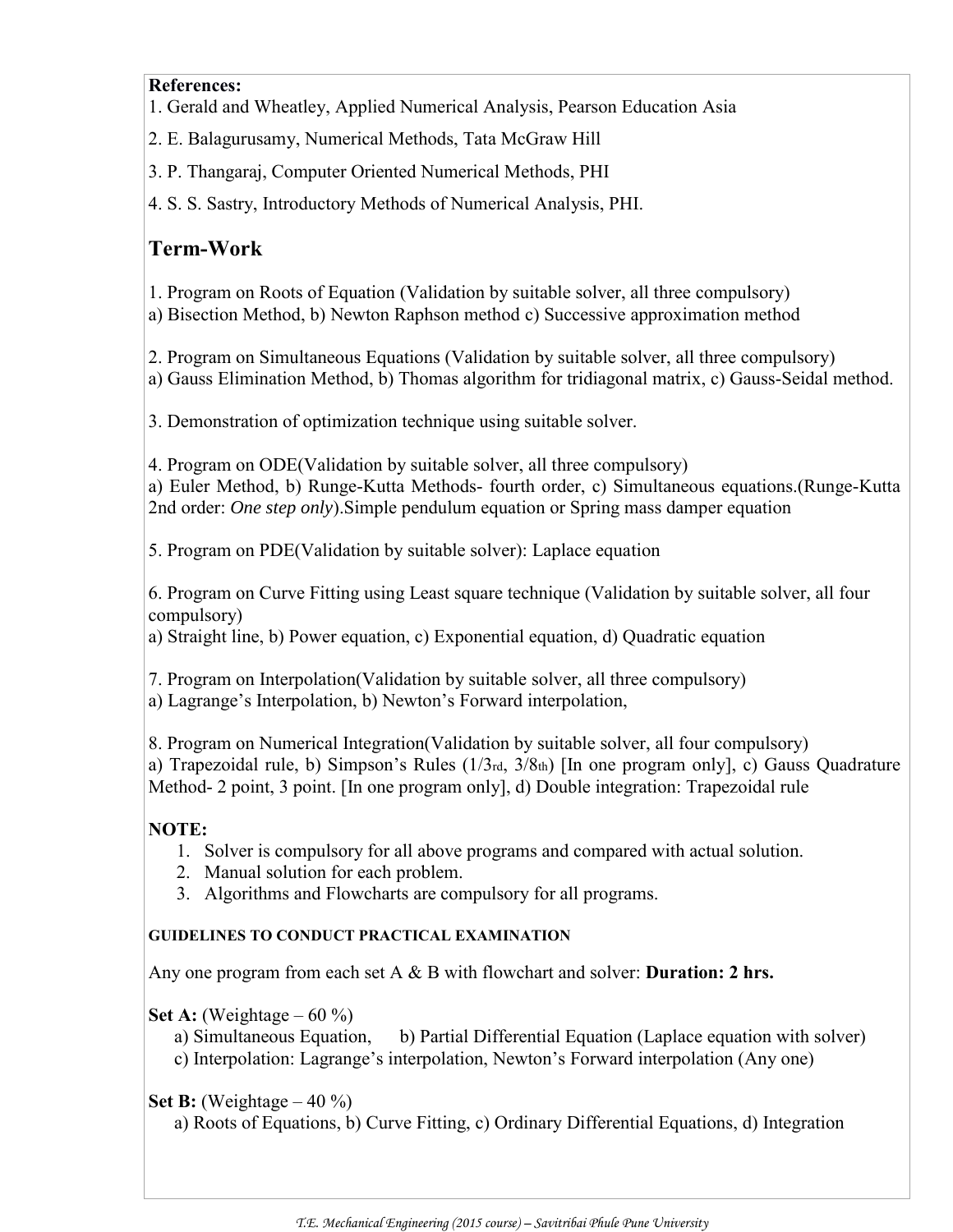# **Savitribai Phule Pune University, Pune Third Year of Mechanical (2015 Course)**

| <b>Course Code: 302048</b>                               |                                                                                                                                                           | <b>Course Name: Design of Machine Elements - II</b> |                            |                      |
|----------------------------------------------------------|-----------------------------------------------------------------------------------------------------------------------------------------------------------|-----------------------------------------------------|----------------------------|----------------------|
| <b>Teaching Scheme:</b>                                  | <b>Credits</b>                                                                                                                                            |                                                     | <b>Examination Scheme:</b> |                      |
| <b>TH: -- 4 Hrs/ Week</b><br>$PR: - 2 Hrs / \text{Week}$ | $TH: -04$<br><b>TW/OR:--01</b>                                                                                                                            | TH:                                                 | In-Sem:<br>End-Sem:<br>TW: | $-30$<br>$-70$<br>25 |
|                                                          |                                                                                                                                                           |                                                     | OR:                        | 25                   |
| <b>Course Objective:</b>                                 | 1. Enable students to attain the basic knowledge required to understand, analyze, design and<br>select machine elements required in transmission systems. |                                                     |                            |                      |
| challenging                                              | 2. Reinforce the philosophy that real engineering design problems are open-ended and                                                                      |                                                     |                            |                      |
| industrial applications                                  | 3. Impart design skills to the students to apply these skills for the problems in real life                                                               |                                                     |                            |                      |
| scheduling through design projects                       | 4. Inculcate an attitude of team work, critical thinking, communication, planning and                                                                     |                                                     |                            |                      |

- 5. Create awareness amongst students about safety, ethical, legal, and other societal constraints in execution of their design projects
- 6. Develop an holistic design approach to find out pragmatic solutions to realistic domestic and industrial problems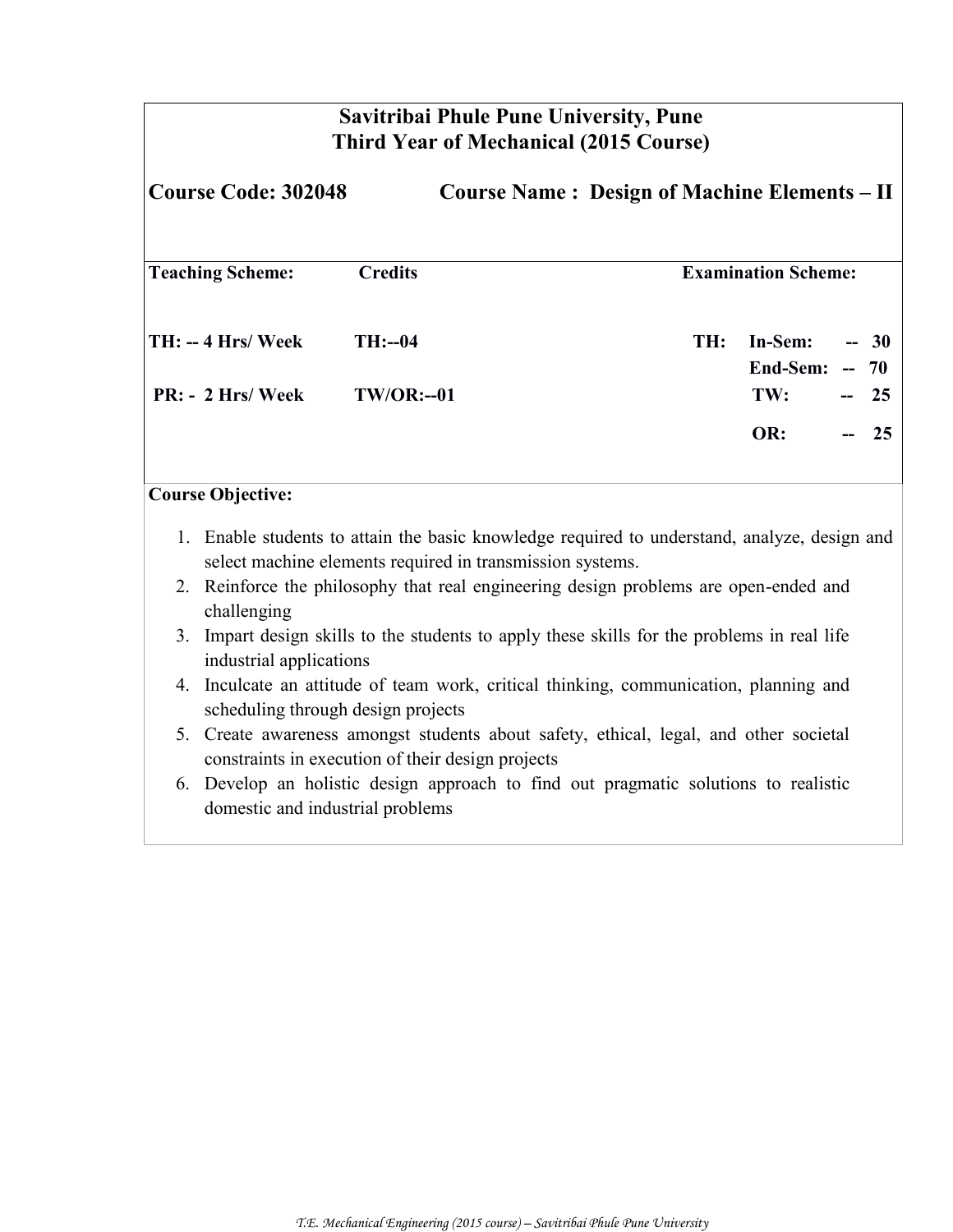#### **Course Outcome:**

#### **The student should be able to –**

- CO 1: To understand and apply principles of gear design to spur gears and industrial spur gear boxes.
- CO 2 : To become proficient in Design of Helical and Bevel Gear
- CO 3: To develop capability to analyse Rolling contact bearing and its selection from manufacturer's Catalogue.
- CO 4: To learn a skill to design worm gear box for various industrial applications.
- CO 5: To inculcate an ability to design belt drives and selection of belt, rope and chain drives.
- CO 6: To achieve an expertise in design of Sliding contact bearing in industrial applications.

#### **Course Contents**

#### Unit –I Spur Gears (08 hrs)

**Introduction to gears:** Gear Selection, material selection, Basic modes of tooth failure, Gear Lubrication Methods.

**Spur Gears:** Number of teeth and face width, Force analysis, Beam strength (Lewis) equation, Velocity factor, Service factor, Load concentration factor, Effective load on gear, Wear strength (Buckingham's) equation, Estimation of module based on beam and wear strength, Estimation of dynamic tooth load by velocity factor and Buckingham's equation**.**

#### **Unit –I Helical and Bevel Gears (08 hrs)**

Types of helical and Bevel gears, Terminology, Virtual number of teeth*,* and force analysis of Helical and Straight Bevel Gear. Design of Helical and Straight Bevel Gear based on Beam Strength, Wear strength and estimation of effective load based on Velocity factor ( Barth factor) and Buckingham's equation. Mountings of Bevel Gear**. ( No numerical on force analysis of helical & Bevel Gear)**

#### **Unit – III Rolling Contact Bearings (08 hrs)**

Types of rolling contact Bearings, Static and dynamic load carrying capacities, Stribeck's Equation,

Equivalent bearing load, Load- life relationship, Selection of bearing life Selection of rolling contact bearings from manufacturer's catalog, Design for cyclic loads and speed, bearing with probability of survival other than 90%

Taper roller bearing: Force analysis and selection criteria. (Theoretical Treatment only)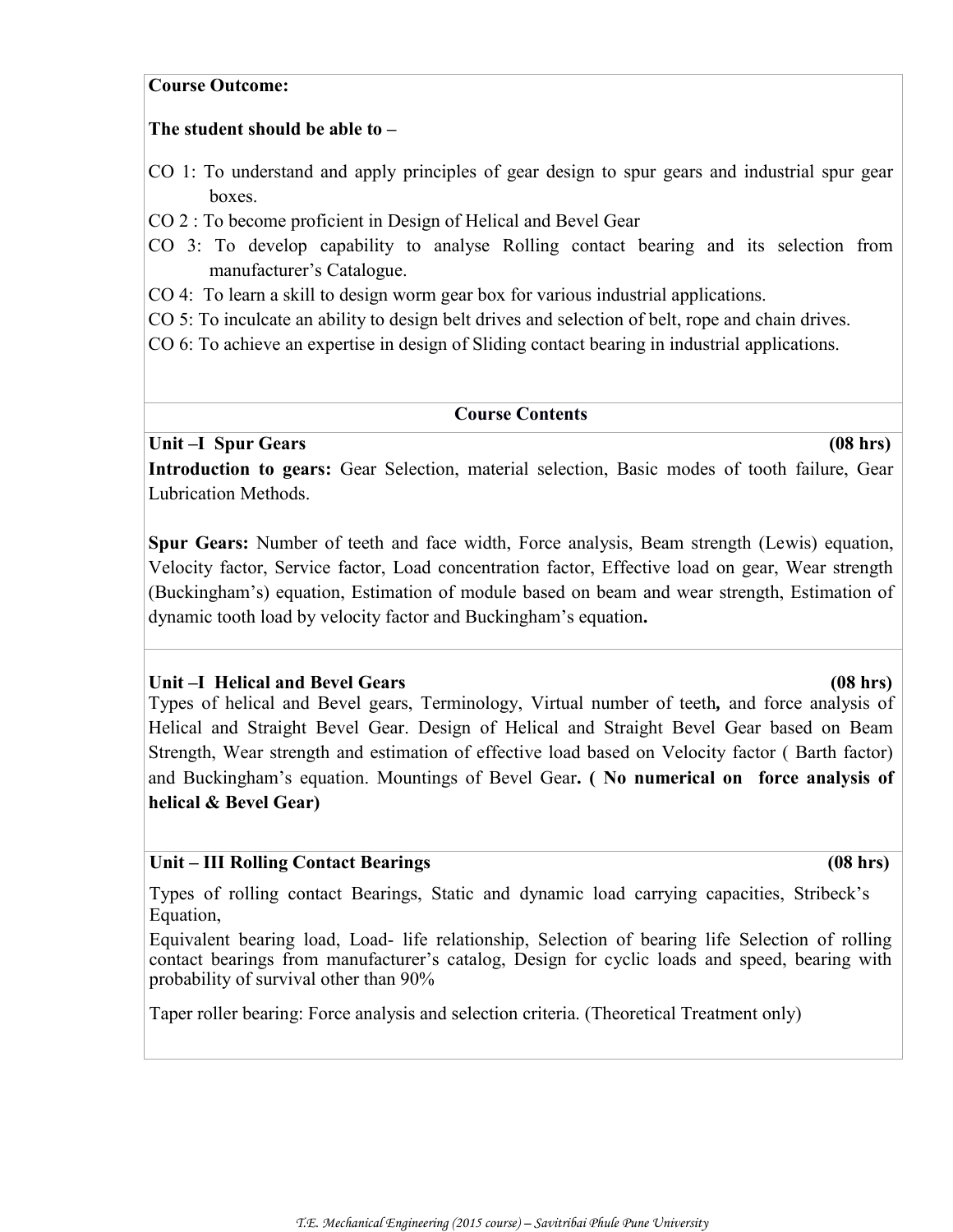**Unit - IV:** 

Worm and worm gear terminology and proportions of worm and worm gears, Force analysis of worm gear drives, Friction in Worm gears, efficiency of worm gears, Worm and worm gear material, Strength and wear ratings of worm gears (Bending stress factor, speed factor, surface stress factor, zone factor) IS 1443-1974, Thermal consideration in worm gear drive, Types of failures in worm gear drives, Methods of lubrication

#### **Unit - V:**

**Belt drive:** Materials and construction of flat and V belts, geometric relationships for length of belt, power rating of belts, concept of slip  $\&$  creep, initial tension, effect of centrifugal force, maximum power condition,

Selection of Flat and V-belts from manufacturer's catalog, belt tensioning methods, relative advantages and limitations of Flat and V- belts, construction and applications of timing belts. **Wire Ropes (Theoretical Treatment Only):** Construction of wire ropes, lay of wire rope, stresses in wire rope, selection of wire ropes, rope drums construction and design.

**Chain Drives (Theoretical Treatment Only):** Types of chains and its Geometry, selection criteria for chain drive, Polygon effect of chain, Modes of failure for chain, Lubrication of chains

#### **UNIT VI:**

Classification of sliding contact bearing.

Lubricating oils: Properties, additives, selection of lubricating oils, Properties & selection of bearing materials.

**Hydrodynamic Lubrication:** Theory of Hydrodynamic Lubrication, Pressure Development in oil film, 2DBasic Reynolds Equation, Somerfield number, Raimondi and Boyd method, Thermal considerations, Parameters of bearing design, Length to Diameter ratio, Unit bearing Pressure, Radial Clearance, minimum oil film thickness.

#### **Books:**

**Text:**

1) Bhandari V.B, Design of Machine Elements, Tata McGraw Hill Publication Co. Ltd.

2) Shigley J.E. and Mischke C.R., Mechanical Engineering Design, McGraw Hill Publication Co. Ltd.

3) Spotts M.F. and Shoup T.E., Design of Machine Elements, Prentice Hall International.

4) Juvinal R.C, Fundamentals of Machine Components Design, John Wiley and Sons.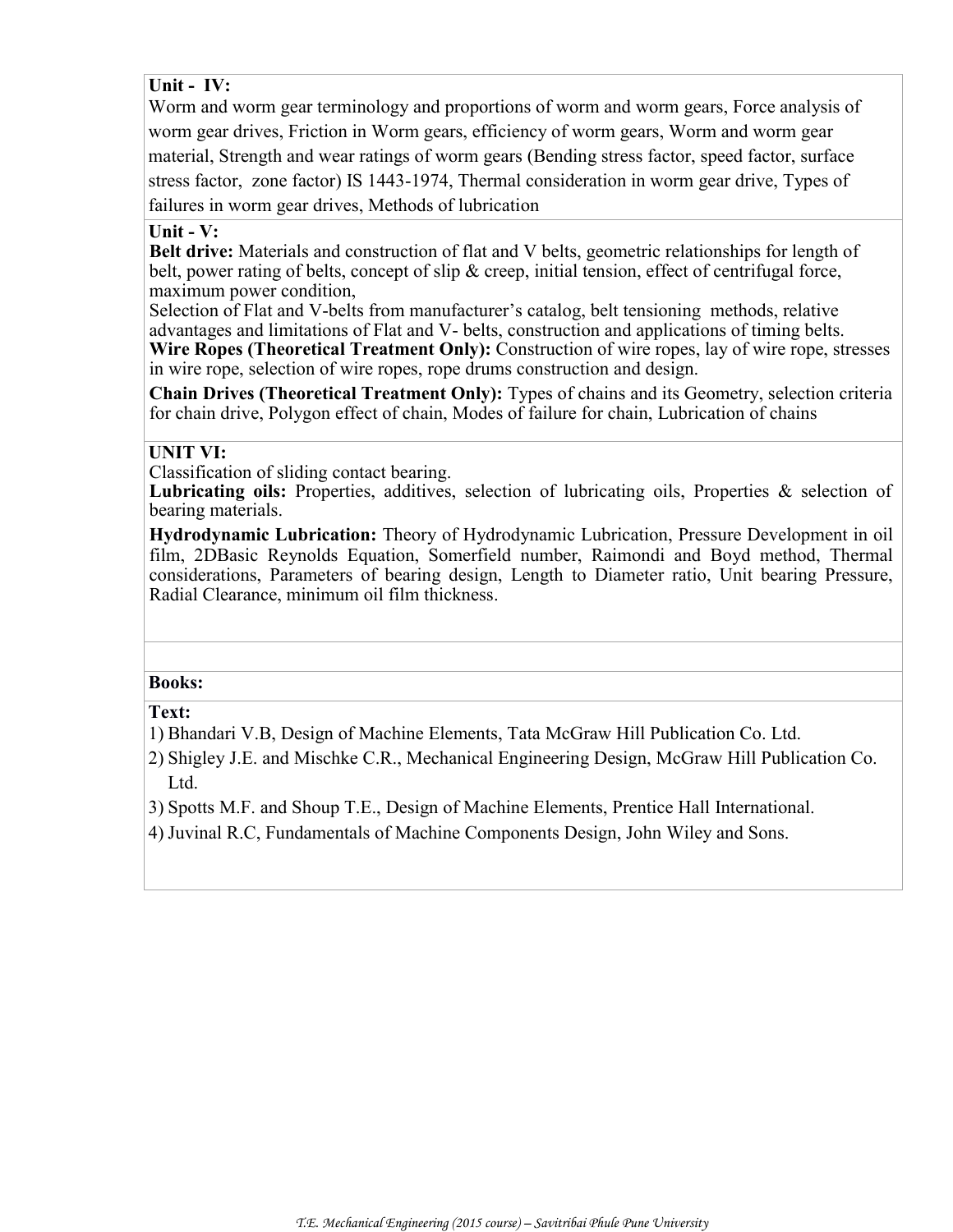#### **References:**

- 1. Black P.H. and O. Eugene Adams, Machine Design, McGraw Hill Book Co. Inc.
- 2. Willium C. Orthwein, Machine Components Design, West Publishing Co. and Jaico Publications House.
- 3. Hall A.S., Holowenko A.R. and Laughlin H.G, Theory and Problems of Machine Design, Schaum's Outline Series
- 4. C.S. Sharma and Kamlesh Purohit, Design of Machine Elements, PHI Learing Pvt. Ltd.
- 5. D. K. Aggarwal & P.C. Sharma, Machine Design, S.K Kataria and Sons
- 6. P. C. Gope, Machine Design: Fundamentals and Applications, PHI Learing Pvt. Ltd.
- 7. Design Data P.S.G. College of Technology, Coimbatore.
- 8. Bhandari, V. B. Machine Design data book, Tata McGraw Hill Publication Co. Ltd.
- 9. K. Mahadevan, K. Balveera Reddy, Design Data Handbook for Mechanical Engineers, CBS Publishers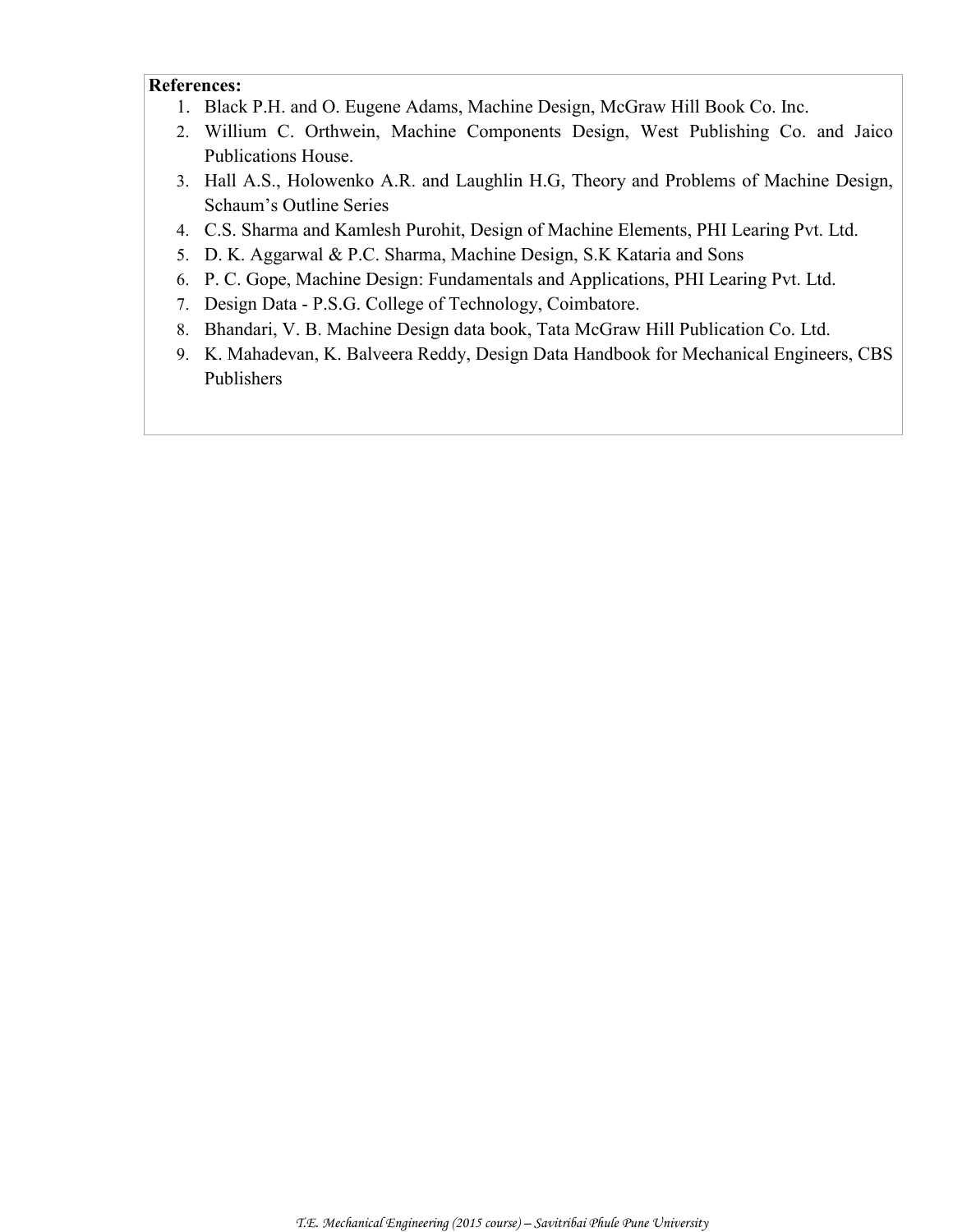#### **Term-Work**

Term work shall consist of

1. One design project based on either Design of a Two Stage Gear Box (the two stages having different types of gear pair) or single stage worm gear box.

The design project shall consist of two full imperial (A1) size sheets involving assembly drawing with a part list and overall dimensions and drawings of individual components.

Manufacturing tolerances, surface finish symbols and geometric tolerances should be specified for important surfaces. A design report giving all necessary calculations of the design of components and assembly should be submitted in a separate file. Design data book shall be used wherever necessary to achieve selection of standard components

Note:

- 1. Design project should be assigned to group of 5 to 7 students.
- 2. Assembly drawing of project should be drawn using any CAD software.
- 3. Detailed parts of project should be drawn manually.

Design projects should be practical oriented, below is the list of practical applications:

- i) Design of gearbox for wind mill application
- ii) Design of gearbox for sluice gate application.
- iii) Design of gearbox for machine tool applications like Lathe, Drilling, Milling machines etc.
- iv) Design of in-line gearbox for Automobile application.
- v) Design of gearbox for building Elevator
- vi) Design of gearbox for Hoist.
- vii)Design of gearbox for 2 wheeler .
- viii) Design of gearbox for Tumbling barrel (Mixer).
- ix) Design of gearbox for Cannon adjustment mechanism (Military application).
- x) Design of gearbox for Worm gear box for Sugar Industry.
- 2. Presentation (PPT/slides) (on following topics (Any Two):
	- i) Application of belt drive and its selection method for Industrial application. (By using Manufacturer's Catalog).
	- ii) Application of chain drive and its selection method for Automobile application. (By using Manufacturer's Catalog).
	- iii) Mounting of machine elements on transmission shaft (like Bearings, gears, Pulley, Sprocket, etc).
	- iv) Selection of Bearing from Manufacturer's Catalog.
	- v) Construction and details of Gears.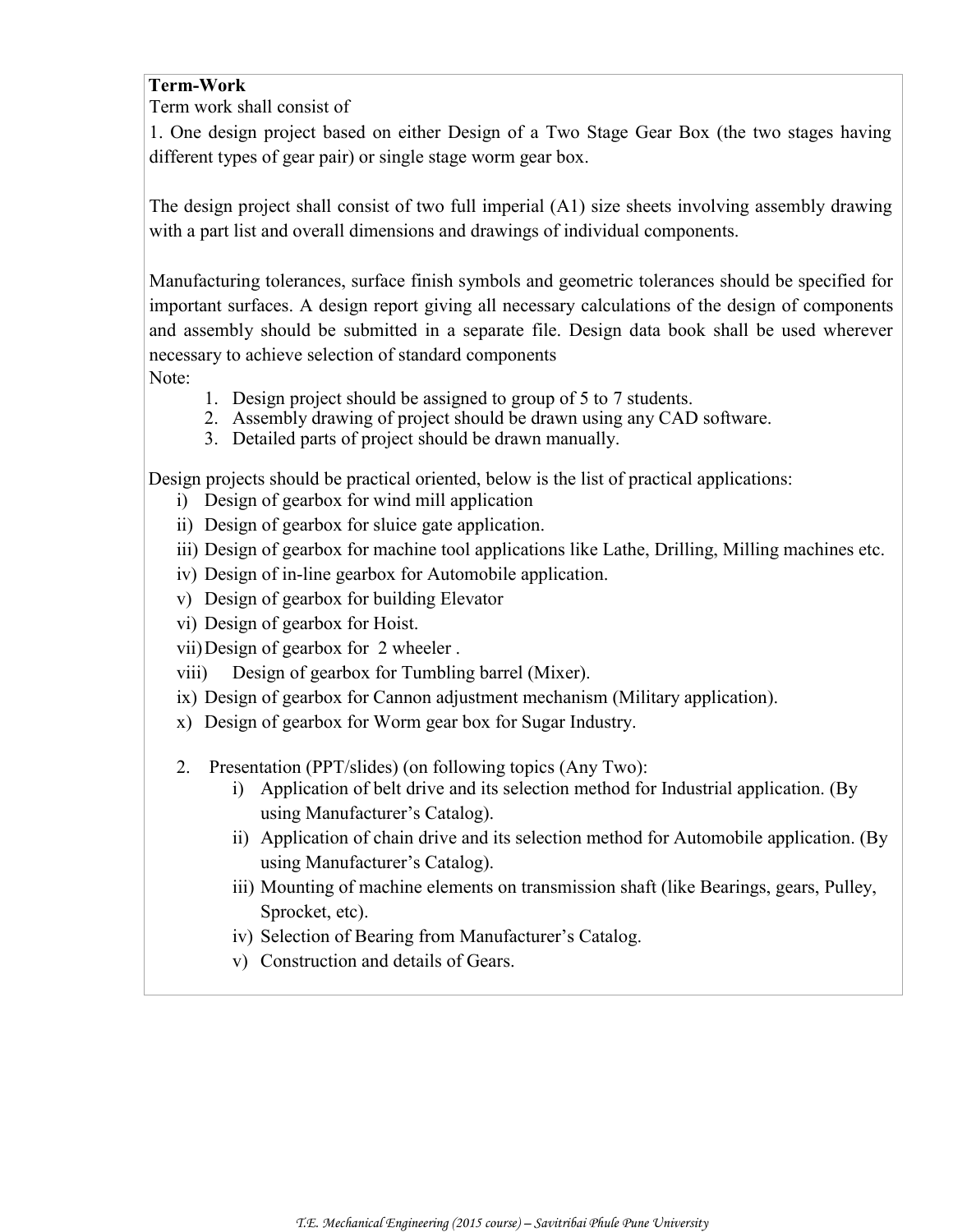# **Savitribai Phule Pune University, Pune TE Mechanical (2015 course) Course Code: 302049 Course Name : Refrigeration and Air Conditioning Teaching Scheme: Credits Examination Scheme: TH : 03 hrs/week TH:-- 03 TH In-Sem: -- 30 End-Sem: -- 70 PR : 02 hrs/ week OR:- 01 OR: -- 25**

#### **Prerequisites:**

Basic Thermodynamics- Laws of thermodynamics, Ideal gas processes, Thermodynamic cycles, Properties of pure substance, Mollier Charts, Basic Psychrometry terms and process, Fluid properties, Fluid dynamics, Modes of heat transfer, Governing Equations in Heat Transfer, Extended Surfaces, Condensation and Boiling, Heat Exchangers.

#### **Course Objectives:**

- Learning the fundamental principles and different methods of refrigeration and air conditioning.
- Study of various refrigeration cycles and evaluate performance using Mollier charts and/ or refrigerant property tables.
- Comparative study of different refrigerants with respect to properties, applications and environmental issues.
- Understand the basic air conditioning processes on psychometric charts, calculate cooling load for its applications in comfort and industrial air conditioning.
- Study of the various equipment-operating principles, operating and safety controls employed in refrigeration air conditioning systems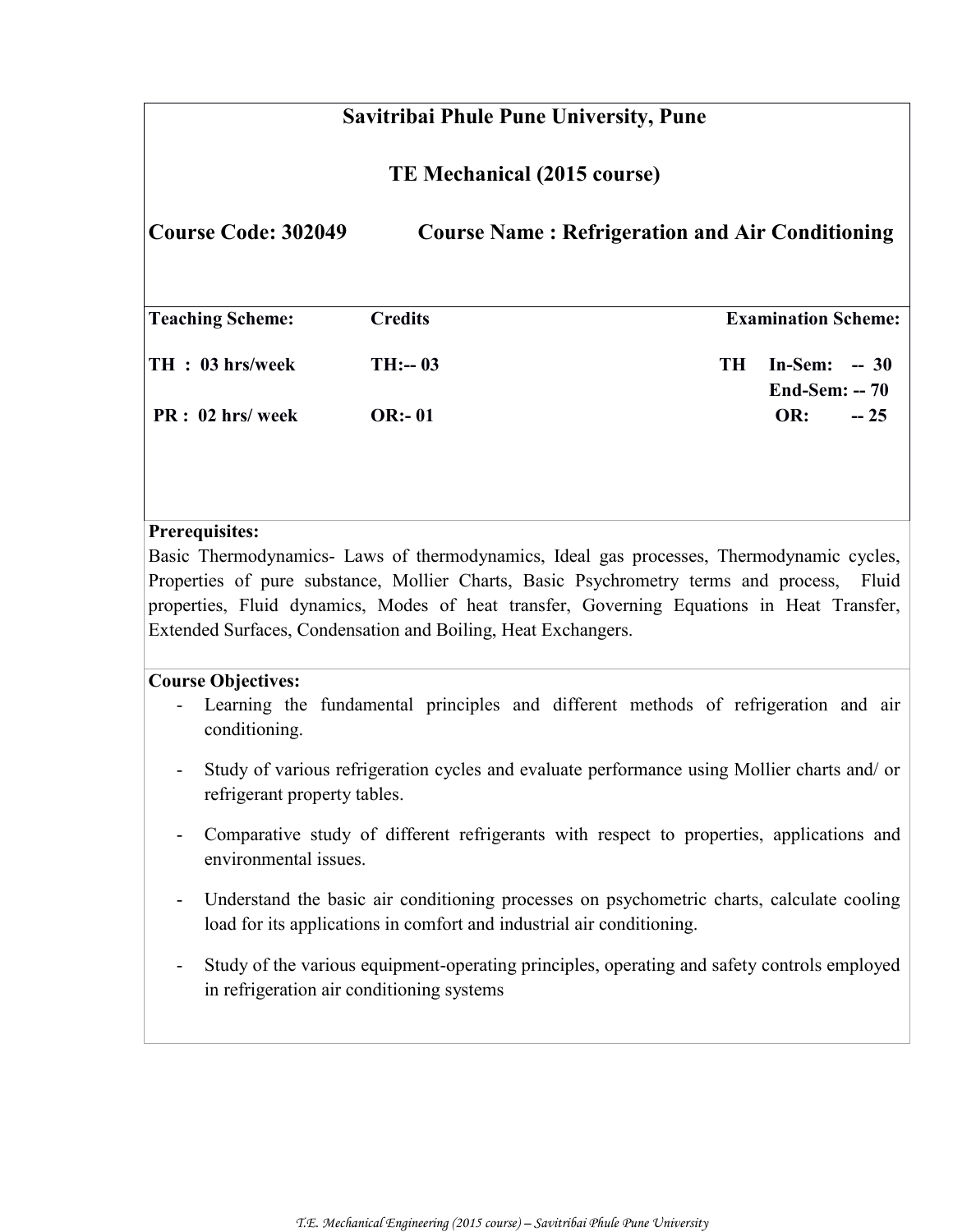#### **Course Outcomes:**

At the end of this course the students should be able to

- Illustrate the fundamental principles and applications of refrigeration and air conditioning system - Obtain cooling capacity and coefficient of performance by conducting test on vapour compression refrigeration systems

- Present the properties, applications and environmental issues of different refrigerants

- Calculate cooling load for air conditioning systems used for various
- Operate and analyze the refrigeration and air conditioning systems.

#### **Course Contents**

# **Unit I: Applications of Refrigeration and Air Conditioning and Refrigerants [8 hrs] Applications**

Domestic Refrigerator, Domestic Air Conditioners, Automotive Air Conditioners, Evaporative coolers, water coolers, Commercial Refrigeration- Dairy, Cold storage, Ice plant, Commercial Air Conditioning-Multiplex, Hospitals.

#### **Refrigerants**

Classification of refrigerants, Designation of refrigerants, Desirable properties of refrigerants, environmental issues, Ozone depletion and global warming, ODP, GWP & LCCP, selection of environment friendly refrigerants, secondary refrigerants, anti-freeze solutions, Zeotropes and Azeotropes, refrigerant: recovery reclaims, recycle and recharge.

# Unit II: Vapour Refrigeration Systems **[8 hrs]**

#### **Vapour compression systems**

Working of simple vapour compression system, representation of vapour compression cycle (VCC) on T-s and P-h diagram, COP, EER, SEER, IPLV, NPLV, effect of operating parameters on performance of VCC, actual VCC, methods of improving COP using flash chamber, sub-cooling, liquid vapour heat exchanger, comparison of VCC with Reverse Carnot cycle.

#### **Vapour absorption systems**

Introduction, Working of simple vapour absorption system (VAS), desirable properties of binary mixture (aqua-ammonia), performance evaluation of simple VAS (simple numerical treatment), actual VAS, Li-Br absorption system, three fluid system (Electrolux refrigeration), applications of VAS, comparison between VCC and VAC

#### **Unit III: Multiple pressure Refrigeration Systems [8 hrs]**

Introduction, need of multistage system, Intermediate pressure, two stage compression with flash gas removal and liquid intercooler, single compressor with multiple evaporator: individual and multiple expansion valves, individual compressors, cascade system: application and numerical(numerical only by using p-h chart),

Introduction to cryogenics (Linde - Hampson cycle) and applications (no numerical treatment)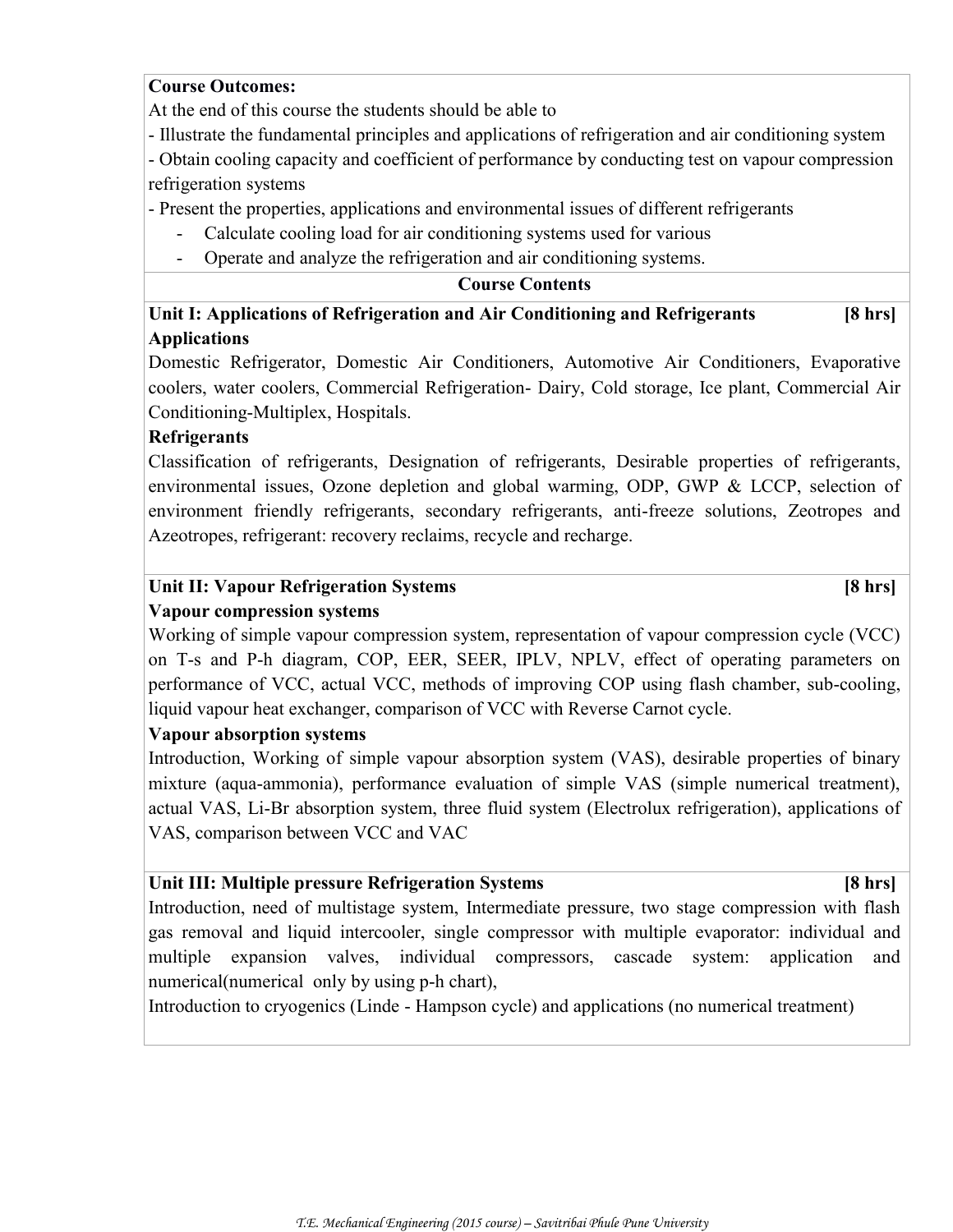### **Unit IV: Psychrometry and Air conditioning load estimation [8 hrs] Psychrometry**

Basic Psychrometry and processes, BPF of coil, ADP, adiabatic mixing of two air streams, SHF, RSHF, GSHF, ESHF. Factors contributing to cooling load, Numerical based on load analysis

#### **Human Comfort**

Thermodynamics of human body, comfort and comfort chart, factors affecting human comfort, concept of infiltration and ventilation, indoor air quality requirements,

#### Unit V: Air Conditioning Systems **[8 hrs]**

# **Air Conditioning Systems**

Working of summer, winter and all year round AC systems, all air system, all water system, air water system, variable refrigerant flow and variable air volume systems, unitary and central air conditioning.

#### **Components of refrigeration and air conditioning systems**

Working of reciprocating, screw and scroll compressors, working of air cooled, water cooled and evaporative condensers, working of DX, Flooded, Forced feed evaporators, Expansion devices – Capillary tube, TXV, EXV, operating and safety controls.

### **Unit VI [8 hrs]**

### **Air Distribution Systems**

#### **Part A] Ducts**

Classification of ducts, duct material, pressure in ducts, flow through duct, pressure losses in duct (friction losses, dynamic losses), air flow through simple duct system, equivalent diameter, Methods of duct system design: equal friction, velocity reduction, static regain method (numerical on duct system design)

# **Part B] Air handling unit**

Air handling unit, Fan coil unit, types of fans used air conditioning applications, fan laws, filters, supply and return grills, sensors (humidity, temperature, smoke).

#### **Books:**

#### **Text:**

1. Arora C. P., Refrigeration and Air Conditioning, Tata McGraw-Hill

2. Manohar Prasad, Refrigeration and Air Conditioning, Willey Eastern Ltd, 1983

3. McQuiston, — Heating Ventilating and air Conditioning: Analysis and Designl 6th Edition, Wiley India

4. Arora and Domkundwar, Refrigeration & Air Conditioning, Dhanpatrai & Company, New Delhi

5. Khurmi R.S. and Gupta J.K., Refrigeration and Air conditioning, Eurasia Publishing House Pvt. Ltd, New Delhi,1994.

6. Ballaney P.L., Refrigeration and Air conditioning, Khanna Publishers, New Delhi, 1992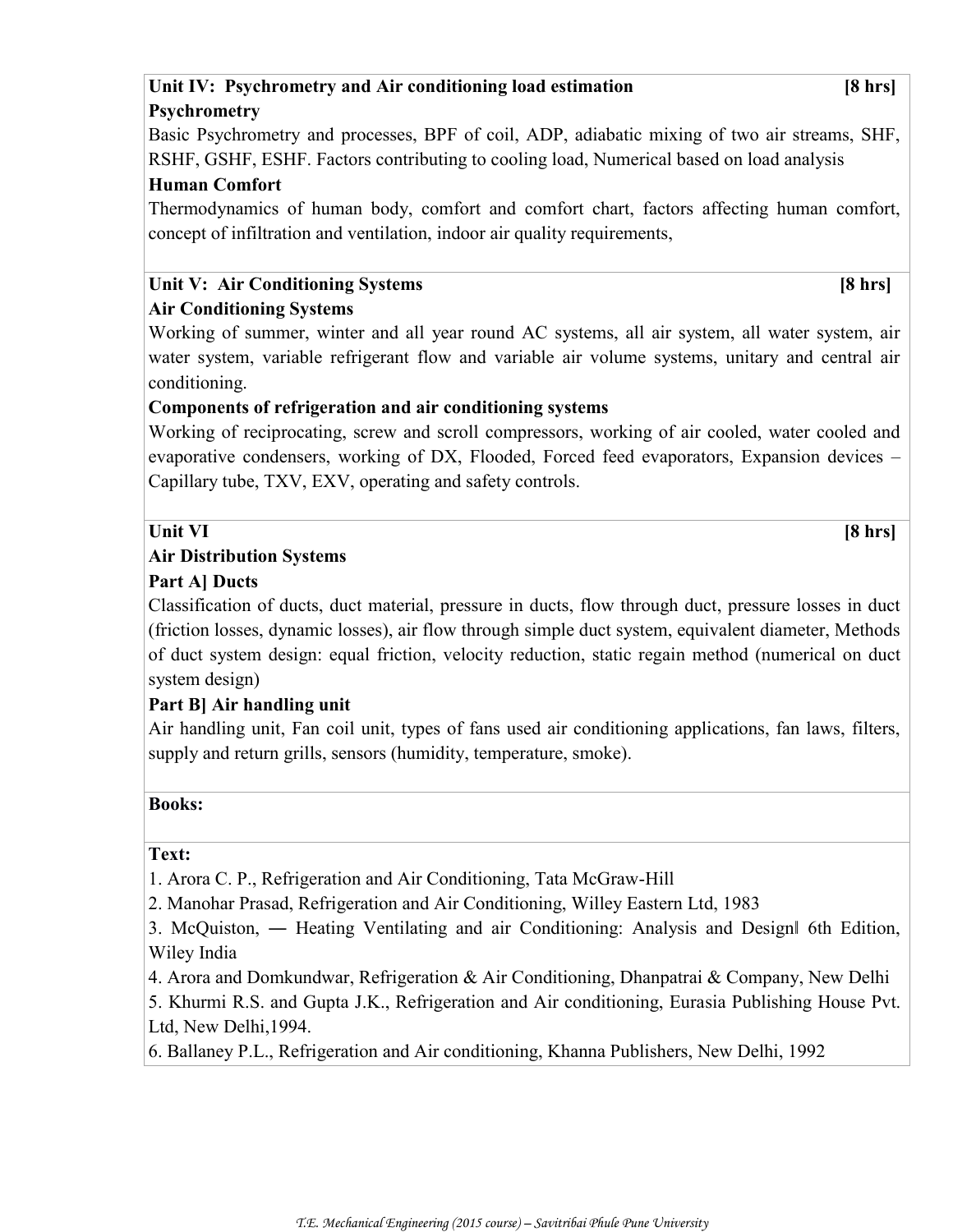#### **References:**

1. Dossat Ray J, Principles of refrigeration, S.I. version, Willey Eastern Ltd, 2000

2. Stockers W.F and Jones J.W., Refrigeration and Air conditioning, McGraw Hill International editions 1982.

3. Threlkeld J.L, Thermal Environmental Engineering, Prentice Hall Inc., New Delhi4. Aanatnarayan, Basics of refrigeration and Air Conditioning, Tata McGraw Hill Publications

- 5. Roger Legg, Air Conditioning System Design, Commissioning and Maintenance
- 6. ASHRAE & ISHRAE handbook

### **Term-Work**

The term work shall consist of minimum eight experiments out of the following (It should include the visit to clod storage plant or central air-condition plant) :

- 1. Test on Domestic Refrigerator for evaluation of EER
- 2. Test on vapour compression test rig
- 3. Test on air conditioning test rig
- 4. Test on ice plant test rig
- 5. Test on Heat Pump test rig
- 6. Test/visit on Vapour absorption refrigeration test rig
- 7. Estimation of cooling load of simple air conditioning system (case study)
- 8. Visit to cold storage plant.
- 9. Visit to any air conditioning plant
- 10. Thermal analysis of refrigeration cycle using suitable software
- 11. Installation and servicing of split air conditioner.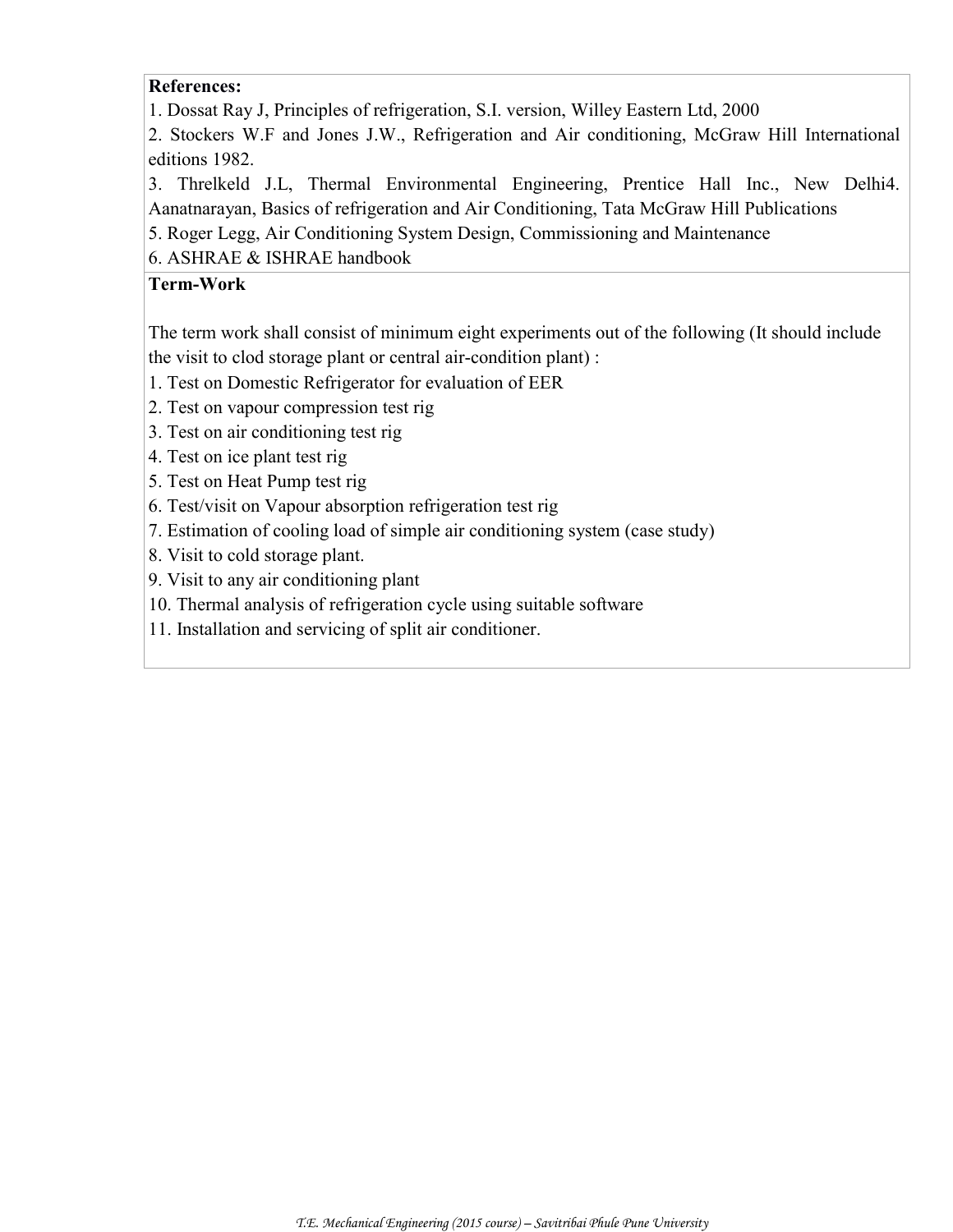|           | Savitribai Phule Pune University, Pune                                                          |                |                                                                                                |           |                                  |       |  |
|-----------|-------------------------------------------------------------------------------------------------|----------------|------------------------------------------------------------------------------------------------|-----------|----------------------------------|-------|--|
|           | TE Mechanical and Mechanical Sandwich (2015 course)                                             |                |                                                                                                |           |                                  |       |  |
|           | <b>Course Code: 302050</b>                                                                      |                |                                                                                                |           | <b>Course Name: Mechatronics</b> |       |  |
|           |                                                                                                 |                |                                                                                                |           |                                  |       |  |
|           | <b>Teaching Scheme:</b>                                                                         | <b>Credits</b> |                                                                                                |           | <b>Examination Scheme:</b>       |       |  |
|           | TH: -- 03 hrs/week                                                                              | $TH: -03$      |                                                                                                | <b>TH</b> | In-Sem:                          | $-30$ |  |
|           | Tut.: $-01$ hr/week                                                                             | <b>OR:-01</b>  |                                                                                                |           | End-Sem:                         | $-70$ |  |
|           |                                                                                                 |                |                                                                                                |           | OR:                              |       |  |
|           |                                                                                                 |                |                                                                                                |           |                                  | $-25$ |  |
|           | <b>Course Objectives:</b>                                                                       |                |                                                                                                |           |                                  |       |  |
|           |                                                                                                 |                | Understand key elements of Mechatronics system, representation into block diagram              |           |                                  |       |  |
| $\bullet$ | Understand concept of transfer function, reduction and analysis                                 |                |                                                                                                |           |                                  |       |  |
| $\bullet$ |                                                                                                 |                | Understand principles of sensors, its characteristics, interfacing with DAQ microcontroller    |           |                                  |       |  |
| $\bullet$ | systems in industrial application                                                               |                | Understand the concept of PLC system and its ladder programming, and significance of PLC       |           |                                  |       |  |
| $\bullet$ |                                                                                                 |                | Understand the system modeling and analysis in time domain and frequency domain.               |           |                                  |       |  |
| $\bullet$ | significance in industrial applications                                                         |                | Understand control actions such as Proportional, derivative and integral and study its         |           |                                  |       |  |
|           | <b>Course Outcomes:</b><br>On completion of the course, students will be able to $-$<br>diagram |                | Identification of key elements of mechatronics system and its representation in terms of block |           |                                  |       |  |
|           | DAC, digital I/O                                                                                |                | Understanding the concept of signal processing and use of interfacing systems such as ADC,     |           |                                  |       |  |
| $\bullet$ |                                                                                                 |                | Interfacing of Sensors, Actuators using appropriate DAQ micro-controller                       |           |                                  |       |  |
| ٠         |                                                                                                 |                | Time and Frequency domain analysis of system model (for control application)                   |           |                                  |       |  |
| ٠         | PID control implementation on real time systems                                                 |                |                                                                                                |           |                                  |       |  |
|           |                                                                                                 |                | Development of PLC ladder programming and implementation of real life system.                  |           |                                  |       |  |
|           |                                                                                                 |                |                                                                                                |           |                                  |       |  |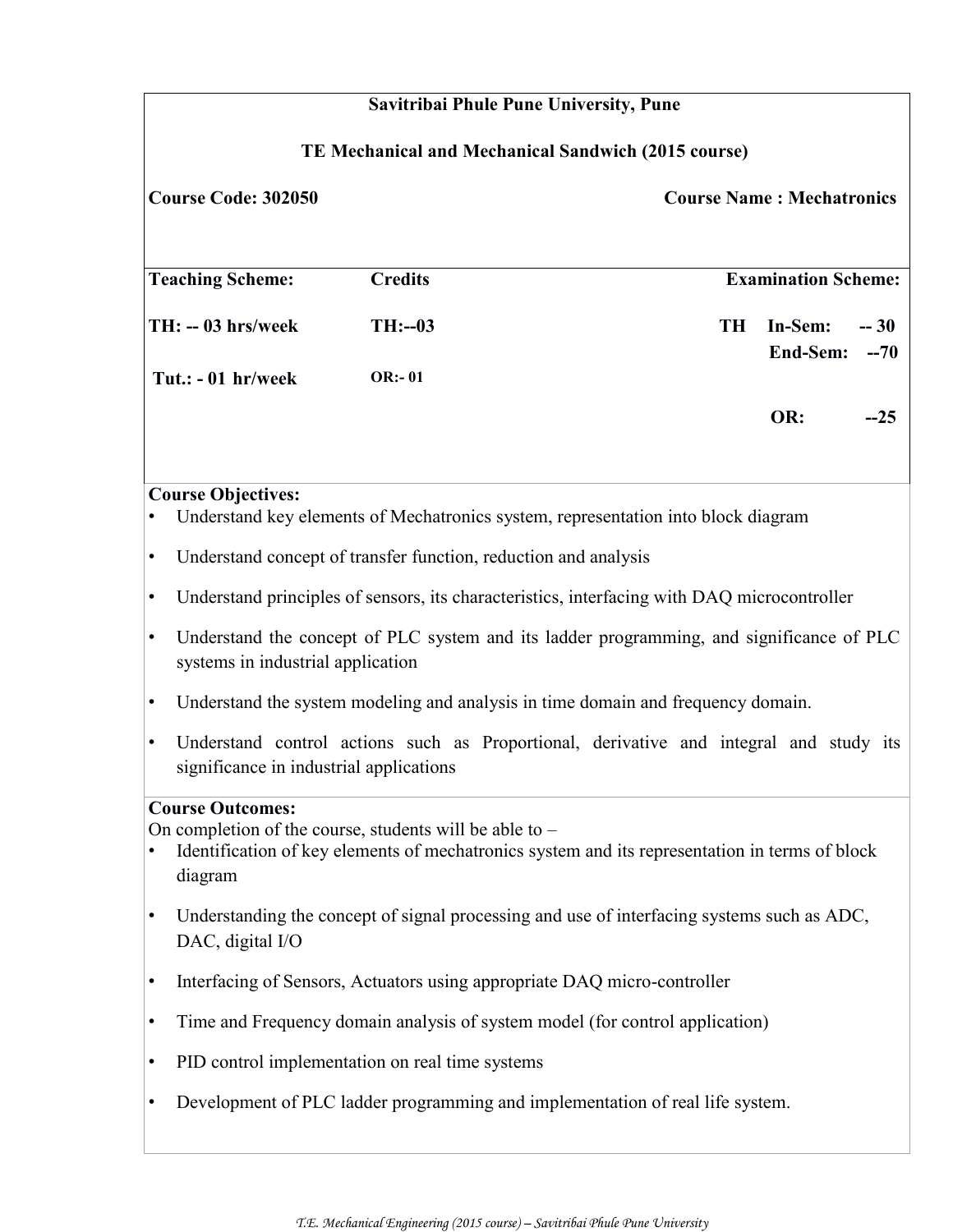#### **Course Contents**

#### **UNIT 1: Introduction to Mechatronics, Sensors & Actuators (08 Hrs)**

Introduction to Mechatronics and its Applications; Measurement Characteristics: Static and Dynamic; Sensors: Position sensors- Potentiometer, LVDT, incremental Encoder; Proximity sensors-Optical, Inductive, Capacitive; Temperature sensor-RTD, Thermocouples; Force / Pressure Sensors-Strain gauges; Flow sensors-Electromagnetic; Actuators: Stepper motor, Servo motor, Solenoids; Selection of Sensor & Actuator.

#### **UNIT 2: Block Diagram Representation (08 Hrs)**

Introduction to Mechatronic System Design; Identification of key elements of Mechatronics systems and represent into Block Diagram; Open and Closed loop Control System; Concept of Transfer Function; Block Diagram & Reduction principles; Applications of Mechatronic systems: Household, Automotive, Industrial shop floor.

#### UNIT 3: Data Acquisition (08 Hrs)

Introduction to Signal Communication & Types-Synchronous, Asynchronous, Serial, Parallel; Bit width, Sampling theorem, Aliasing, Sample and hold circuit, Sampling frequency; Interfacing of Sensors / Actuators to Data Acquisition system; 4 bit Successive Approximation type ADC; 4 bit R-2R type DAC; Current and Voltage Amplifier.

#### **UNIT 4: Programmable Logic Control (08 Hrs)**

Introduction to PLC; Architecture of PLC; Selection of PLC; Ladder Logic programming for different types of logic gates; Latching; Timers, Counter; Practical examples of Ladder Programming.

#### **UNIT 5: Frequency Domain Modelling and Analysis (08 Hrs)**

Transfer Function based modeling of Mechanical, Thermal and Fluid system; concept of Poles & Zeros; Stability Analysis using Routh Hurwitz Criterion; Bode Plots: Introduction to Bode Plot, Gain Margin, Phase Margin, Relative Stability Analysis, Frequency Domain Parameters-Natural Frequency, Damping Frequency and Damping Factor; Mapping of Pole Zero plot with damping factor, natural frequency and unit step response.

#### **UNIT VI: Control System (08 Hrs)**

Proportional (P), Integral (I) and Derivative (D) control actions; PI, PD and PID control systems in parallel form; Unit step Response analysis via Transient response specifications: Percentage overshoot, Rise time, Delay time, Steady state error; Manual tuning of PID control; Linear Quadratic Control (LQR).

# **Books:**

#### **Text:**

- K.P. Ramchandran, G.K. Vijyaraghavan, M.S. Balasundaram, Mechatronics: Integrated Mechanical Electronic Systems, Willey Publication, 2008
- Bolton, Mechatronics A Multidisciplinary approach, 4th Edition, Prentice Hall, 2009.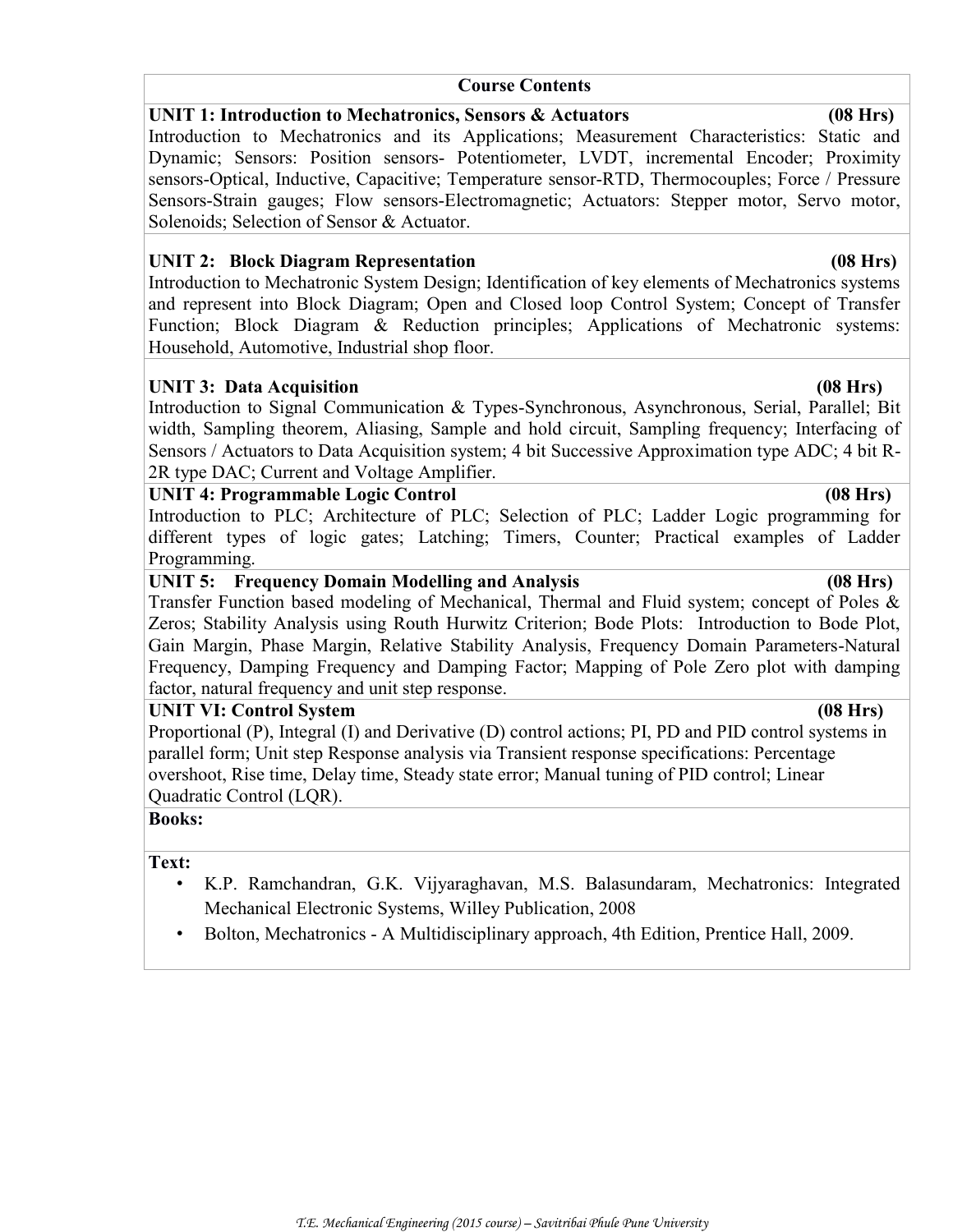#### **References:**

- Alciatore & Histand, Introduction to Mechatronics and Measurement system, 4th Edition, Mc-Graw Hill publication, 2011
- Bishop (Editor), Mechatronics An Introduction, CRC Press, 2006
- Mahalik, Mechatronics Principles, concepts and applications, Tata Mc-Graw Hill publication, New Delhi
- C. D. Johnson, Process Control Instrumentation Technology, Prentice Hall, New Delhi

#### **Term Work shall consist of following assignments:**

The common minimum submission mentioned in point 1 and 2 should comprise of the following. From the table below: Submission No. 04, 05, 10, 11 and 12 are mandatory; any one from 01 to 03, any one from 06 or 07, any one from 08 or 09.

| <b>Submission</b> | <b>Title</b>                                                                 |  |  |  |  |  |  |
|-------------------|------------------------------------------------------------------------------|--|--|--|--|--|--|
| N <sub>0</sub>    |                                                                              |  |  |  |  |  |  |
| 01                | Measurement of Load / Force using a suitable sensor                          |  |  |  |  |  |  |
| 02                | Measurement of Temperature using a suitable sensor                           |  |  |  |  |  |  |
| 03                | Measurement of Position using a suitable sensor                              |  |  |  |  |  |  |
| 04                | Demonstration of any one of the following applications:                      |  |  |  |  |  |  |
|                   | Water Level Indicator                                                        |  |  |  |  |  |  |
|                   | <b>Bottle Filling Plant</b>                                                  |  |  |  |  |  |  |
|                   | Pick and Place Robot                                                         |  |  |  |  |  |  |
|                   | Any other suitable application which comprises of components of              |  |  |  |  |  |  |
|                   | Mechatronic system                                                           |  |  |  |  |  |  |
| 05                | Interfacing of suitable sensor with Data Acquisition system                  |  |  |  |  |  |  |
| 06                | Ladder Diagram simulation, using suitable software, for logic gates          |  |  |  |  |  |  |
| 07                | Real time application of PLC using Ladder logic                              |  |  |  |  |  |  |
| 08                | Real time control of Temperature / Flow using PID control                    |  |  |  |  |  |  |
| 09                | Real time control of speed of DC motor using PID control                     |  |  |  |  |  |  |
| 10                | PID control Design, Tuning using suitable Simulation Software                |  |  |  |  |  |  |
| 11                | Study of Modeling and Analysis of a typical Mechanical System (Estimation of |  |  |  |  |  |  |
|                   | poles, zeros, % overshoot, natural frequency, damping frequency, rise time,  |  |  |  |  |  |  |
|                   | settling time)                                                               |  |  |  |  |  |  |
| 12                | Case Study: Design of Mechatronic System (to be performed in a group of 4)   |  |  |  |  |  |  |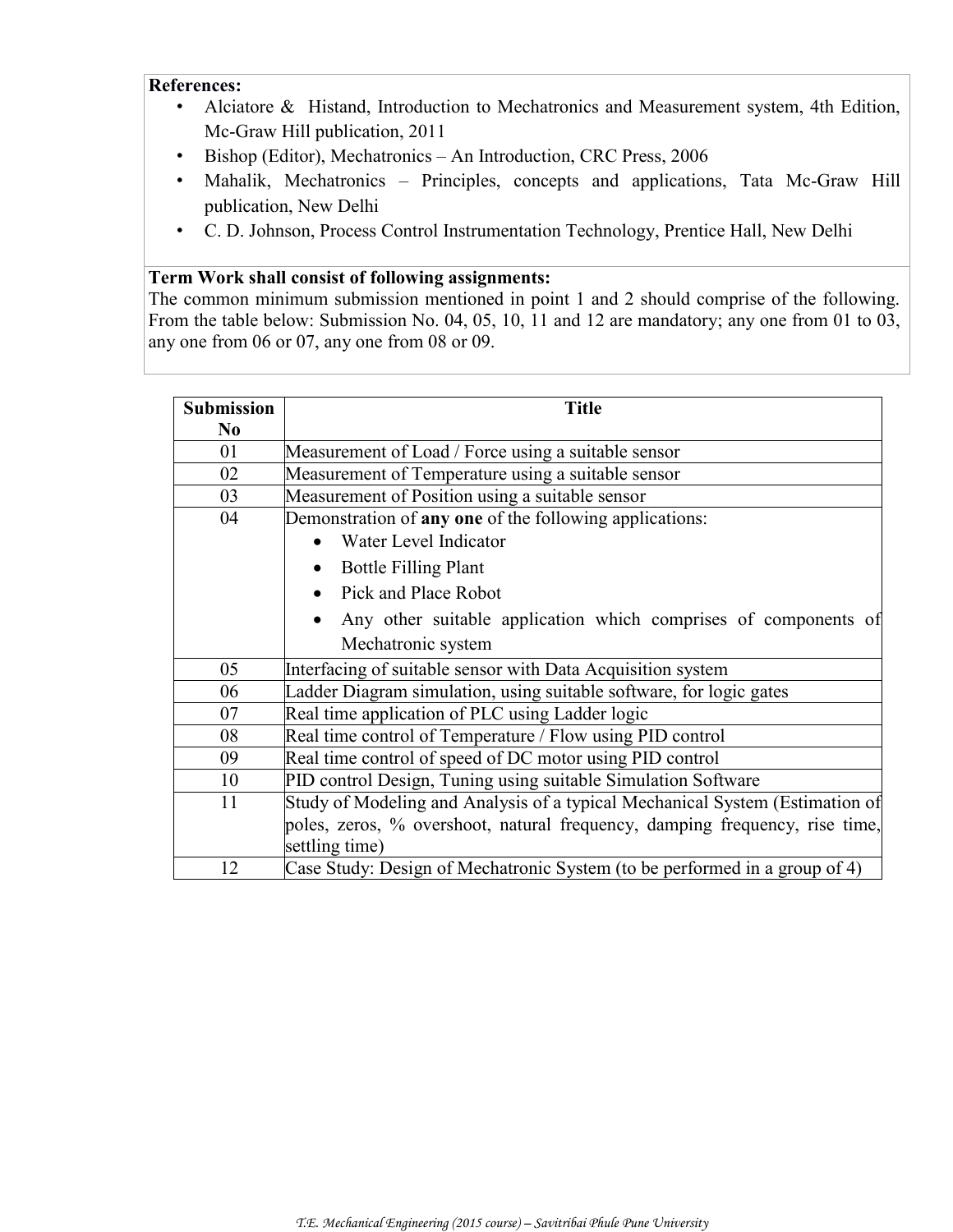|            | Savitribai Phule Pune University, Pune<br>Third Year of Mechanical & Automobile<br>$(2015 \text{ Course})$ |                |                                                                                                                                                                                                                                                                                                                                                                                                                                                                                      |                                    |  |  |  |
|------------|------------------------------------------------------------------------------------------------------------|----------------|--------------------------------------------------------------------------------------------------------------------------------------------------------------------------------------------------------------------------------------------------------------------------------------------------------------------------------------------------------------------------------------------------------------------------------------------------------------------------------------|------------------------------------|--|--|--|
|            | <b>Course Code: 302051</b><br><b>Course Name: MANUFATCURING PROCESS - II</b>                               |                |                                                                                                                                                                                                                                                                                                                                                                                                                                                                                      |                                    |  |  |  |
|            | <b>Teaching Scheme:</b>                                                                                    | <b>Credits</b> |                                                                                                                                                                                                                                                                                                                                                                                                                                                                                      | <b>Examination Scheme:</b>         |  |  |  |
|            | TH: -- 3 Hrs/ Week                                                                                         | <b>TH:03</b>   | <b>TH</b>                                                                                                                                                                                                                                                                                                                                                                                                                                                                            | In-Sem:<br>$-30$<br>End-Sem: $-70$ |  |  |  |
|            | <b>Course Objective:</b>                                                                                   |                |                                                                                                                                                                                                                                                                                                                                                                                                                                                                                      |                                    |  |  |  |
|            |                                                                                                            |                | 1. To analyze and understand the metal cutting phenomena.                                                                                                                                                                                                                                                                                                                                                                                                                            |                                    |  |  |  |
| 2.         |                                                                                                            |                | To select process parameter and tools for obtaining desired machining characteristic                                                                                                                                                                                                                                                                                                                                                                                                 |                                    |  |  |  |
| 3.         | To understand principles of manufacturing processes.                                                       |                |                                                                                                                                                                                                                                                                                                                                                                                                                                                                                      |                                    |  |  |  |
|            | <b>Course Outcome:</b>                                                                                     |                |                                                                                                                                                                                                                                                                                                                                                                                                                                                                                      |                                    |  |  |  |
|            |                                                                                                            |                | 1. Student should be able to apply the knowledge of various manufacturing processes.                                                                                                                                                                                                                                                                                                                                                                                                 |                                    |  |  |  |
| 2.         |                                                                                                            |                | Student should be able to identify various process parameters and their effect on processes.                                                                                                                                                                                                                                                                                                                                                                                         |                                    |  |  |  |
| 3.         |                                                                                                            |                | Student should be able to figure out application of modern machining.                                                                                                                                                                                                                                                                                                                                                                                                                |                                    |  |  |  |
| 4.         |                                                                                                            |                | Students should get the knowledge of Jigs and Fixtures for variety of operations.                                                                                                                                                                                                                                                                                                                                                                                                    |                                    |  |  |  |
|            |                                                                                                            |                | <b>Course Contents</b>                                                                                                                                                                                                                                                                                                                                                                                                                                                               |                                    |  |  |  |
| machining. | Unit – I Theory of Metal cutting                                                                           |                | Single point cutting tool: Tool geometry, Mechanics of shearing (orthogonal and oblique), Shear<br>plane angle, Shear stress, strain and Shear strain rate. Process parameters and their effect on<br>Merchant's circle of forces (analytical) Estimation of shear force, Normal shear force, Friction<br>force, Normal friction force, Material Removal Rate (MRR), Cutting power estimation, Calculation of<br>Total power and Specific energy. Introduction to tool dynamometers. | (07hrs)                            |  |  |  |
|            | life equation (Derivation along with numerical).                                                           |                | Machinability - Factors affecting machinability, Tool life, Tool wear, Types of tool wear and<br>remedial actions, Cutting fluid and their types, Effect of process parameters on tool life, Taylor's tool                                                                                                                                                                                                                                                                           |                                    |  |  |  |
|            | Unit – II Machine tools and their application<br>Tool holder. Machining time calculations.                 |                | <b>Drilling machine:</b> Types of drills and operations. Twist drill geometry, Types of drilling machine,                                                                                                                                                                                                                                                                                                                                                                            | $(07$ hrs)                         |  |  |  |
|            | Introduction.                                                                                              |                | Milling machine: Types of milling machines, Cutter-types and geometry and their applications.<br>Universal dividing head, Methods of Indexing: Simple, Compound, Differential. (Numericals based<br>on simple and compound Indexing). Machining time calculations<br>Broaching: Introduction to broaching, Broach tool geometry, Planner and Boring Machines:                                                                                                                        |                                    |  |  |  |
|            |                                                                                                            |                |                                                                                                                                                                                                                                                                                                                                                                                                                                                                                      |                                    |  |  |  |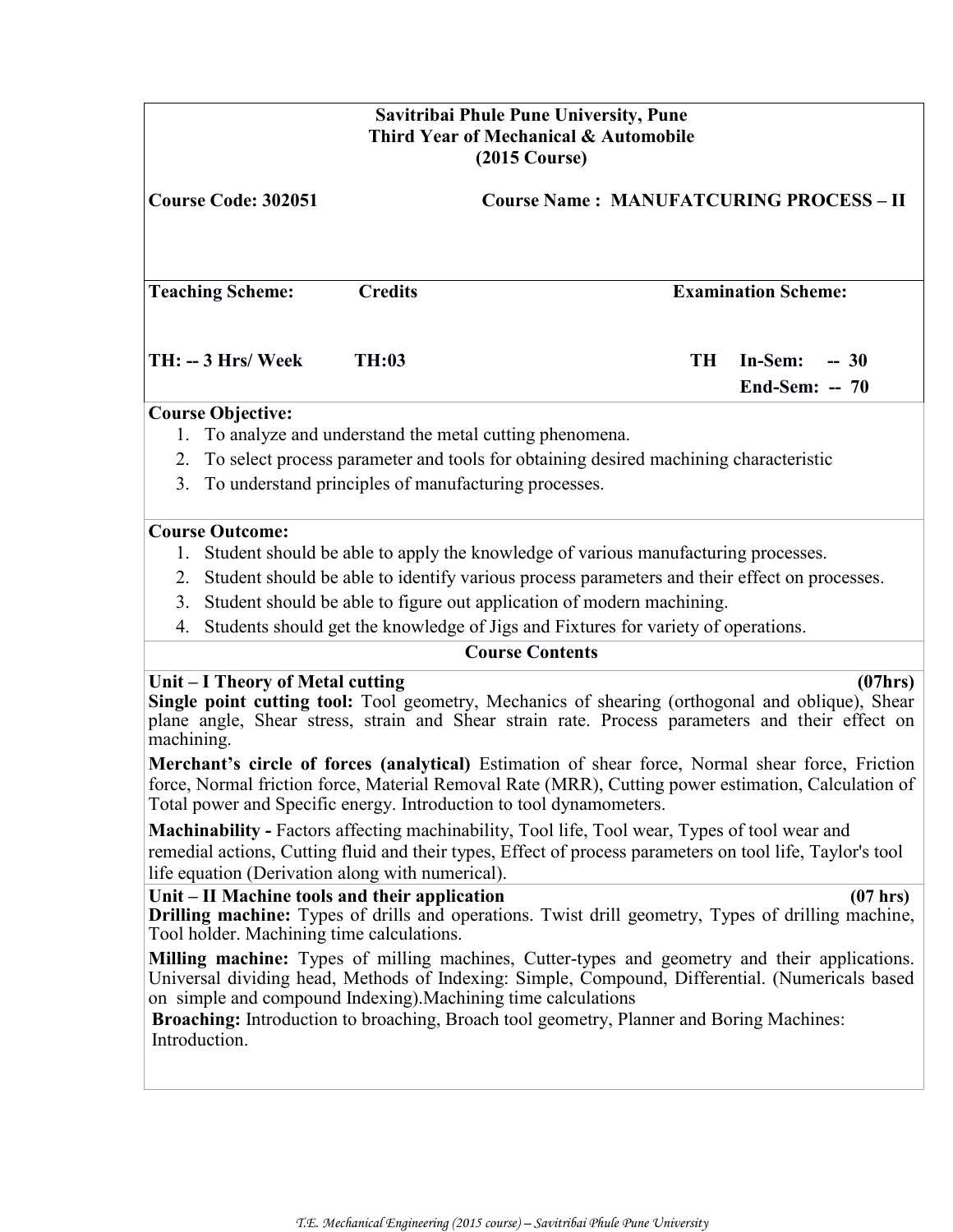#### **Unit – III Finishing processes (07hrs) Grinding machines**

**Introduction:** Types and Operations of grinding machines.

**Grinding wheel** – Shapes, Designation and selection, Mounting, Balancing and Dressing of grinding wheels, Machining time calculation for cylindrical and plunge grinding.

**Super-finishing processes** – Introduction to Honing, Lapping, Buffing and Burnishing. (Construction, working and controlling parameters)

#### **Unit – IV Advanced Machining Processes (07 hrs)**

Introduction, classification of advanced machining processes.

Principles, Working, Process Parameters, Advantages, Limitations and Application for following processes:

Electric Discharge Machining (EDM), LASER Beam Machining (LBM), Abrasive Jet Machining (AJM), Ultra Sonic Machining (USM) and Electro Chemical Machining (ECM) Introduction to micro machining.

#### **Unit –V CNC Technology (07 hrs)**

Introduction, Classification, Construction and working of NC, CNC, DNC and machining center. CNC axes and drives. Automatic Tool Changer (ATC) and Automatic pallet changer (APC) **CNC Programming:** Word address format (WAF) –ISO Standards, G & M codes, Type of CNC

# Control systems, Manual part programming (plain milling and Turning ), Subroutine, Canned cycles.

Unit –VI Jigs and fixtures (07 hrs)

Concept of degree of freedom, 3-2-1 principle of location, General guidelines to design Jigs and fixtures, advantages of jig and fixtures

**Jigs:** Definition. Elements of jig with the types, Location guidelines, Principles of clamping, Principles of guiding element, Channel jig, Template jig, Plate jig, Angle plate jig, Turn over jig, Box jig, and Latch type jig.

**Fixtures:** Definition. Elements of fixtures, Location guidelines, Principles of clamping, Principles of setting element, Turning fixture, Welding fixture, Milling fixture, Introduction to Assembly and Inspection fixtures. Indexing fixtures.

Concept, elements and advantages of modular fixture, Pokayoke concept in jigs and fixtures. *(07* 

#### **Books:**

#### **Text:**

- 1. S. K Hajra Choudhury , Elements of workshop technology Vol. II,, Media Promoters And Publishers, Mumbai
- 2. Amitabh Ghosh and Asok kumar Mallik, Manufacturing science, Ellis Horwood Ltd
- 3. Mikell. P. Grover, Fundamentals of Modern Manufacturing, Pearson Publications
- 4. P. C. Sharma, Production Engineering, S. Chand Publication.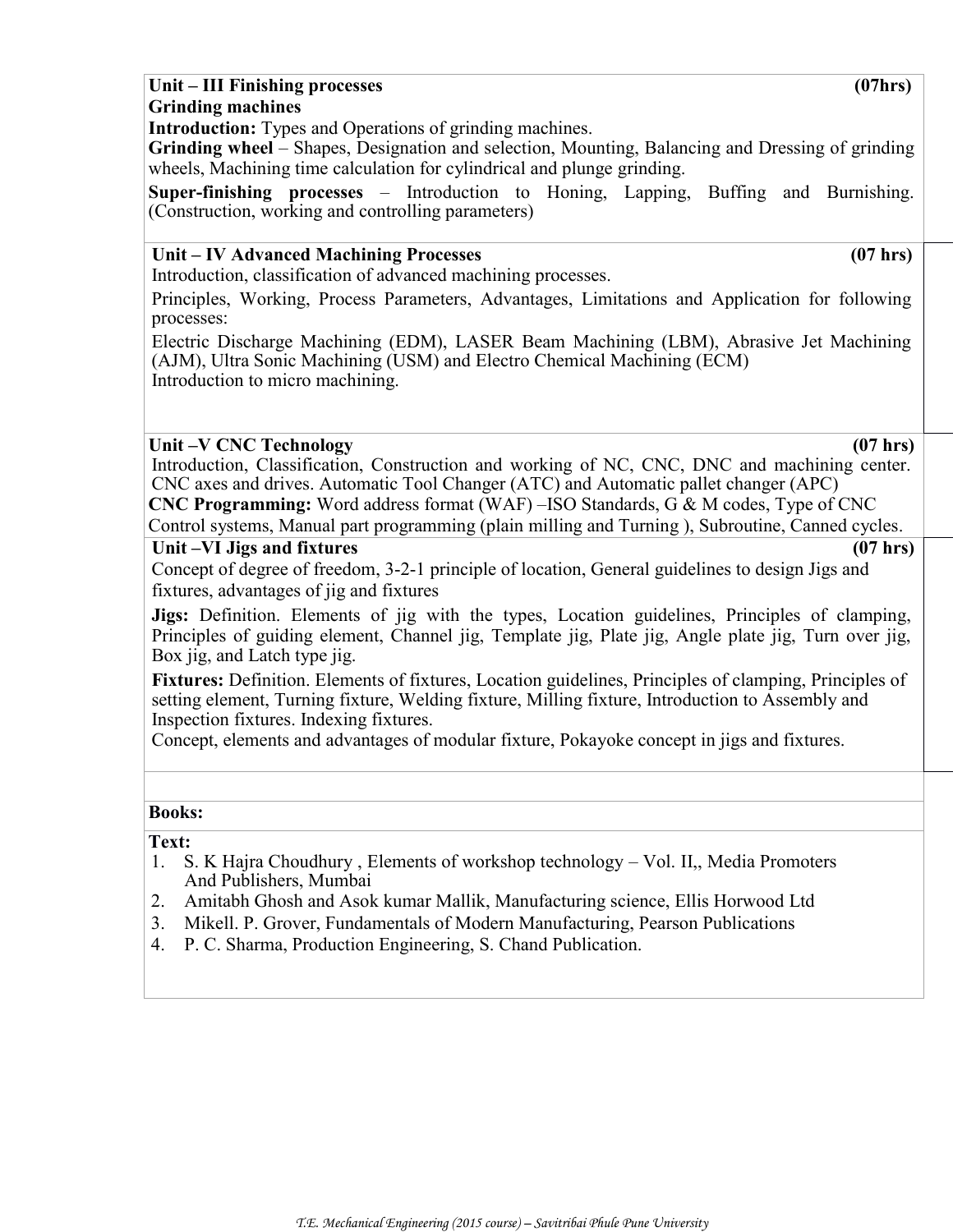#### **References:**

- 1. Production technology –HMT, Tata McGraw Hill publication
- 2. Lindberg, Roy A., Processes and materials of manufacture, P H I Learning
- 3. Serope Kalpakjian and Steven R. Schmid, Manufacturing Processes for Engineering Materials, Pearson Education, Fourth Edition.
- 4. G. K Lal, Fundamentals of Design and Manufacturing, Alpha Science International Ltd(2005)
- 5. M.C Shaw, Metal Cutting Principles, Oxford university press
- 6. Yoram Koren , Numerical Control of Machine Tools Khanna Publication
- 7. P. K Mishra, Non- conventional machining, Narosa Publishing House
- 8. V. K Jain, Advanced machining processes , Allied Publisher, New Delhi
- 9. M. H. A Kempster, An Introduction to Jig and Tool Design, ELBS
- 10. P. H. Joshi, Jigs and fixtures , Tata McGraw Hill
- 11. P. N. Rao, CAD/CAM Principles and Applications, McGraw Hill Education, Third Edition.
- 12. Cyrll Donaldson, George H. LeCain and V. C. Goold, Tool design, Tata McGraw- Hill. Third Edition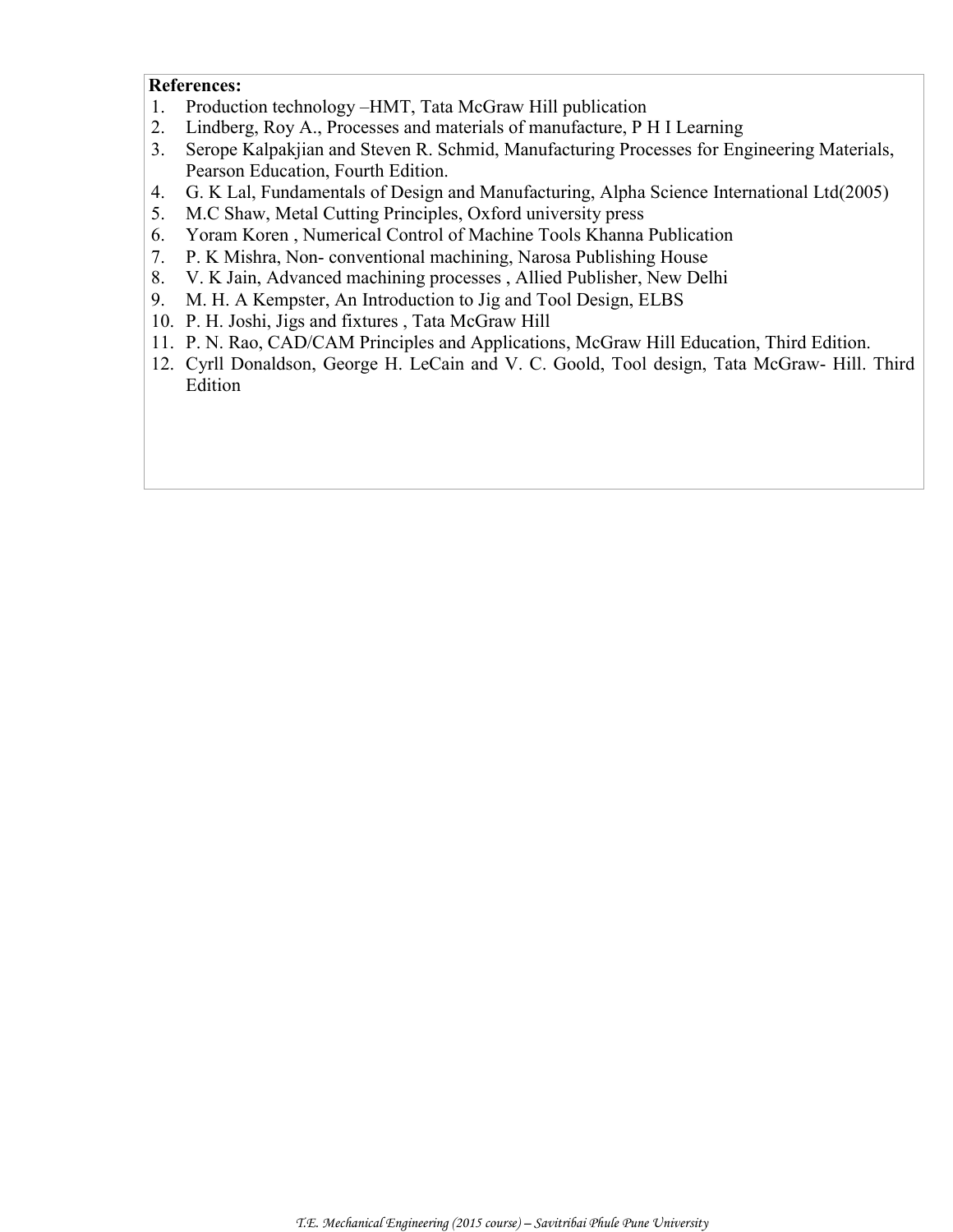| Savitribai Phule Pune University, Pune<br>Third Year of Mechanical & Automobile<br>$(2015 \text{ Course})$ |                                                                 |                                                                                                                                                                            |  |  |  |
|------------------------------------------------------------------------------------------------------------|-----------------------------------------------------------------|----------------------------------------------------------------------------------------------------------------------------------------------------------------------------|--|--|--|
|                                                                                                            | <b>Course Code: 302052</b>                                      | <b>Course Name: MACHINE SHOP - II</b>                                                                                                                                      |  |  |  |
|                                                                                                            | <b>Credits</b>                                                  | <b>Examination Scheme:</b>                                                                                                                                                 |  |  |  |
|                                                                                                            | PR: -2 Hrs/Week                                                 |                                                                                                                                                                            |  |  |  |
|                                                                                                            | $TW: -01$                                                       |                                                                                                                                                                            |  |  |  |
|                                                                                                            |                                                                 | TW: 50                                                                                                                                                                     |  |  |  |
|                                                                                                            | <b>Course Objective:</b><br>parameters.                         | 1. To set the manufacturing set–up appropriately and study the corresponding set up                                                                                        |  |  |  |
| 3.                                                                                                         | adopted manufacturing process.                                  | 2. To select appropriate process parameter for obtaining desired characteristic on work piece.<br>To understand the operational problems and suggest remedial solution for |  |  |  |
| <b>Course Outcome:</b>                                                                                     | machines and tools                                              | 1. Ability to develop knowledge about the working and programming techniques for various                                                                                   |  |  |  |
| <b>Term-Work</b>                                                                                           | Each student must complete and submit following term work:      |                                                                                                                                                                            |  |  |  |
| Ι.                                                                                                         | Jobs (Both the following jobs should be completed individually) |                                                                                                                                                                            |  |  |  |
|                                                                                                            | a.<br>machine tool or processes as per requirement.             | Any one marketable assembly consisting of at least three components with<br>tolerance involving use of lathe, drilling, milling, grinding and any additional               |  |  |  |
|                                                                                                            | b.                                                              | Development and execution of one simple turning job on CNC (Trainer)                                                                                                       |  |  |  |
| machine.                                                                                                   |                                                                 |                                                                                                                                                                            |  |  |  |
| П.                                                                                                         | Journal consisting of following assignments.                    |                                                                                                                                                                            |  |  |  |
|                                                                                                            | a.<br>imperial sheet.(manual drafting)                          | Two views of at least one jig and one fixture designed, for a component on a half                                                                                          |  |  |  |
|                                                                                                            | Process planning sheets for job 1.a and 1.b.<br>b.              |                                                                                                                                                                            |  |  |  |
|                                                                                                            | c.                                                              | Report based on industrial visit to manufacturing plant.                                                                                                                   |  |  |  |
|                                                                                                            |                                                                 | Note: - Practical are to be performed under the guidance of concerned faculty member.<br>Job drawing essentially consisting of Geometric Dimensioning and Tolerance        |  |  |  |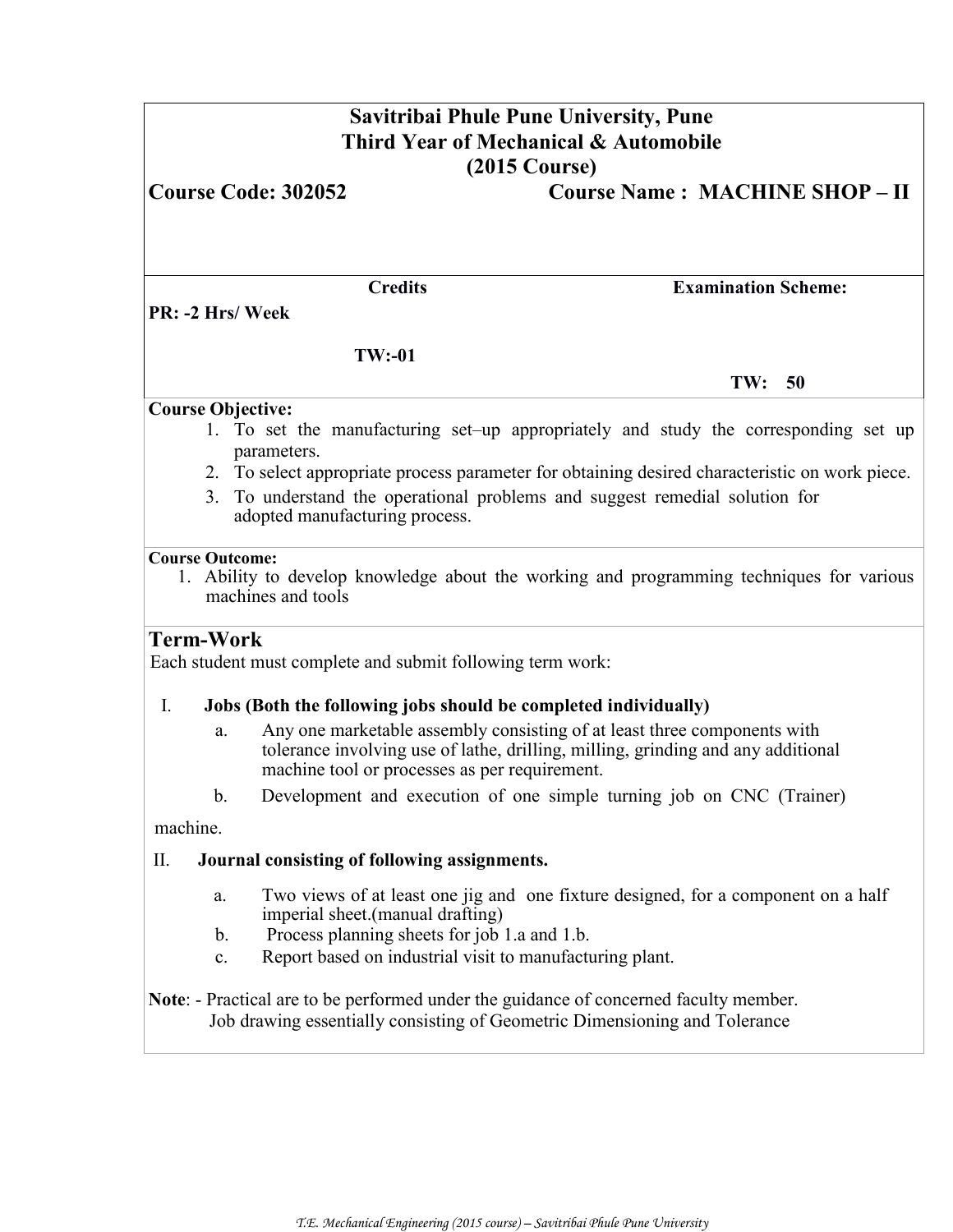| <b>Savitribai Phule Pune University, Pune</b><br>Third Year of Mechanical & Automobile<br>$(2015 \text{ Course})$<br><b>Course Code: 302053</b><br><b>Course Name: SEMINAR</b> |                                                                                                         |                                                                                                                                          |  |                            |                                                    |  |
|--------------------------------------------------------------------------------------------------------------------------------------------------------------------------------|---------------------------------------------------------------------------------------------------------|------------------------------------------------------------------------------------------------------------------------------------------|--|----------------------------|----------------------------------------------------|--|
|                                                                                                                                                                                |                                                                                                         |                                                                                                                                          |  |                            |                                                    |  |
|                                                                                                                                                                                | <b>Teaching Scheme:</b>                                                                                 | <b>Credits</b>                                                                                                                           |  | <b>Examination Scheme:</b> |                                                    |  |
|                                                                                                                                                                                | PR:-- 2 Hrs/Week                                                                                        | $OR:-01$                                                                                                                                 |  | <b>TH</b>                  | In-Sem:<br>End-Sem: --<br>$TW: -- 25$<br>$OR: -25$ |  |
| <b>Prerequisites:</b>                                                                                                                                                          |                                                                                                         |                                                                                                                                          |  |                            |                                                    |  |
|                                                                                                                                                                                | <b>Course Objective:</b>                                                                                |                                                                                                                                          |  |                            |                                                    |  |
|                                                                                                                                                                                | specialization.                                                                                         | 1. Identify and compare technical and practical issues related to the area of course                                                     |  |                            |                                                    |  |
|                                                                                                                                                                                |                                                                                                         | 2. Outline annotated bibliography of research demonstrating scholarly skills.                                                            |  |                            |                                                    |  |
|                                                                                                                                                                                | 3. Prepare a well organized report employing elements of technical writing and critical<br>thinking.    |                                                                                                                                          |  |                            |                                                    |  |
| 4. Demonstrate the ability to describe, interpret and analyze technical issues and develop<br>competence in presenting.                                                        |                                                                                                         |                                                                                                                                          |  |                            |                                                    |  |
|                                                                                                                                                                                | <b>Course Outcome:</b>                                                                                  |                                                                                                                                          |  |                            |                                                    |  |
|                                                                                                                                                                                |                                                                                                         | With this seminar report and presentation, the student is expected to learn/achieve the following:                                       |  |                            |                                                    |  |
| • Establish motivation for any topic of interest and develop a thought process for technical<br>presentation.                                                                  |                                                                                                         |                                                                                                                                          |  |                            |                                                    |  |
|                                                                                                                                                                                | • Organize a detailed literature survey and build a document with respect to technical<br>publications. |                                                                                                                                          |  |                            |                                                    |  |
|                                                                                                                                                                                |                                                                                                         | • Analysis and comprehension of proof-of-concept and related data.                                                                       |  |                            |                                                    |  |
|                                                                                                                                                                                |                                                                                                         | • Effective presentation and improve soft skills.<br>• Make use of new and recent technology (e.g. Latex) for creating technical reports |  |                            |                                                    |  |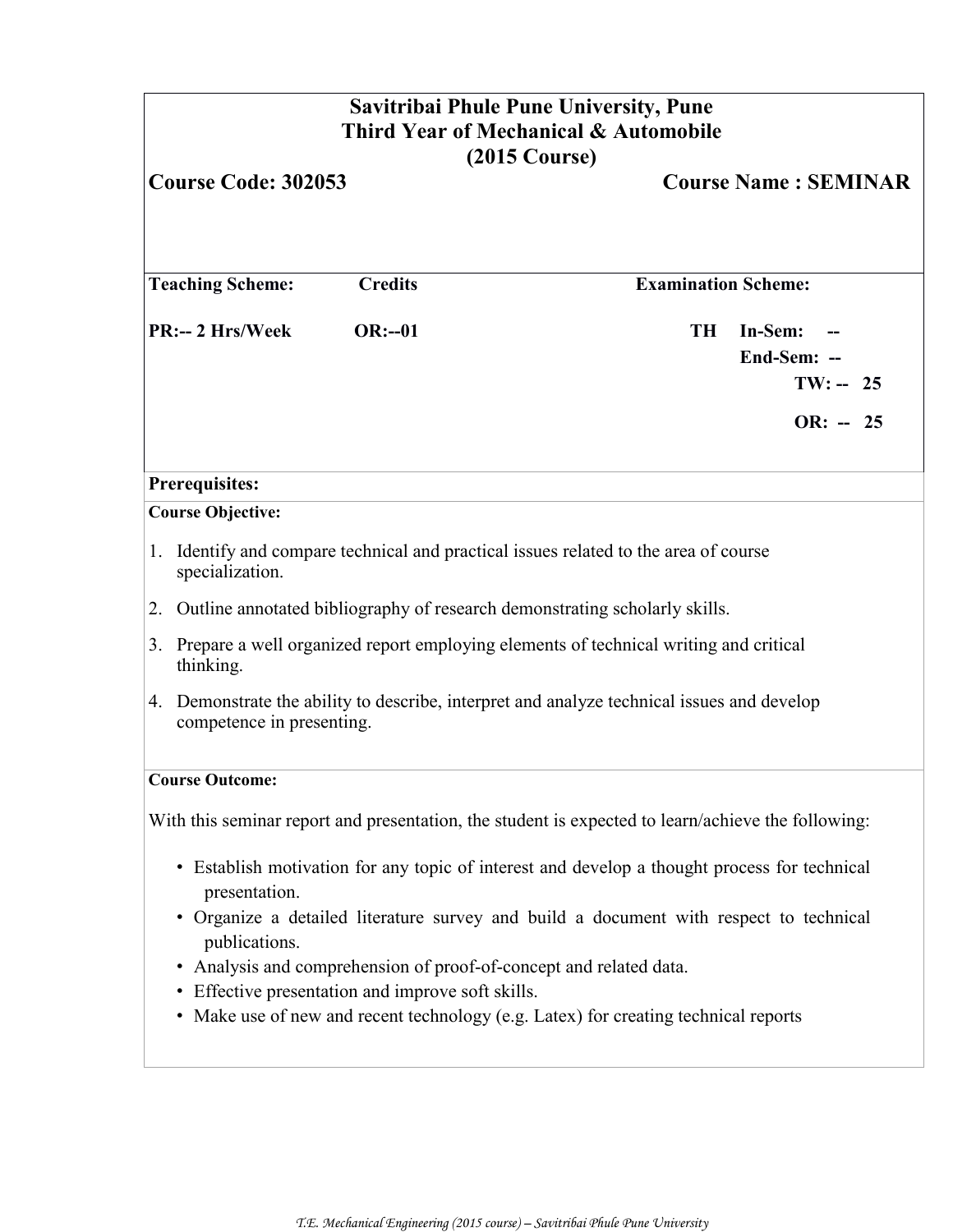#### **Course Contents:**

The evaluation of the seminar report is proposed with the following stages.

#### **Stage-I**

In this stage the student is expected to deliver the following:

- 1. Topic selection
- 2. Literature review
- 3. State of the art related to the topic of interest

#### **Stage-II**

- 1. Problem statement
- 2. Methodology
- 3. Scope and objectives

 A review of the student's progress should be made after In-Sem examination, within a week. During this review, the student is expected to complete Stage-1 and Stage-2.

#### **Stage-III**

- 1. Quantification of results
- 2. Concluding remarks or summary

#### **Stage-IV**

- 3. Final report
- 4. Final presentation/viva

 The final presentation/viva will be assessed by a committee including an expert (preferably from industry with minimum 5 years experience) and an internal panel. The internal panel will consist of the seminar guide and two subject experts, approved by the HOD and the principal of the institute.

 Examination schedule will be prepared at institute level (and not at University level), though it is under Oral head. The appointment of the internal panel and the external (industrial) expert will be taken care by the respective institute. The seminar presentation will be help after the term end and before university external viva

# **Contents of the Seminar report**

The contents of the seminar report as mentioned in section-3 are expected to include the following:

- Abstract/Summary
- Introduction: Scope and Methodology
- Literature review: The review should be conducted from at least five research papers published during last five year.
- Case study
- References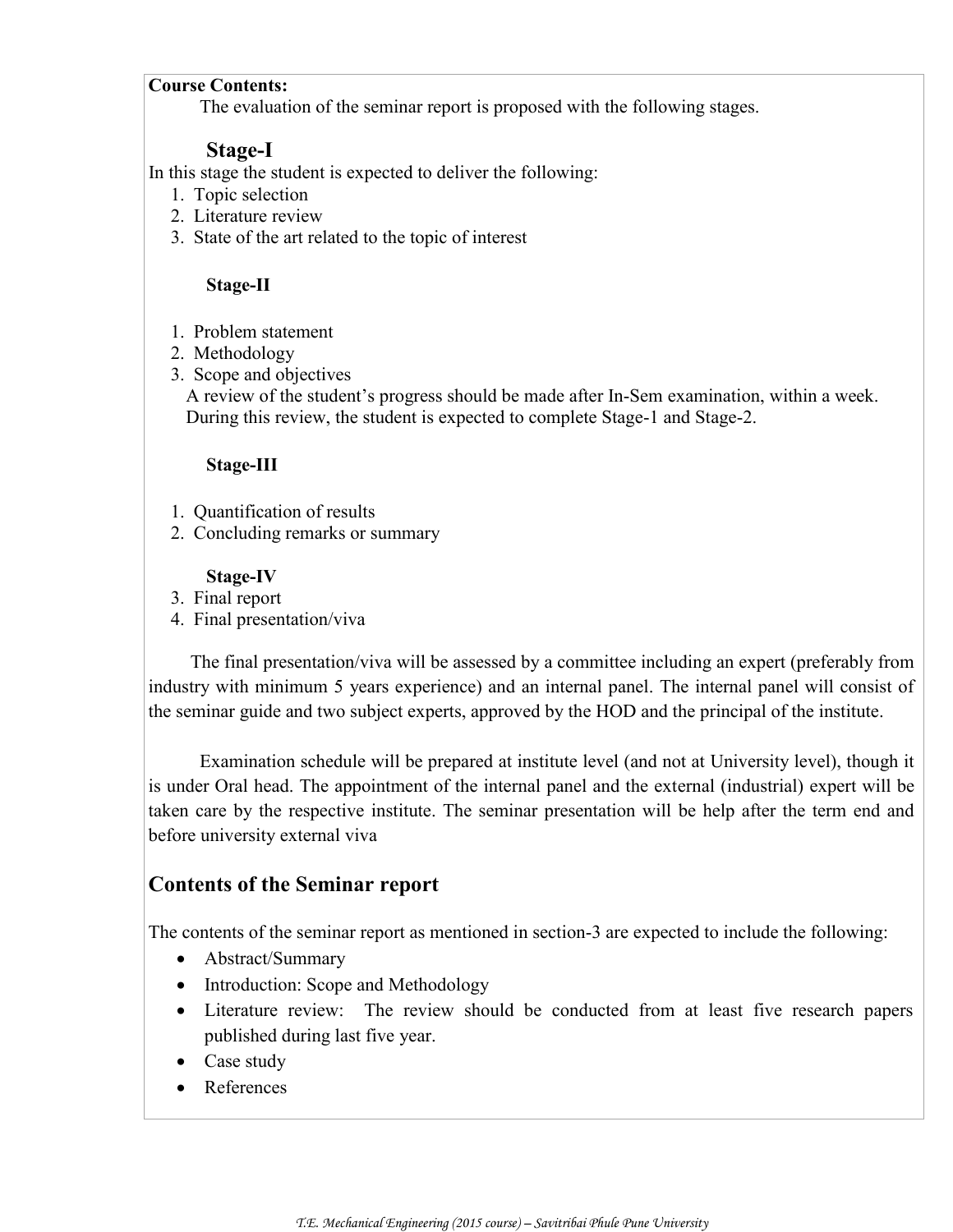# **Instructions for seminar report writing**

It is important that the procedures listed below be carefully followed by all the students.

- 1. Prepare two spiral bound copies of your Seminar report.
- 2. Limit your seminar report to preferably 20 to 25 pages only.
- 3. Header For e.g. Title of the seminar.
- 4. The footer For e.g. page numbers
- 5. Institute Name, Mechanical Engineering and centrally aligned.
- 6. The report shall be prepared using LateX preferably (default font througout) with double spacing throughout on A4 page.

| age                 |  | Left margin   Right margin   Top margin   Bottom margin |
|---------------------|--|---------------------------------------------------------|
| $A-4$ (8.5 11 inch) |  |                                                         |

- 7. Section titles should be bold typed in all capital letters and should be left aligned.
- 8. Sub-Section headings should be aligning at the left, bold and Title Case (the first letter of each word is to be capitalized).
- 9. Figure No. and Title at bottom with 10 pt; Legends below the title in 10 pt
- 10. Please use SI system of units only.
- 11. References should be either in order as they appear in the report or in alphabetical order by last name of first author.
- 12. Symbols and notations if any should be included in nomenclature section only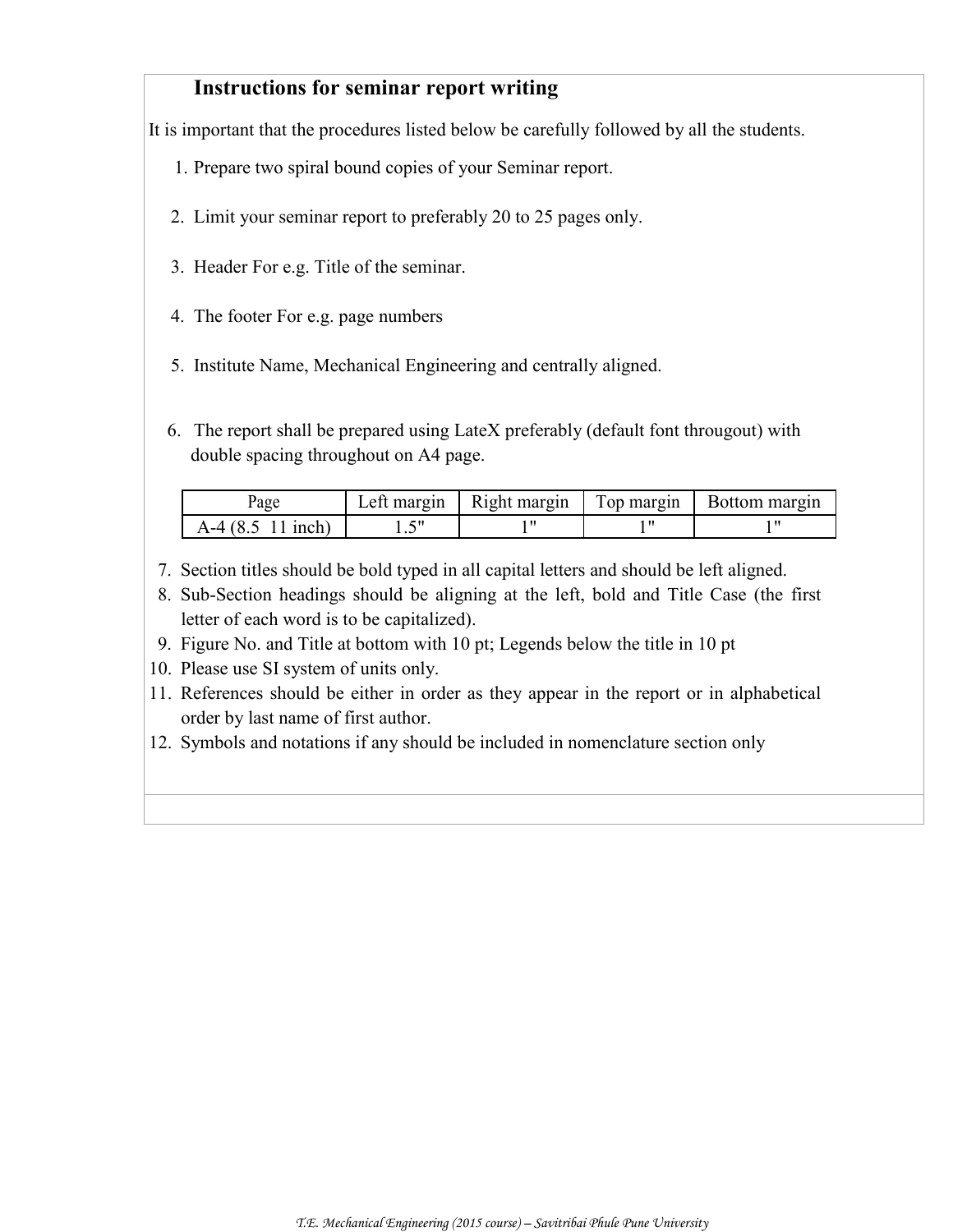#### **The report will be made in the following order:**

- 1. Cover page and Front page as per specimen on separate sheet
- 2. Certificate from Institute as per specimen on separate sheet
- 3. Acknowledgement
- 4. List of Figures
- 5. List of Tables
- 6. Nomenclature
- 7. Contents
- 8. All section headings and subheadings should be numbered. For sections use numbers 1, 2, 3, .... and for subheadings 1.1, 1.2, .... etc and section subheadings 2.1.1, 2.1.2, .... etc.
- 9. References should be given in the body of the text and well spread. No verbatim copy or excessive text from only one or two references. If figures and tables are taken from any reference then indicate source of it. Please follow the following procedure for references

**Reference Books:** Collier, G. J. and Thome, J. R., Convective boiling and condensation, 3 rd ed., Oxford University Press, UK, 1996, pp. 110 112.

# **Papers from Journal or Transactions:**

- 1. Jung, D. S. and Radermacher, R., Transport properties and surface tension of pure and mixed refrigerants, ASHRAE Trans, 1991, 97 (1), pp. 90 98.
- 2. Bansal, P. K., Rupasinghe, A. S. and Jain, A. S., An empirical correction for sizing capillary tubes, Int. Journal of Refrigeration, 1996, 19 (8), pp.497 505.

# **Papers from Conference Proceedings:**

1. Colbourne, D. and Ritter, T. J., Quantitative assessment of flammable refrigerants in room air conditioners, Proc. of the Sixteenth International Compressor Engineering Conference and Ninth International Refrigeration and Air Conditioning Conference, Purdue University, West Lafayette, Indiana, USA, 2002, pp. 34 40.

# **Reports, Handbooks etc.**

1. United Nations Environmental Programme, Report of the Refrigeration, Air Conditioning and Heat Pumps, Technical Option Committee, 2002, Assessment - 2002. ASHRAE Handbook: Refrigeration, 1994 (Chapter 44)

**Patent:** Patent no, Country (in parenthesis), date of application, title, year.

**Web-links:** www.(Site) [Give full length URL]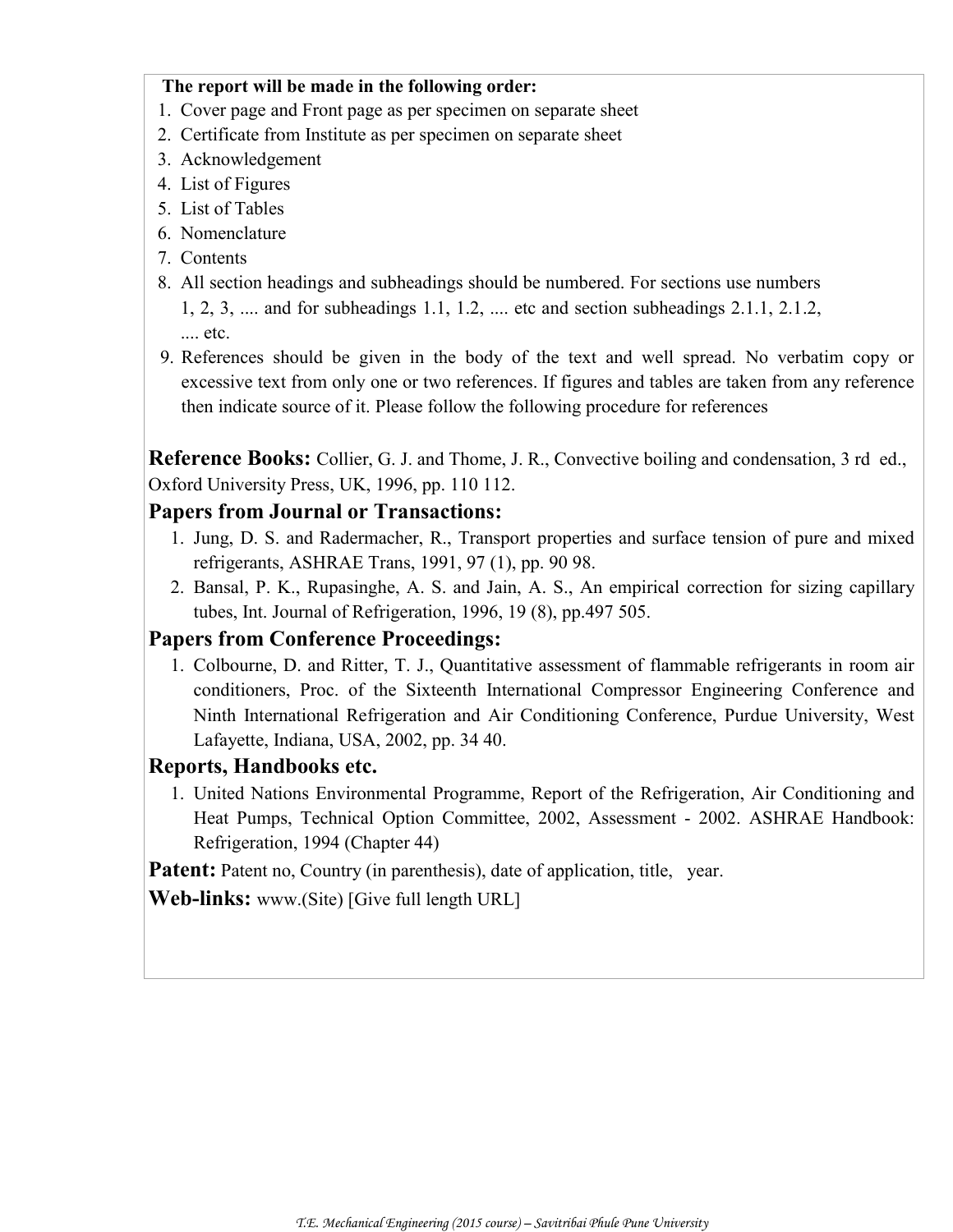| Savitribai Phule Pune University, Pune<br>Third Year of Mechanical, Mechanical Sandwich & Automobile                       |                |                                        |                     |                 |  |  |
|----------------------------------------------------------------------------------------------------------------------------|----------------|----------------------------------------|---------------------|-----------------|--|--|
| $(2015 \text{ Course})$<br><b>Course Code: 302054</b><br><b>Course Name: Audit Course I:- Fire &amp; Safety Technology</b> |                |                                        |                     |                 |  |  |
|                                                                                                                            |                |                                        |                     |                 |  |  |
| <b>Teaching Scheme:</b>                                                                                                    | <b>Credits</b> | <b>Examination Scheme: Audit (P/F)</b> |                     | Written and MCQ |  |  |
| PR:                                                                                                                        | $Th/Tut:-$     | <b>TH</b>                              | In-Sem:<br>End-Sem: |                 |  |  |
| Tut:                                                                                                                       | TW:            |                                        | PR:                 |                 |  |  |
|                                                                                                                            |                |                                        | OR:                 | --              |  |  |
| Description:                                                                                                               |                |                                        |                     |                 |  |  |

To generate, develop and sustain a voluntary movement on Fire & Safety Engineering at the National Level aimed at educating and influencing society to adopt appropriate policies, practices and procedures that prevent and mitigate human suffering and economic loss arising from all types of accidents.

# **Course Objective:**

On completion of this Basic Fire Safety Course, participants will be able to:-

- Describe the chemistry of fire
- Identify fire hazards in the workplace
- Follow evacuation procedures
- Select and use appropriate firefighting equipment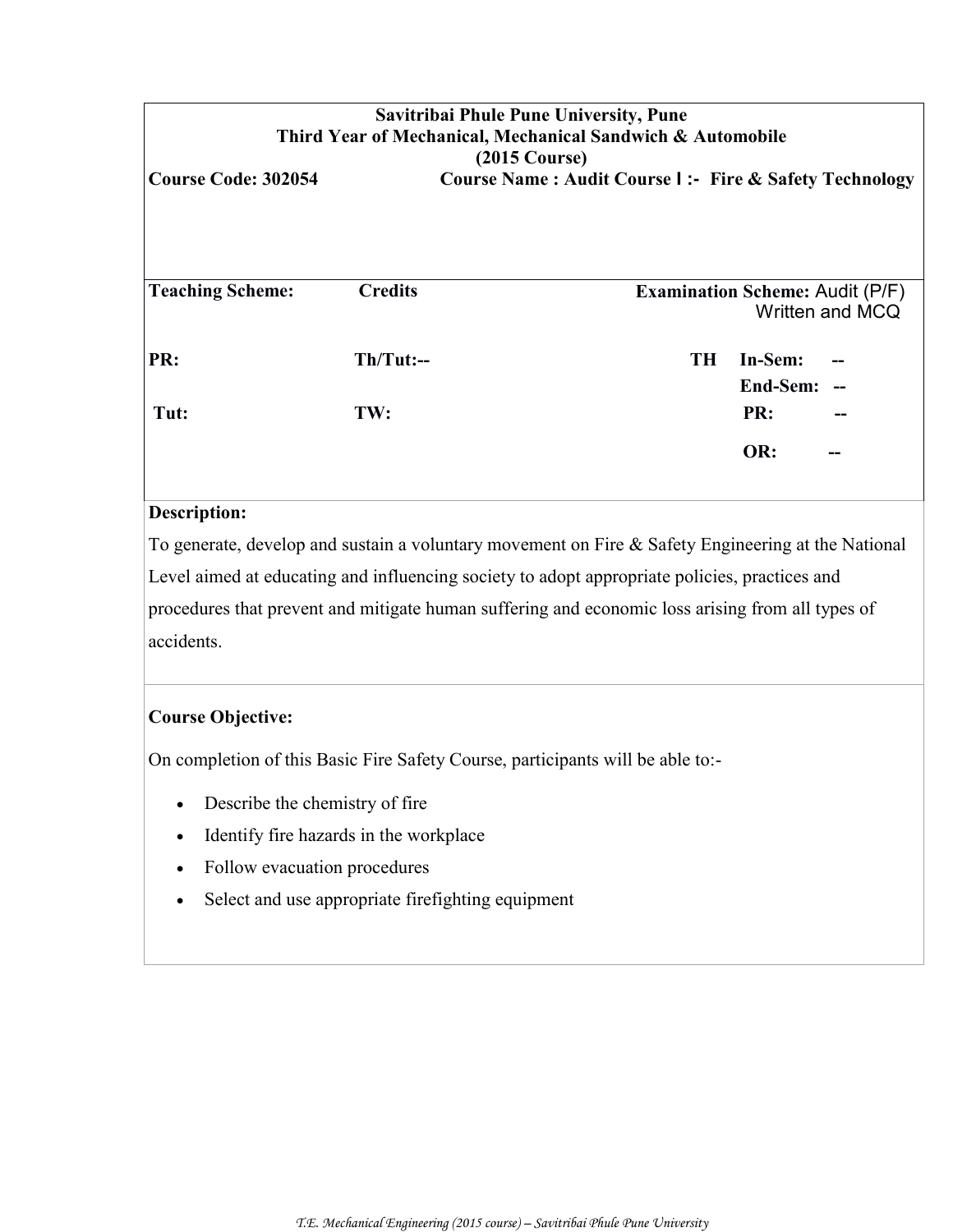#### **Course Outcome:**

#### **Students will be able**

1. To create and sustain a community of learning in which students acquire knowledge in fire, safety and hazard management and learn to apply it professionally with due consideration for ethical, human life & property safety issues.

2. To pursue research and development in fire safety engineering, hazard management and disseminate its findings.

3. To meet the challenges of today and tomorrow in the most effective, efficient and contemporary educational manner.

4. To help in building national capabilities in fire safety engineering, disaster management, hazard management, industrial safety education through practical training to ensure a fire safe nation.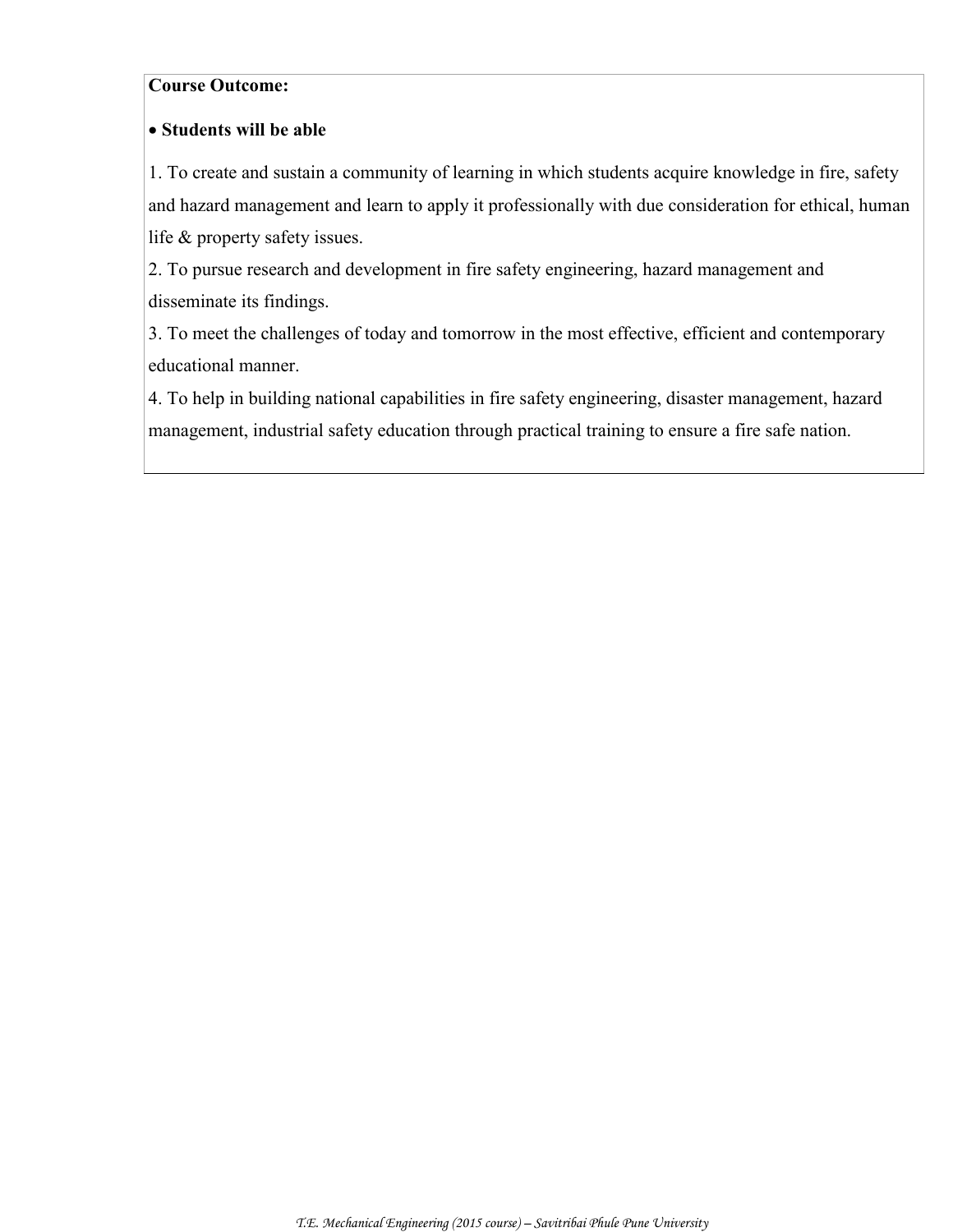#### **Course Contents:**

#### **1. Fire & Safety Overview**

Fire & safety legislation, Safety Personnel Supplier for construction sites/commissioning of plants. Understanding the physics and chemistry of fire. Development and spread of fire. Action in the event of fire

### **2. Fire Fighting Techniques**

Means of raising alarm, means of summoning the fire brigade, action on hearing the fire alarm Evacuation procedures Practical demonstration in the use of foam and  $CO<sub>2</sub>$  fire extinguishers using our state of the art gas fired training system.

#### **3. Fundamentals of Fire Engineering Science**

 Fire Tech & Design, Fire Risk Assessment, Fire Control Technology, Fire Fighting Drills, Fire Tender with Crew on Hire. Fire & Safety Audit. Fire & Safety Consultancy Services.

#### **4. Industrial Aspects of Fire & Safety**

Industrial Training on Fire & Safety and Disaster Management. Repair of all kinds of Fire Equipment including Flooding System. Repair of Fire Tender including Pump and power take-off systems.

#### **5. Maintenance of Fire Safety Equipments**

AMC of Fire System. Refilling of Fire Extinguishers. Ultrasonic Thickness Test of Extinguishers, Vessels and Pipe lines. Hydro Testing of Fire Extinguishers, Vessels and Pipe Lines. Supply of Fire & Safety Equipment and Spares.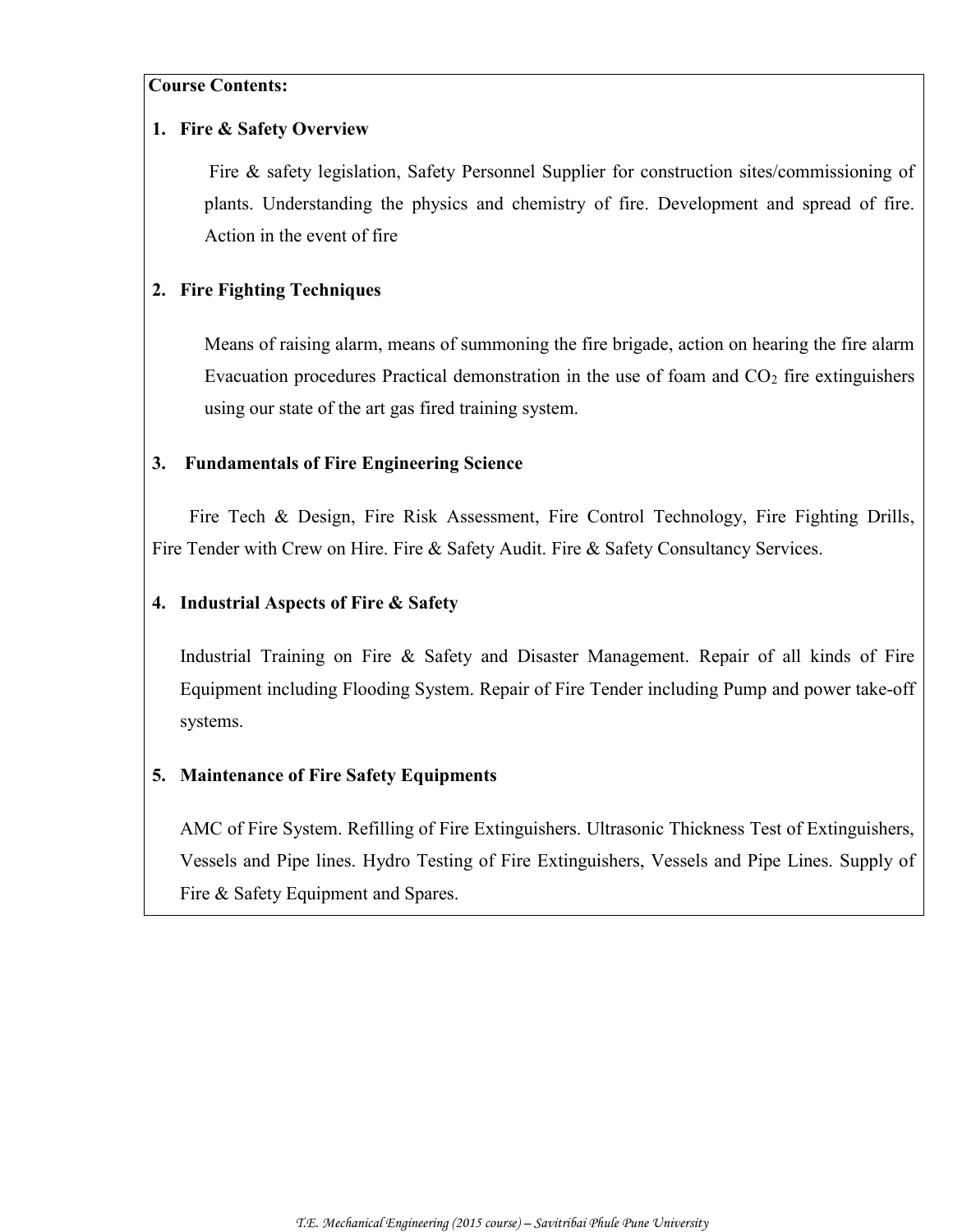#### **Case Study & Group Work:**

- Identification of fire & safety technology
- To study the Fire Fighting Properties of Foam Concentrate
- Case Studies of Salvage operations in different types of occupancy
- Design and drawing of parts contained in the syllabus
- Compilation of Results & Presentation
- Case Study on the projects (products or processes) carried out by your institution or an organization in your vicinity, for safety.

#### **Books:**

#### **References:**

- 1. Accident Prevention manual for Industrial Operations, NSC, Chicago 1982.
- 2. The manual of fire ship  $-6 A$  by HMSO
- 3. Electricity Fire Risks G.S. Hodges
- 4. Fire Pumps and Hydraulics: I.E. Ditts and T. M. Harris.
- 5. Fire Service Manual (Volume 2) Fire Service Operations Petrochemical Incidents
- 6. The Principles and Practice of Fire Salvage Operation by Fire Salvage association.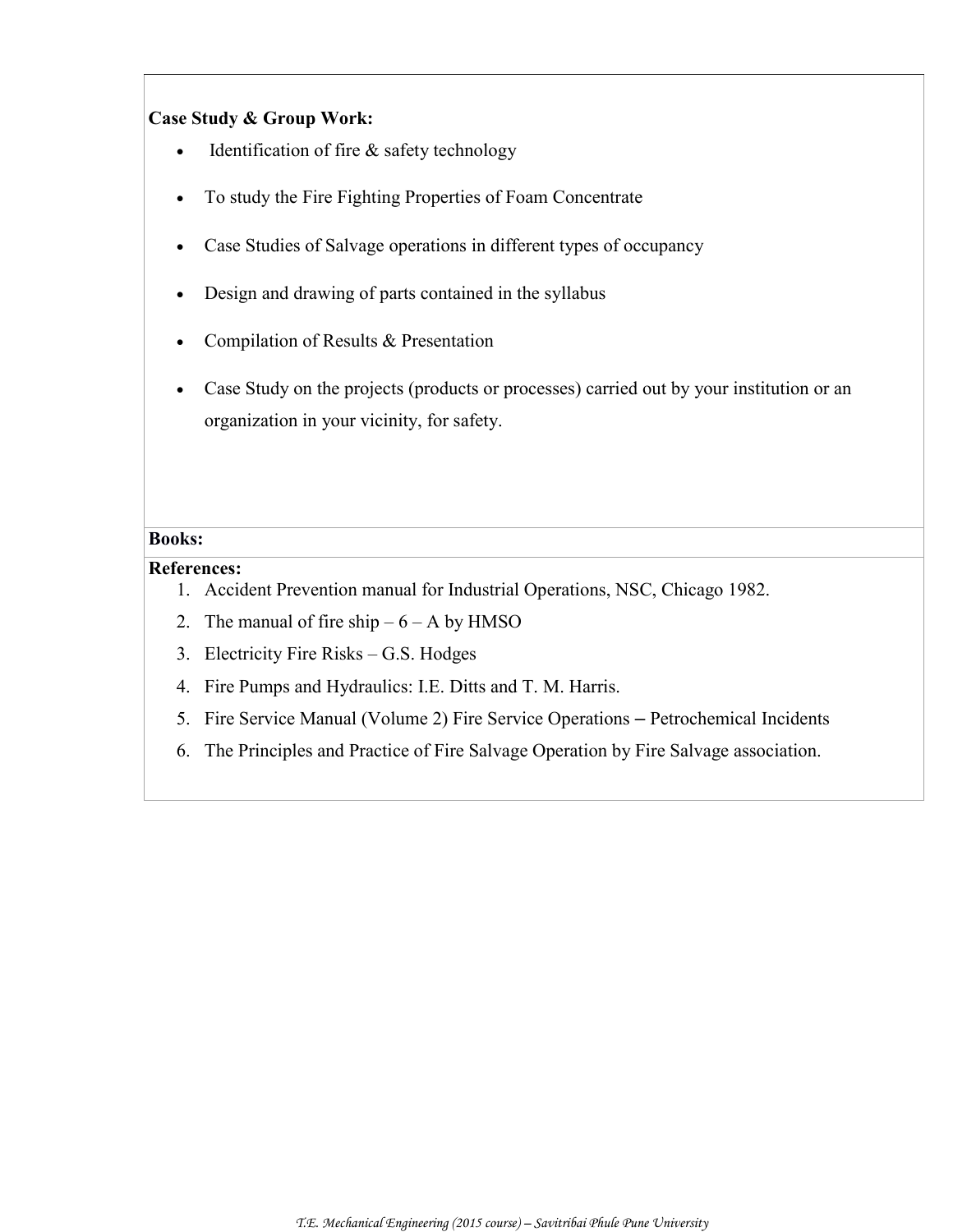| Savitribai Phule Pune University, Pune<br>Third Year of Mechanical, Mechanical Sandwich & Automobile<br>$(2015 \text{ Course})$ |                |           |                       |                                                           |  |  |
|---------------------------------------------------------------------------------------------------------------------------------|----------------|-----------|-----------------------|-----------------------------------------------------------|--|--|
| <b>Course Code: 302054</b><br><b>Course Name: Audit Course II - Entrepreneurship Development</b>                                |                |           |                       |                                                           |  |  |
|                                                                                                                                 |                |           |                       |                                                           |  |  |
| <b>Teaching Scheme:</b>                                                                                                         | <b>Credits</b> |           |                       | <b>Examination Scheme: Audit (P/F)</b><br>Written and MCQ |  |  |
| PR:                                                                                                                             | $Th/Tut:--$    | <b>TH</b> | In-Sem:<br>End-Sem: - |                                                           |  |  |
| Tut:                                                                                                                            | TW:            |           | PR:                   |                                                           |  |  |
|                                                                                                                                 |                |           | OR:                   |                                                           |  |  |

#### **Description:**

EDP is a program meant to develop entrepreneurial abilities among the people. In other words, it refers to inculcation, development, and polishing of entrepreneurial skills into a person needed to establish and successfully run his enterprise. Thus, the concept of entrepreneurship development programme involves equipping a person with the required skills and knowledge needed for starting and running the enterprise.

This course will help in developing the awareness and interest in entrepreneurship and create employment for others. Students get familiar with the characteristics and motivation of successful entrepreneurs. Students learn how to identify and refine market opportunities, how to secure financing, how to develop and evaluate business plans and manage strategic partnerships. Students learn various concepts including the basics of management, leadership, motivation, decision-making, conflict management, human resource development, marketing and sustaining an organization. Students also get basic knowledge of accounting practices and finance. The core course in Entrepreneurship Development & Management equips students with skills and knowledge required to start and sustain their own business.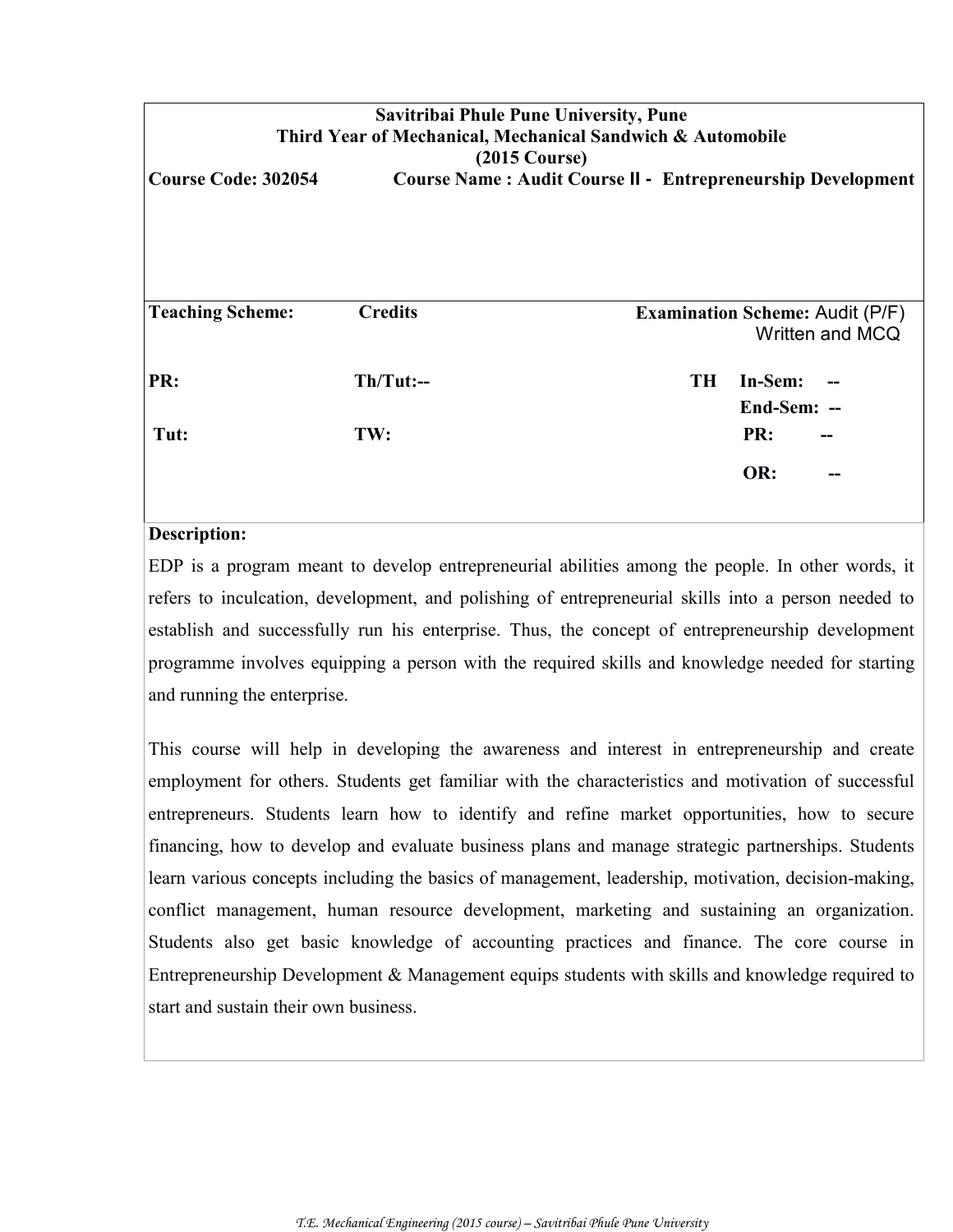#### **Course Objective:**

- To impart basis managerial knowledge and understanding;
- Develop and strengthen entrepreneurial quality, i.e., motivation or need for achievement.
- To analyze environmental set up relating to small industry and promoting it.
- Collect and use the information to prepare project report for business venture.
- Understand the process and procedure involved in setting up small units.
- Develop awareness about enterprise management.

#### **Course Outcome:**

#### **The students will be able to**

- Appreciate the concept of Entrepreneurship
- Identify entrepreneurship opportunity.
- Develop winning business plans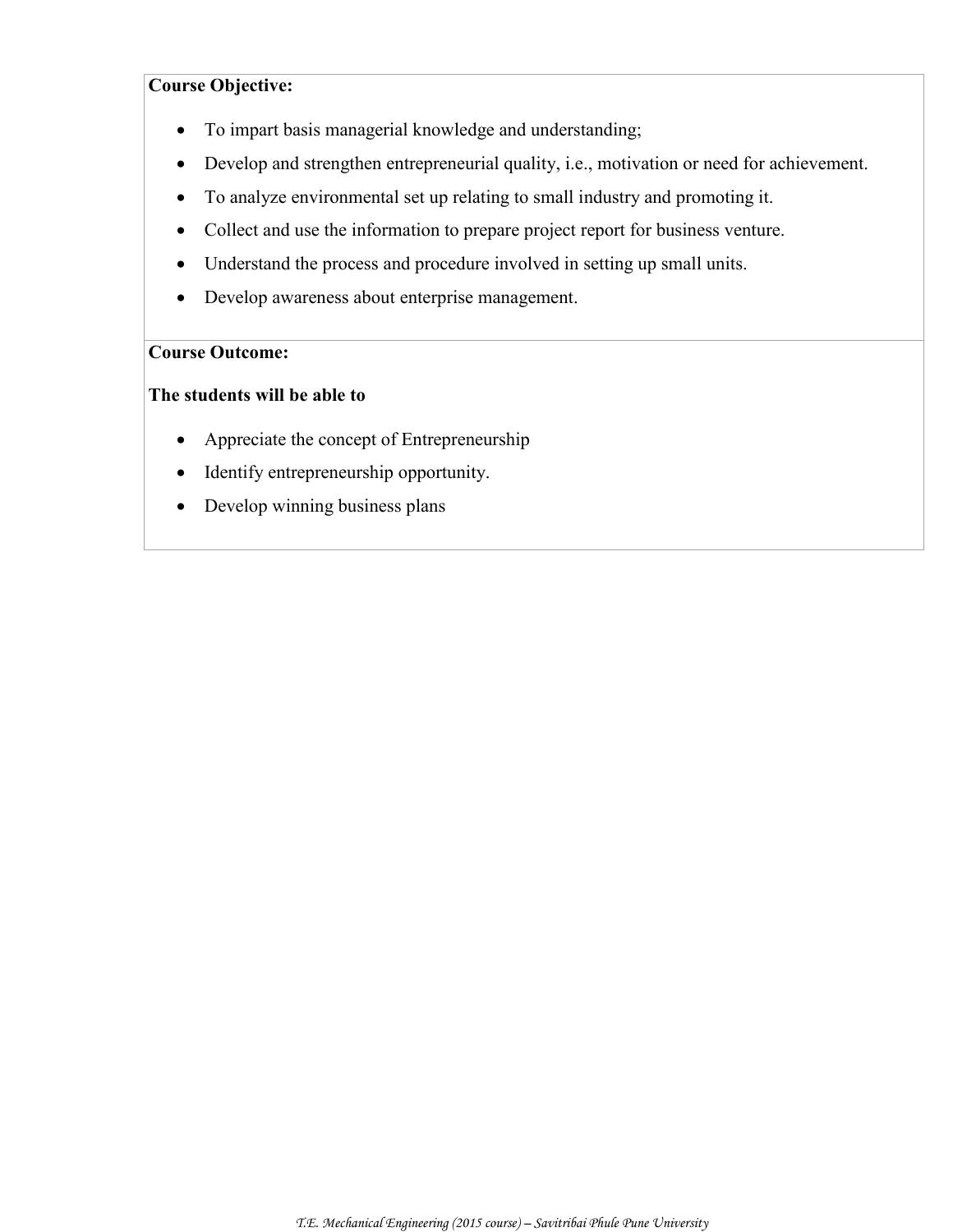#### **Course Contents:**

**Entrepreneurship-** Definition; Growth of small scale industries in developing countries and their positions large industries; role of small scale industries in the national economy; characteristics and types of small scale industries; demand based and resources based ancillaries Government policy for small scale industry; stages in starting a small scale industry, requirements to be an entrepreneur, SWOT Analysis.

**Projects**: Identification and Selection of projects; project report: contents and formulation, concept of project evaluation, methods of project evaluation: internal rate of return method and net present value method.

#### **Market Assessment and Product feasibility**

Marketing -Concept and Importance Market Identification,

Customer needs assessment, Market Survey Product feasibility analysis

#### **Business Finance & Accounts**

**Business Finance:** Costing basics, Sources of Finance, Break Even Analysis,

**Business Accounts:** Preparation of balance sheets and assessment of economic viability, decision, making, expected costs, planning and production control, quality control, marketing, Book Keeping**,**  Financial Statements, Financial Ratios and its importance, Concept of Audit.

#### **Project Planning and control:**

The financial functions cost of capital approach in project planning and control. Economic evaluation, risk analysis, capital expenditures, policies and practices in public enterprises. Profit planning and programming, planning cash flow, capital expenditure and operations. Control of financial flows, control and communication.

**Institutional Support and Policies**: institutional support towards the development of entrepreneurship in India, technical consultancy organizations, E-Commerce: Concept and process, government policies for small scale enterprises.

#### **Case Study & Group Work:**

- Assess yourself-are you an entrepreneur?
- Prepare a Project Report for starting a small scale business.
- An Interview with an Entrepreneur.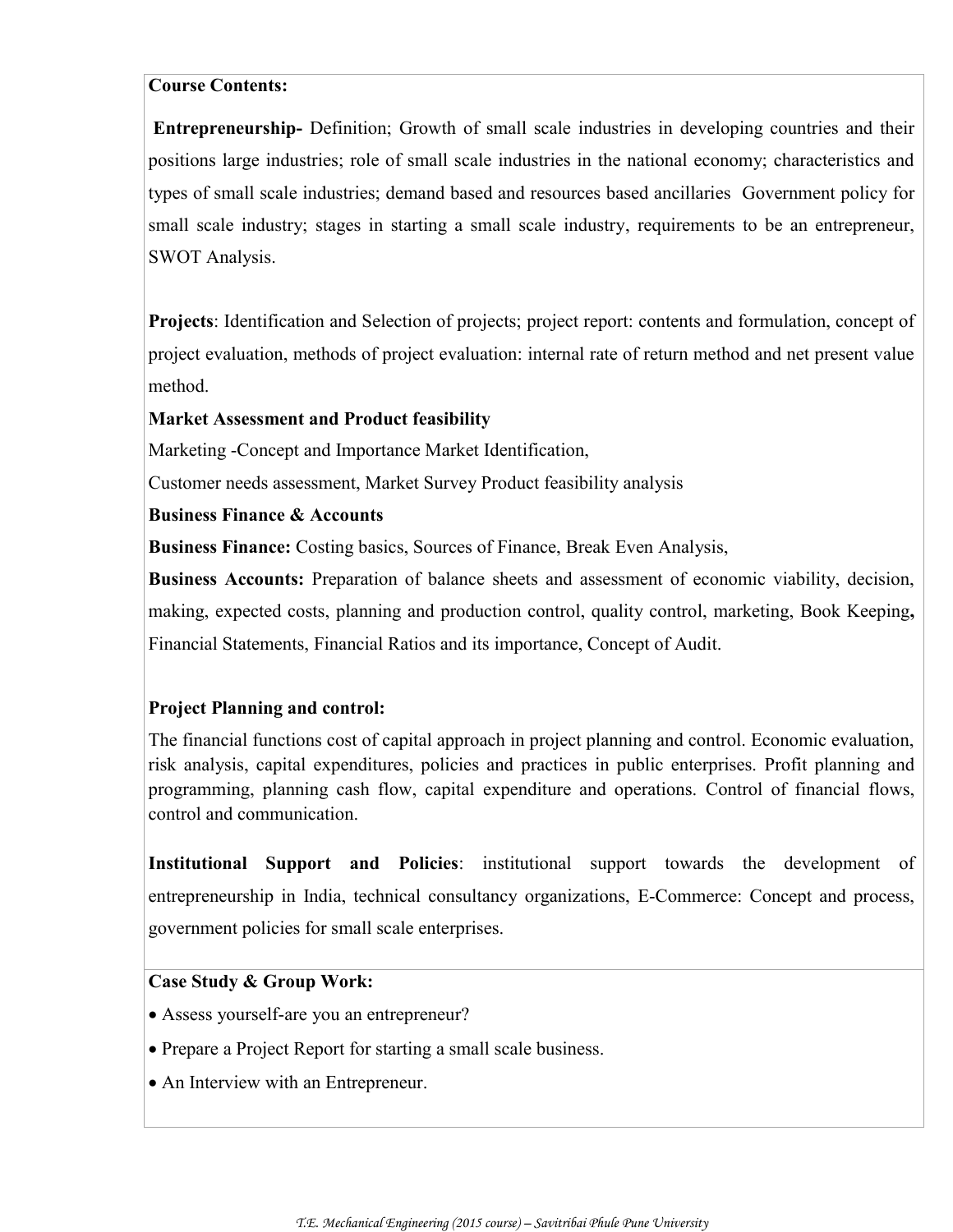# **Books:**

#### **References:**

- 1. Ram Chandran, 'Entrepreneurial Development', Tata McGraw Hill, New Delhi
- 2. Saini, J. S., 'Entrepreneurial Development Programmes and Practices', Deep & Deep Publications (P), Ltd.
- 3. Khanka, S. S. 'Entrepreneurial Development', S Chand & Company Ltd. New Delhi
- 4. Badhai, B 'Entrepreneurship for Engineers', Dhanpat Rai & co. (p) Ltd.
- 5. Desai, Vasant, 'Project Management and Entrepreneurship', Himalayan Publishing House, Mumbai, 2002.
- 6. Gupta and Srinivasan, 'Entrepreneurial Development', S. Chand & Sons, New Delhi.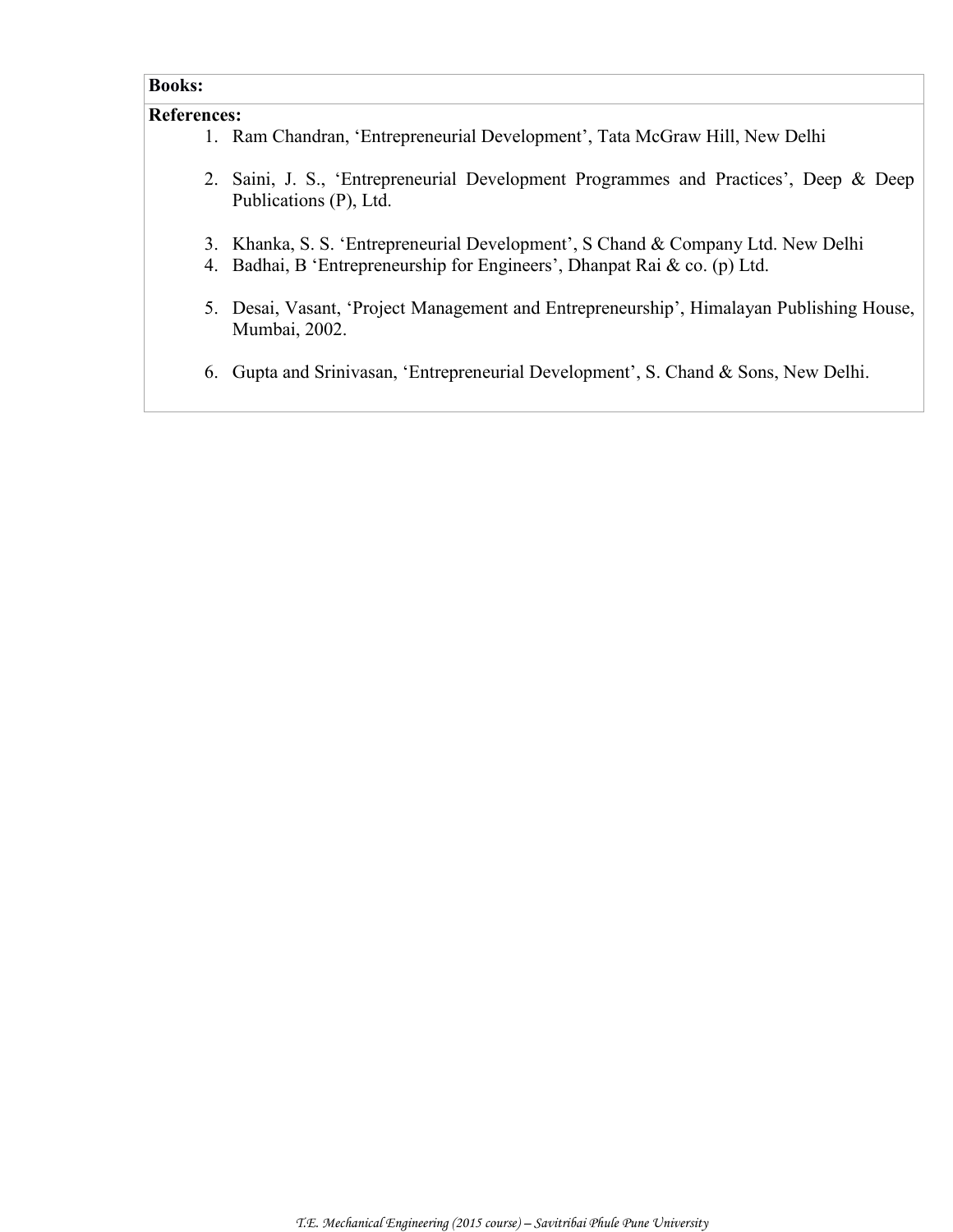| Savitribai Phule Pune University, Pune<br>Third Year of Mechanical, Mechanical Sandwich & Automobile<br>$(2015 \text{ Course})$<br><b>Course Code: 302054</b><br><b>Course Name: Audit Course III - Intellectual Property Right</b> |                    |           |                                                           |  |  |  |
|-------------------------------------------------------------------------------------------------------------------------------------------------------------------------------------------------------------------------------------|--------------------|-----------|-----------------------------------------------------------|--|--|--|
| <b>Teaching Scheme:</b>                                                                                                                                                                                                             | <b>Credits</b>     |           | <b>Examination Scheme: Audit (P/F)</b><br>Written and MCQ |  |  |  |
| PR:<br>Tut:                                                                                                                                                                                                                         | $Th/Tut:--$<br>TW: | <b>TH</b> | In-Sem:<br>End-Sem: --<br>PR:                             |  |  |  |
|                                                                                                                                                                                                                                     |                    |           | OR:<br>--                                                 |  |  |  |

# **Objective:**

Intellectual property refers to the rights which are attached to the creation of the mind and which take the form of a property. Though intangible in nature, intellectual property has become the driving force of many companies today. Fortune 500+ companies undoubtedly are the best examples of what a company can achieve through the proper understanding and management of IPR.

Thus the study of intellectual property rights is inevitable for managers, considering the fact that India is fast emerging as an economy with considerable investment in cutting-edge research and development. India is also emerging as an economy where foreign companies propose to invest considerably, both technically and financially, provided proper protection is guaranteed to their intangible assets which form the cornerstone of their business.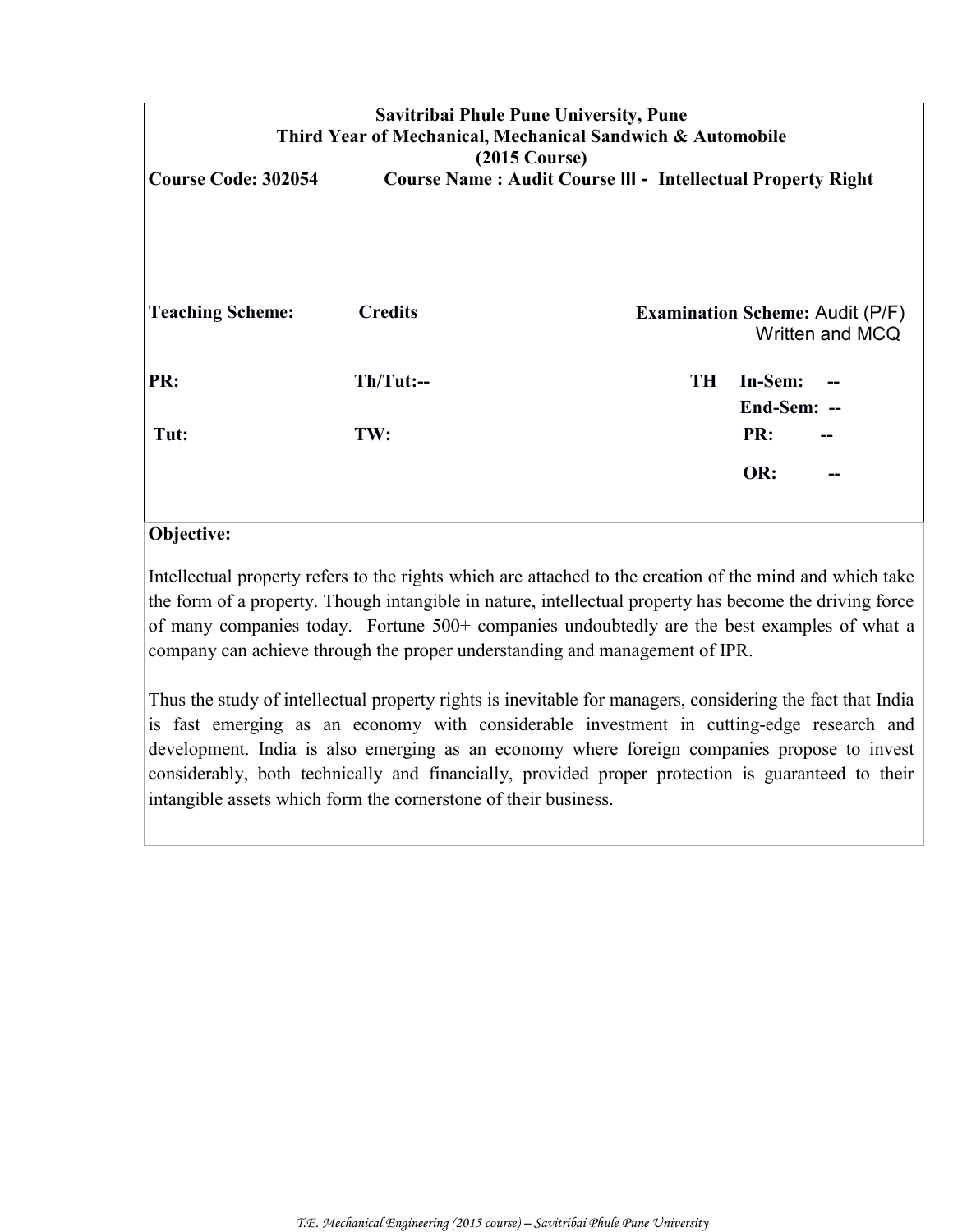#### **Topics:**

- 1. Introduction
	- Concepts of IPR
	- The history behind development of IPR
	- Necessity of IPR and steps to create awareness of IPR

### 2. IP Management

- Concept of IP Management
- Intellectual Property and Marketing
- IP asset valuation

### 3. Patent Law

- Introduction to Patents
- Procedure for obtaining a Patent
- Licensing and Assignment of Patents Software Licensing General public Licensing Compulsory Licensing
- Infringement of Patents
- Software patent US and Indian scenario

### 4. Copyrights

- Concept of Copyright Right
- Assignment of Copyrights
- Registration procedure of Copyrights
- Infringement (piracy) of Copyrights and Remedies
- Copyrights over software and hardware

# 5. Designs

- Concept of Industrial Designs
- Registration of Designs
- Piracy of registered designs and remedies

#### 6. Trademark Law

- Concept of trademarks
- Importance of brands and the generation of "goodwill"
- Trademark registration procedure
- Infringement of trademarks and Remedies available
- Assignment and Licensing of Trademarks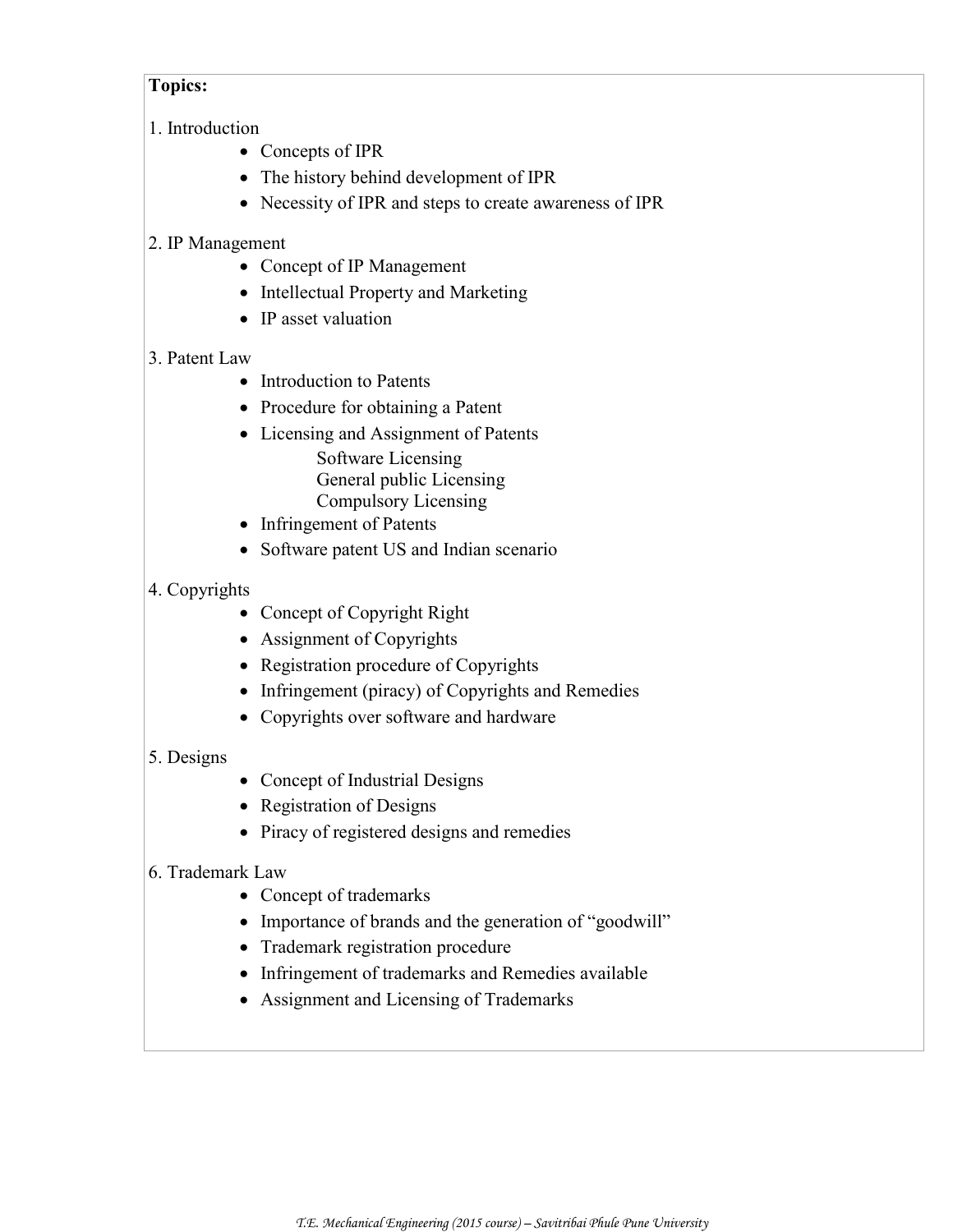#### **Case Study & Group Work:**

 Identify the projects (products or processes) carried out by your institution or an organization in your vicinity, which have been patented.

A case study on significance of patents for a developing nation like India.

 Group discussion on creative / novel ideas and the feasibility of converting the idea into product or process.

 Discussion on Correlation between IPR and Entrepreneurship in the backdrop of Make in India Initiative.

#### **References:**

- 1. Ganguli Prabuddha, 'Intellectual Property Rights: Unleashing the knowledge economy', Tata McGraw Hill, New Delhi
- 2. Wadehra R. L., 'Law Relating to patents, trademarks, copyrights, designs and geographical indicators  $-2<sup>nd</sup>$ , Universal Law Publishing.
- 3. Narayan P. S. 'Intellectual Property Law in India', Asia Law House Hyderabad.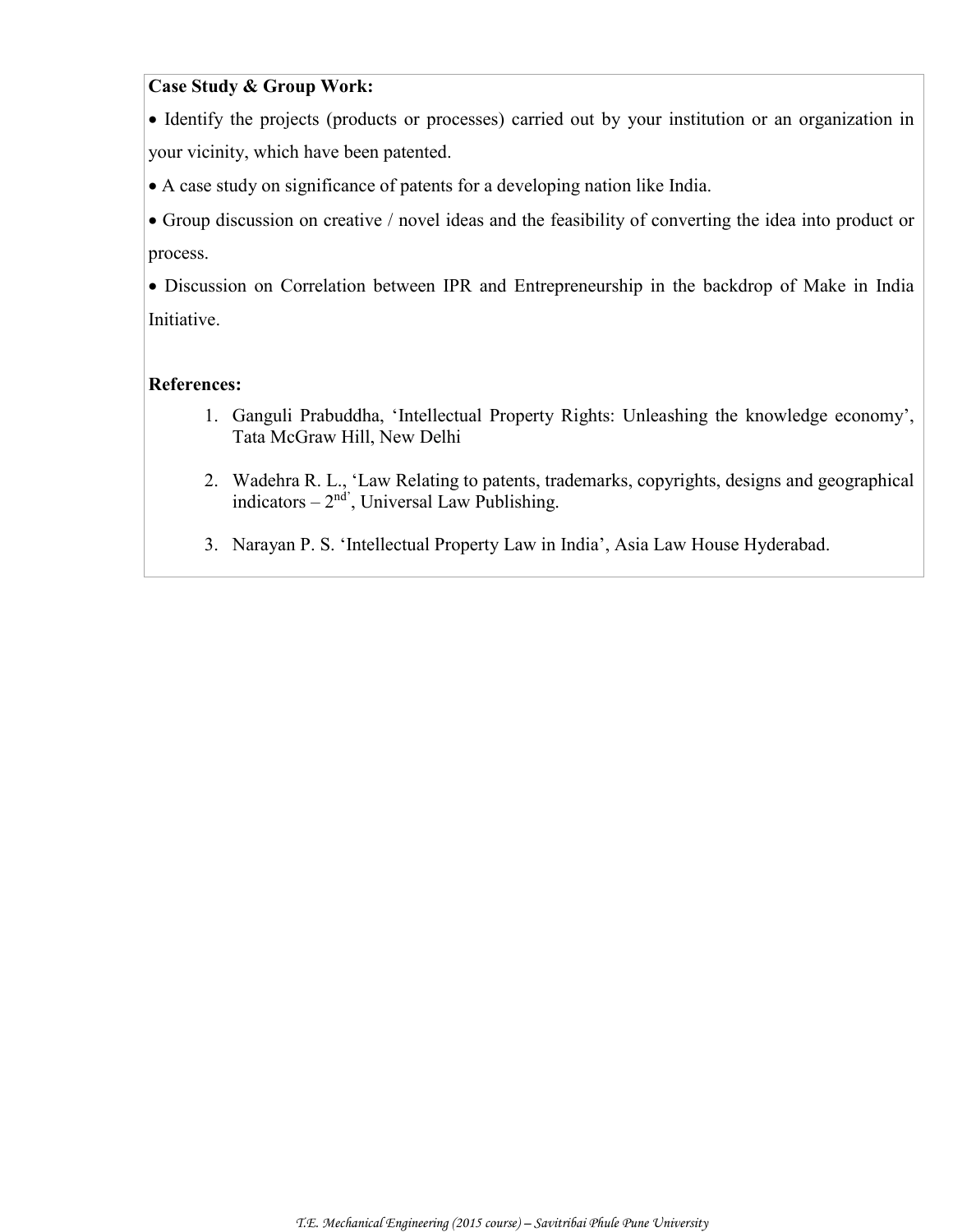| Savitribai Phule Pune University, Pune<br>Third Year of Mechanical, Mechanical Sandwich & Automobile<br>$(2015 \text{ Course})$                                                                                                                                                                            |                                                                             |                                                       |           |                        |  |  |
|------------------------------------------------------------------------------------------------------------------------------------------------------------------------------------------------------------------------------------------------------------------------------------------------------------|-----------------------------------------------------------------------------|-------------------------------------------------------|-----------|------------------------|--|--|
| <b>Course Code: 302054</b>                                                                                                                                                                                                                                                                                 |                                                                             | <b>Course Name: Audit Course IV - Lean Management</b> |           |                        |  |  |
|                                                                                                                                                                                                                                                                                                            |                                                                             |                                                       |           |                        |  |  |
| <b>Teaching Scheme:</b>                                                                                                                                                                                                                                                                                    | <b>Credits</b><br><b>Examination Scheme: Audit (P/F)</b><br>Written and MCQ |                                                       |           |                        |  |  |
| PR:                                                                                                                                                                                                                                                                                                        | $Th/Tut$ :--                                                                |                                                       | <b>TH</b> | In-Sem:<br>End-Sem: -- |  |  |
| Tut:                                                                                                                                                                                                                                                                                                       | TW:                                                                         |                                                       |           | PR:                    |  |  |
|                                                                                                                                                                                                                                                                                                            |                                                                             |                                                       |           | OR:                    |  |  |
| <b>Course Objective:</b><br>•To learn Lean Thinking and its applications<br>• To get knowledge of Tools & Techniques used in Lean Management<br>• To understand Business Impact of Lean Management                                                                                                         |                                                                             |                                                       |           |                        |  |  |
| <b>Course Outcome: Students</b><br>• Will be able to do practice Lean Management at the workplace<br>• Will be able to contribute in Continuous Improvement program of the Organization                                                                                                                    |                                                                             |                                                       |           |                        |  |  |
| <b>Course Contents:</b>                                                                                                                                                                                                                                                                                    |                                                                             |                                                       |           |                        |  |  |
| • Brief History of Lean Thinking<br>• Toyota Production System<br>• Five Steps to Lean<br>• Seven Types of MUDA - Waste in Manufacturing<br>$\bullet$ MURA – Unevenness / Fluctuation<br>• MURI – Overburden, Physical Strain<br>• Lean Tools & Techniques<br>• Value Stream Mapping<br>$\bullet$ Five 'S' |                                                                             |                                                       |           |                        |  |  |
| • Visual Management<br>• Plan-Do-Check-Act (PDCA)<br>• Kanban<br>• Lean Distribution                                                                                                                                                                                                                       |                                                                             |                                                       |           |                        |  |  |
| • Various Lean Management Systems<br>• Just In Time Production<br>• Total Quality Management (TQM)<br>• Total Productive Maintenance (TPM)<br>• Problem Solving Techniques<br>• A3 Reporting Technique                                                                                                     |                                                                             |                                                       |           |                        |  |  |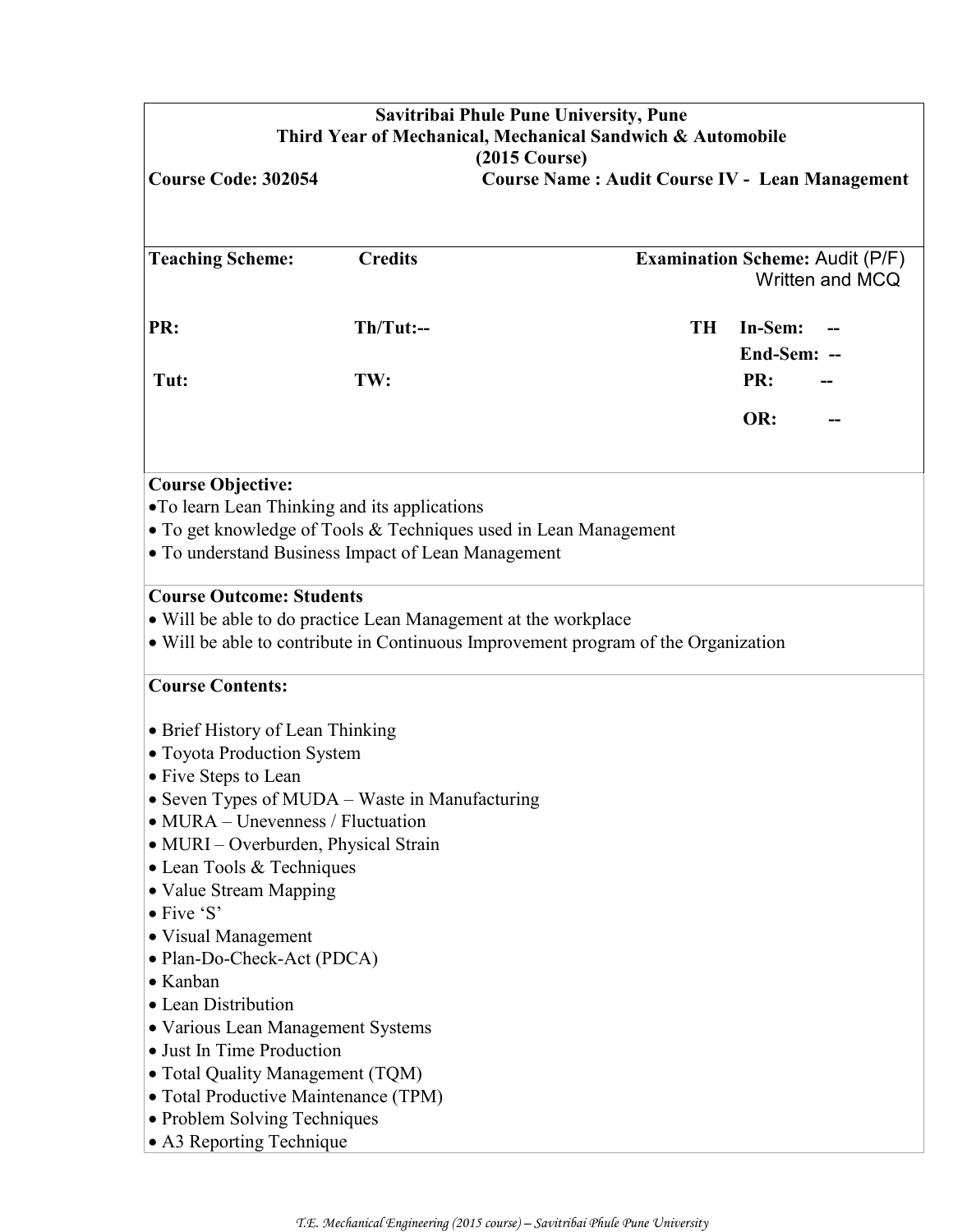#### **Books:**

#### **References:**

1. Lean Thinking: Banish Waste and Create Wealth in Your Corporation, Second Edition James P. Womack and Daniel T. Jones, Free Press, June 2003, ISBN: 0743249275

2. Learning to See: Value Stream Mapping to Create Value and Eliminate Muda Mike Rother and John Shook, Lean Enterprise Institute, June 2003, ISBN: 0966784308

3.Lean Production Simplified: A Plain-Language Guide to the World's Most Powerful Production System, Second Edition Pascal Dennis, Productivity Press Inc, September 2007, ISBN: 9781563273568

4. Gemba Kaizen: A Commonsense, Low-Cost Approach to Management Masaaki Imai, McGraw-Hill, March 1997, ISBN: 0070314462

5. World of Kaizen : By Shyam Talawadekar Paperback Publisher: Kaizen Publisher; 4 th edition (2016) ISBN-10: 819326780X ISBN-13: 978-8193267806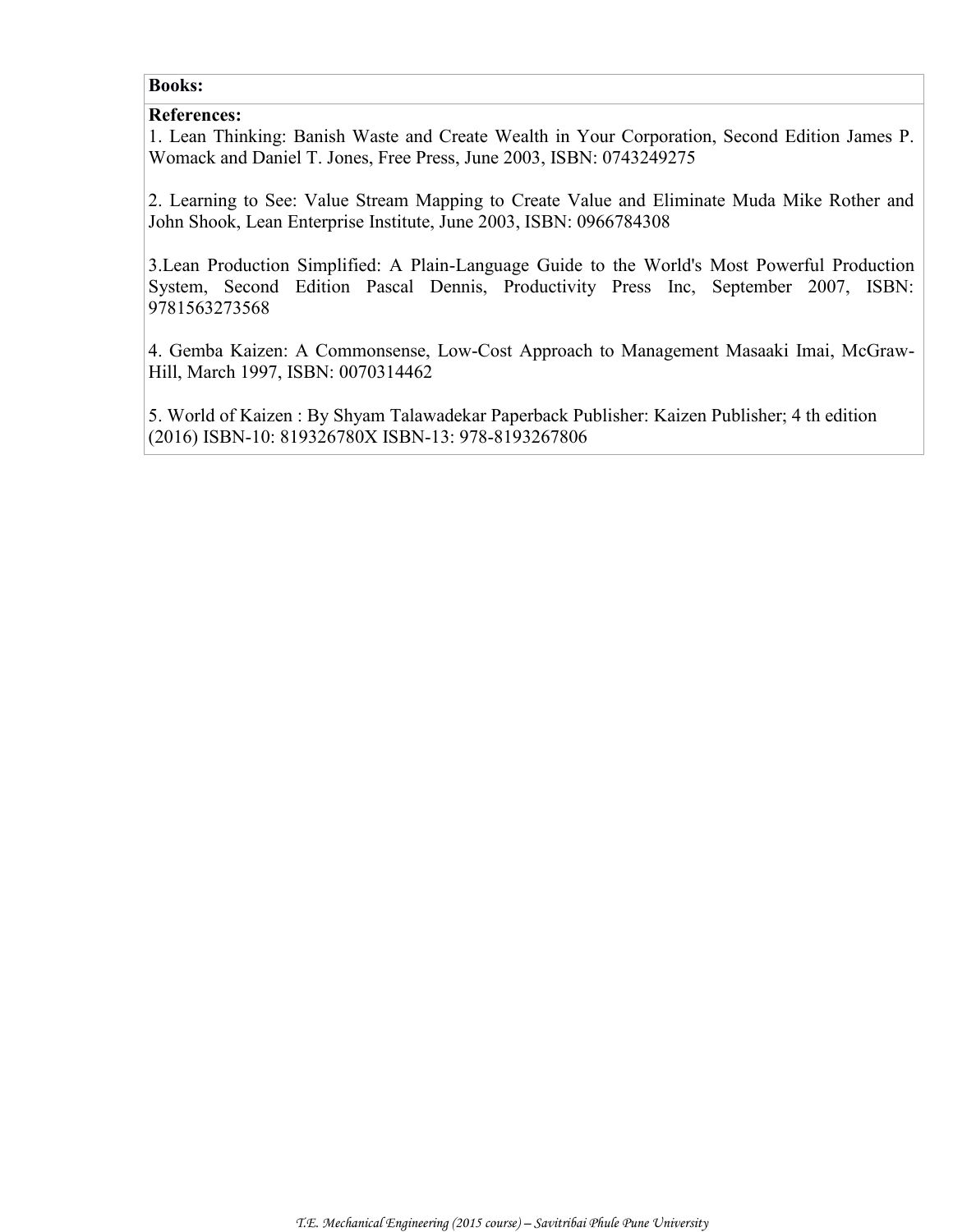| Savitribai Phule Pune University, Pune<br>Third Year of Mechanical, Mechanical Sandwich & Automobile<br>$(2015 \text{ Course})$ |                |                                                                   |  |  |  |
|---------------------------------------------------------------------------------------------------------------------------------|----------------|-------------------------------------------------------------------|--|--|--|
| <b>Course Code: 302054</b><br>Course Name: Audit Course V - Smart Manufacturing                                                 |                |                                                                   |  |  |  |
| <b>Teaching Scheme:</b>                                                                                                         | <b>Credits</b> | <b>Examination Scheme:</b> $\text{Audit}(P/F)$<br>Written and MCQ |  |  |  |
| PR:                                                                                                                             | $Th/Tut:--$    | TH -<br>In-Sem:<br>End-Sem: --                                    |  |  |  |
| Tut:                                                                                                                            | TW:            | PR:<br>OR:                                                        |  |  |  |

#### **Description:**

Smart Manufacturing is an amalgamation of Information Technology, Cloud Computing & traditional Mechanical, Production Engineering towards achieving excellence in manufacturing. Maximum results with minimum resources being used. The course will introduce the concepts of Smart Manufacturing, how various technologies can be leveraged to achieve minimum breakdowns, First Time Right Production, 100% Delivery on Time with minimum turnaround time. Nine Pillars of Smart Manufacturing will be explained to the Students.

The course will make the students aware of developments in Technology those are going to alter the Traditional Manufacturing scenario. The following topics may be broadly covered in the classroom. The practical will be in the form of Group Discussion based on Case Study.

#### **Course Objective:**

- To know more about Smart Manufacturing & Industry 4.0
- To get knowledge of various converging Technologies
- To prepare ourselves for the ever changing Manufacturing Techniques

#### **Course Outcome: The students will be**

- Comfortable with terminology and practices in Smart Manufacturing
- Able to face the challenges in Industry & also contribute towards advancement.
- Active part of Industry 4.0 (Fourth Industrial Revolution)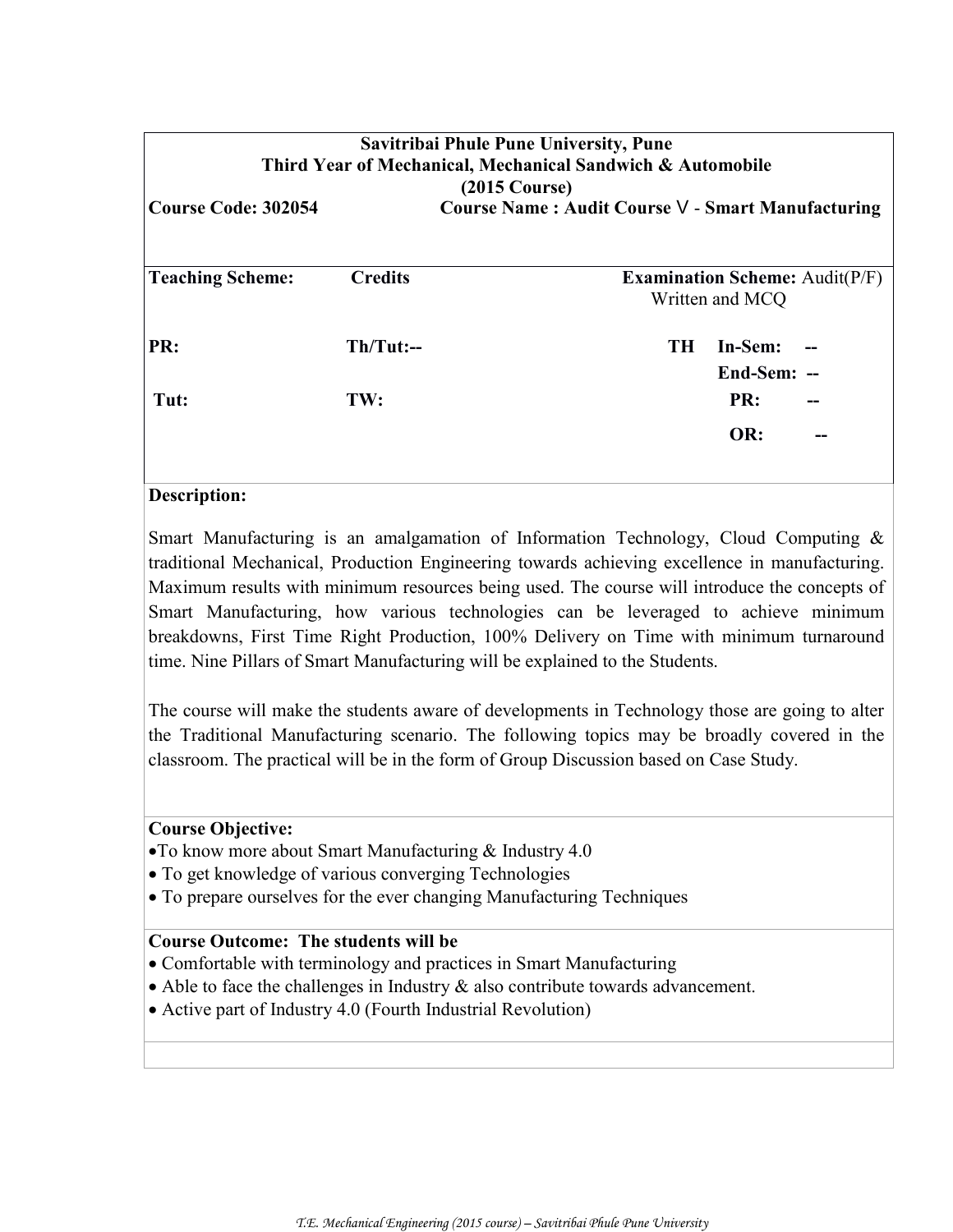#### **Course Contents:**

- Introduction to Industry 4.0
- Historical Background
- Nine Pillars of Smart Manufacturing
- Big Data & analytics
- Autonomous Robots
- Simulation
- Universal System Integration
- IIOT Industrial Internet of Things
- 3 D Printing Additive Manufacturing
- Cloud Computing
- Augmented Reality
- Convergence of Nine Pillars
- Business Propositions delivered with Smart Manufacturing
- Adding Smartness to Manufacturing Adoption  $&$  Scaling
- Economic Aspects
- Ecosystem Required for Smart Manufacturing
- Skill set Required for Smart Manufacturing
- Effects on 4 M- Man, Machine, Materials & Methods in Smart Manufacturing

#### **References:**

1. Smart Manufacturing by Shoukat Ali; Publisher: LAP LAMBERT Academic Publishing (10 August 2016)Language: EnglishISBN-10: 3659933554ISBN-13: 978-3659933554

2. Industry 4.0: The Industrial Internet of Things 2016by [Alasdair Gilchrist](http://www.amazon.in/Alasdair-Gilchrist/e/B00D05V4U2/ref=dp_byline_cont_book_1) (Author) Publisher: Apress; 1st ed. edition (30 July 2016) Language: English ISBN-10: 1484220463 ISBN-13: [978-1484220467](http://www.amazon.in/Industry-Data-Analytics-Rajesh-Agnihotri/dp/1534778284/ref=sr_1_6?s=books&ie=UTF8&qid=1475429777&sr=1-6&keywords=Industry+4.0)

[3. Industry 4.0 Data Analytics3](http://www.amazon.in/Industry-Data-Analytics-Rajesh-Agnihotri/dp/1534778284/ref=sr_1_6?s=books&ie=UTF8&qid=1475429777&sr=1-6&keywords=Industry+4.0)1 July 2016 by Rajesh Agnihotri and Samuel New Publisher: CreateSpace Independent Publishing Platform (31 July 2016) Language: English ISBN-10: 1534778284 ISBN-13: [978-1534778283](http://www.amazon.in/3D-Printing-Next-Industrial-Revolution/dp/148418176X/ref=sr_1_9?s=books&ie=UTF8&qid=1475429977&sr=1-9&keywords=3d+printing)

[4. 3D Printing: The Next Industrial Revolution4](http://www.amazon.in/3D-Printing-Next-Industrial-Revolution/dp/148418176X/ref=sr_1_9?s=books&ie=UTF8&qid=1475429977&sr=1-9&keywords=3d+printing) May 2013by [Christopher Barnatt](http://www.amazon.in/Christopher-Barnatt/e/B001KE279C/ref=sr_ntt_srch_lnk_9?qid=1475429977&sr=1-9) Publisher: Createspace Independent Publishing Platform (4 May 2013) Language: English ISBN-10: 148418176X ISBN-13: 978-1484181768

[5. Augmented Reality: Principles and Practice](http://www.amazon.in/Augmented-Reality-Principles-Dieter-Schmalstieg/dp/9332578494/ref=sr_1_1?s=books&ie=UTF8&qid=1475430125&sr=1-1&keywords=augmented+reality) by Dieter Schmalstieg and Tobias Hollerer Publisher: Pearson Education; First edition (5 October 2016) Language: English ISBN-10: 9332578494 ISBN-13: 978-9332578494